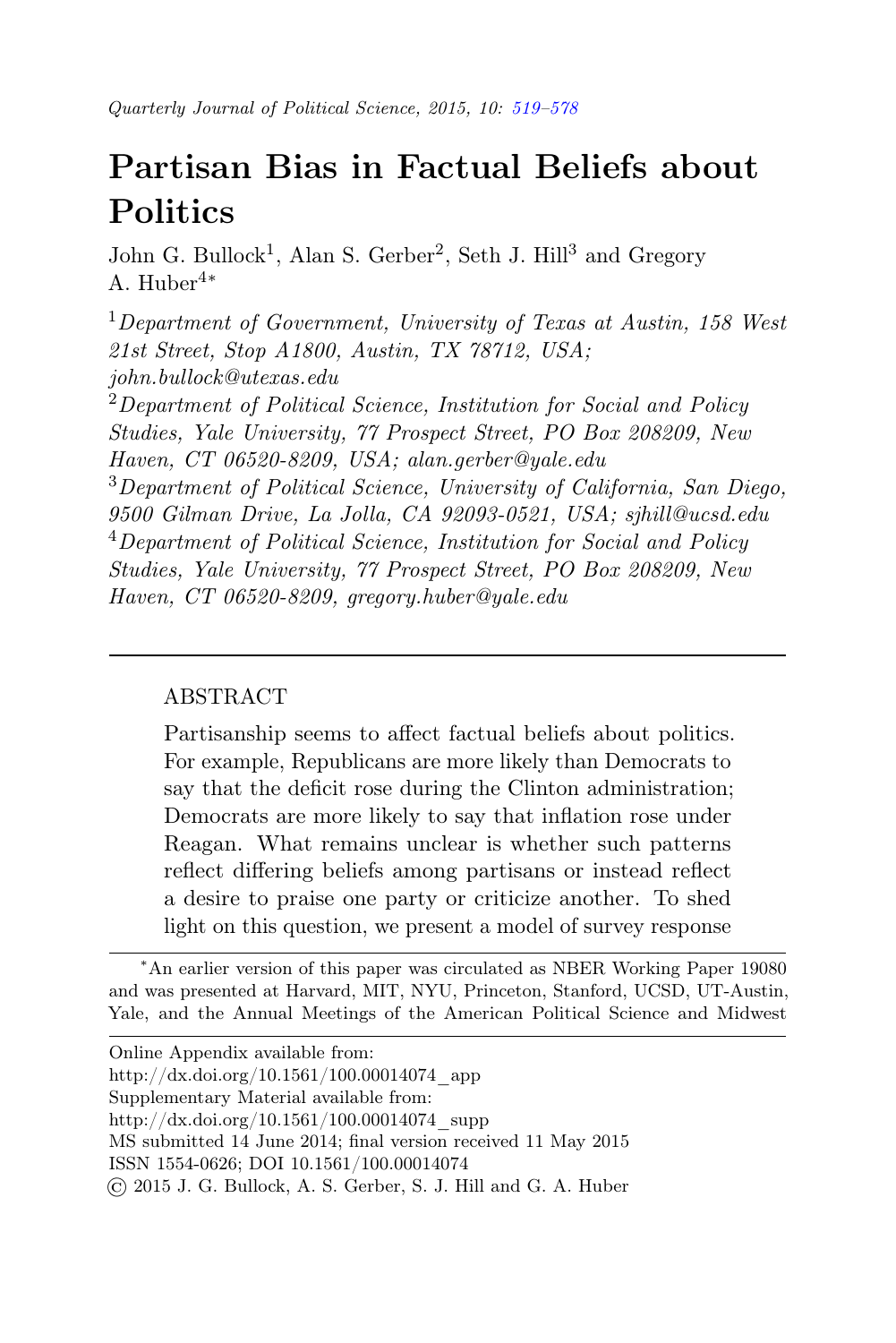in the presence of partisan cheerleading and payments for correct and "don't know" responses. We design two experiments based on the model's implications. The experiments show that small payments for correct and "don't know" answers sharply diminish the gap between Democrats and Republicans in responses to "partisan" factual questions. Our conclusion is that the apparent gulf in factual beliefs between members of different parties may be more illusory than real. The experiments also bolster and extend a major finding about political knowledge in America: we show (as others have) that Americans know little about politics, but we also show that they often recognize their own lack of knowledge.

A persistent pattern in American public opinion is the presence of large differences between Democrats and Republicans in statements of factual beliefs. Partisan divisions are expected for questions about political tastes, but they extend even to evaluations of economic trends during a president's tenure (Bartels, 2002, pp. 133–138). What do these differences mean? One view is that Democrats and Republicans see "separate realities" (Kull  $et al., 2004$ ), with differences arising because of partisanship's effect as a "perceptual screen" in information acquisition and processing (e.g., Campbell et al., 1960; Gerber et al., 2010, esp. ch. 8). By this account, scholars and commentators are correct to take survey respondents' statements at face value (e.g., Bartels, 2002; Jerit and Barabas, 2012; Shapiro and Bloch-Elkon, 2008), because those statements reveal respondents' beliefs. Partisan differences in responses to questions about important facts therefore raise concerns about polarization in the mass electorate. Such differences also threaten defenses of democracy that are based on retrospective voting (Fiorina, 1981): voters may be unable to hold elected officials accountable for

Political Science Associations. We thank seminar participants at those institutions, as well as Kevin Arceneaux, Matias Bargsted, Michael Cobb, David Doherty, Conor Dowling, Mo Fiorina, Matt Levendusky, Neil Malhotra, Markus Prior, Bob Shapiro, Gaurav Sood, and the editors and reviewers, for useful comments and advice.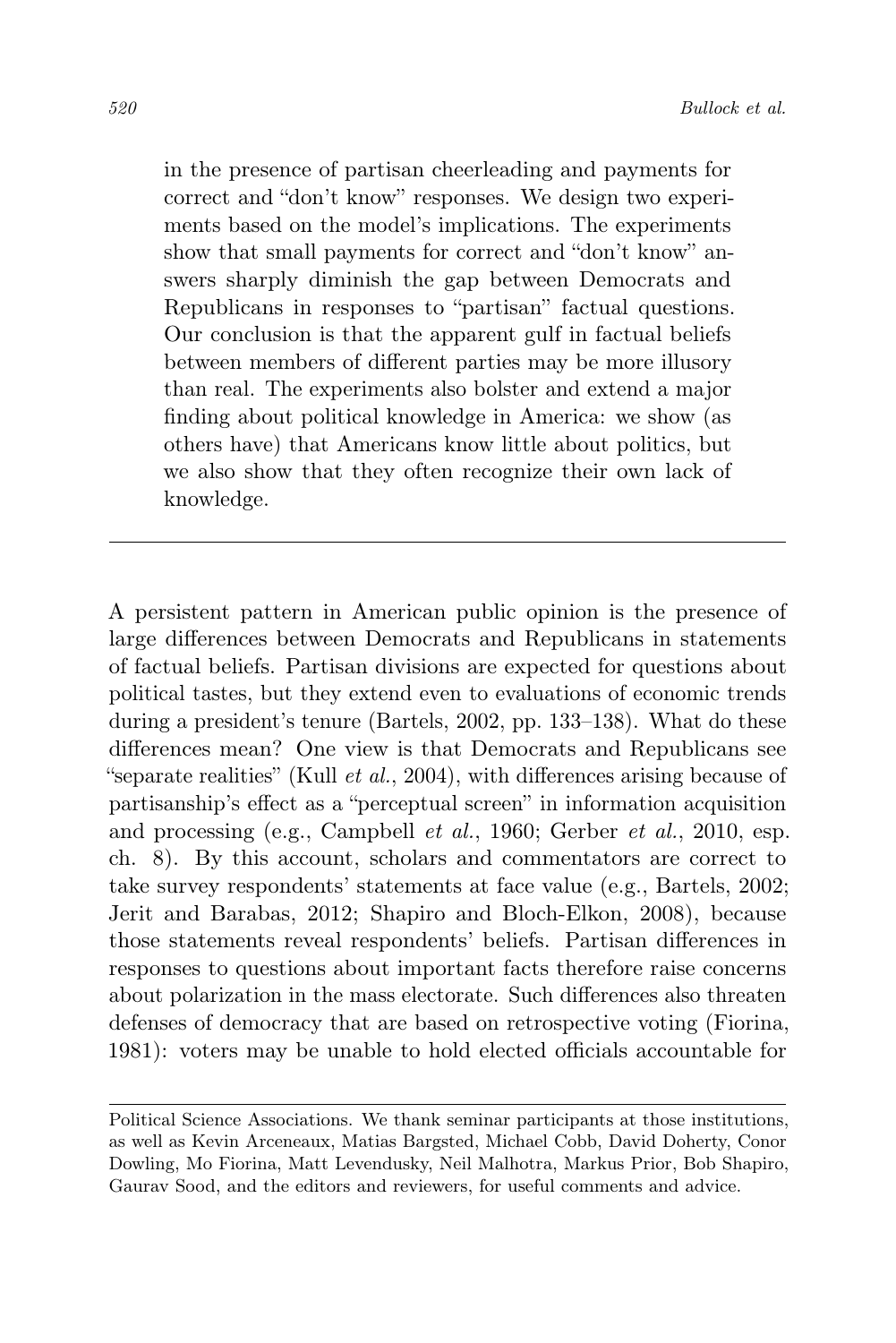their performance in office if even their views of economic performance are colored by their partisanship (see also Healy and Malhotra, 2009).

An alternative view is that survey responses are not entirely sincere. Instead, they may reflect the expressive value of making statements that portray one's party in a favorable light (Brennan and Lomasky, 1997; Hamlin and Jennings, 2011; see also Schuessler, 2000). Partisan divergence in surveys may therefore measure the joy of partisan "cheerleading" rather than sincere differences in beliefs about the truth. Furthermore, divergence in expressed survey responses may occur under two different conditions: when partisans are aware that their responses are inaccurate, or when they understand that they simply don't know the truth. In either of these cases, partisan differences in factual assessments would be of less concern than is suggested by prior work, because survey responses would not reveal actual beliefs about factual matters. Despite this possibility, almost no research has attempted to determine the extent to which partisan divergence in responses to factual questions reflects sincere differences in beliefs.

This paper reports results from two novel experiments designed to distinguish sincere from expressive partisan differences in responses to factual survey questions. We motivate our experiments with a model in which respondents value both partisan responding and incentives for correct and "don't know" responses. The model shows that incentives can reduce partisan divergence when expressive responding would otherwise mask shared (i.e., bipartisan) beliefs about factual matters. In both experiments, all subjects were asked factual questions, but some were given financial incentives to answer correctly. We find that even small incentives reduce partisan divergence substantially  $\sim$  on average, by about 55% and 60% across the questions for which partisan gaps appear when subjects are not incentivized.

Our model also reveals that incentives for correct responses may not deter cheerleading among those who recognize that they don't know the correct response. Even when paid to answer correctly, those who are unsure expect to earn less for offering the response that they think is most likely to be correct (relative to those who are sure of the correct response), and so they are more likely to continue offering an expressive partisan response. In our second experiment, we therefore offer to pay some participants both for correct responses and a smaller amount for admitting that they do not know the correct response. We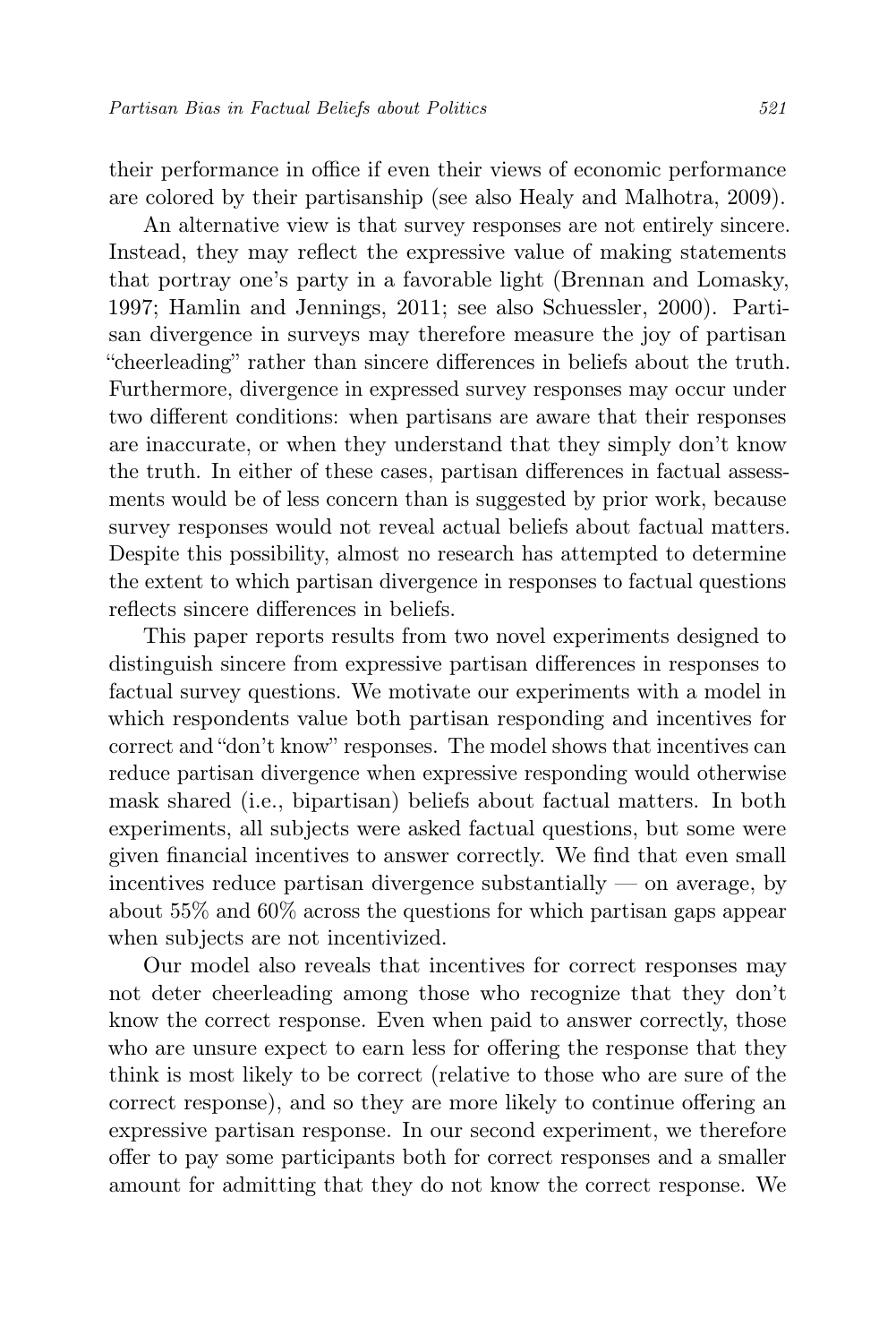find that large proportions of respondents choose "don't know" under these conditions. Furthermore, partisan gaps are even smaller in this condition — about  $80\%$  smaller than for unincentivized responses. This finding shows that partisan divergence in responses to these questions is driven by expressive behavior and by respondents understanding that they do not actually know the correct answers. To the best of our knowledge, this is the first analysis which demonstrates that people are aware of their own ignorance of political facts.<sup>[1](#page-3-0)</sup>

These results speak to questions about the meaning of public opinion and the mechanisms through which partisanship affects important outcomes. Most importantly, they call into question the claim that partisan divergence in expressed beliefs about factual matters is cause for concern about voters' abilities to judge incumbent performance. To the extent that factual beliefs are determined by partisanship, paying partisans to answer correctly should not affect their responses to factual questions. But it does. We find that even modest payments substantially reduce the observed gaps between Democrats and Republicans, which suggests that Democrats and Republicans do not hold starkly different beliefs about many important facts. It also suggests that, when using survey data to understand why people make the political choices that they do, analysts should be cautious in interpreting correlations between factual assessments and those choices. Survey responses to factual questions may not accurately reflect beliefs, and the correlation between vote choice and factual assessments (of candidates or political conditions) observed in surveys may be in part artifactual.<sup>[2](#page-3-1)</sup> Thus, even if partisanship is a crucial influence on votes and other political outcomes (Gerber et al., 2010), it may operate more through its effects on tastes than through its effects on perceptions of reality.

These results also affect our interpretation of partisan polarization in the mass electorate. Republicans and Democrats do hold different factual beliefs, but their differences are likely not as large as naïve analysis of survey data suggests. Just as people enjoy rooting for their

<span id="page-3-0"></span><sup>&</sup>lt;sup>1</sup>In this regard, the most closely related work is Bishop *et al.* (1984) and Luskin and Bullock (2011).

<span id="page-3-1"></span><sup>&</sup>lt;sup>2</sup>Our results confirm concerns in the literature on economic voting (e.g., Ansolabehere et al., 2013) that survey reports of economic conditions may be contaminated by expressive partisan responding.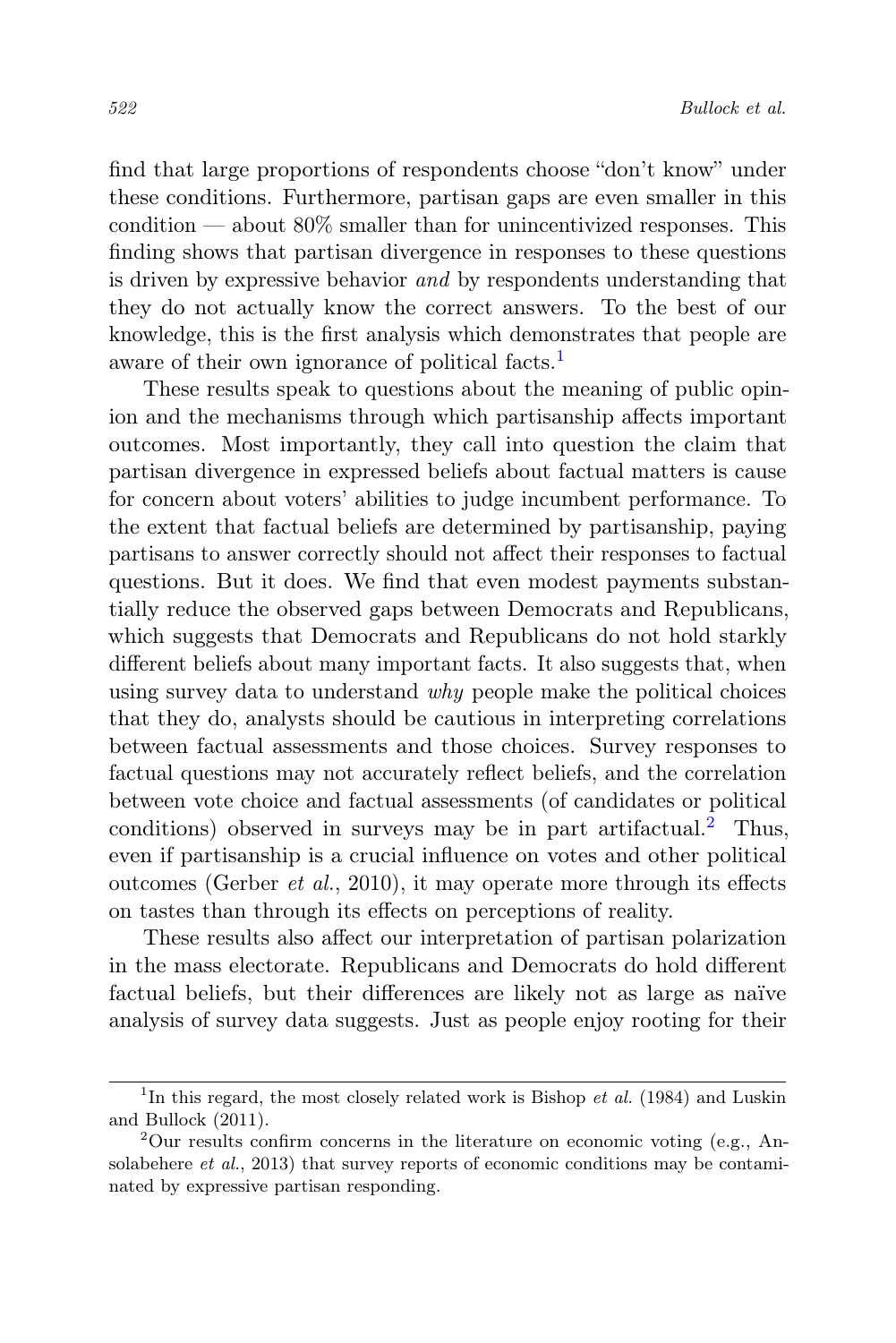favorite sports teams and arguing that their teams' players are superior, even when they are not, surveys give citizens an opportunity to cheer for their partisan teams (Green et al., 2002). Deep down, however, many individuals understand the true merits of different teams and  $p$ layers — or, at minimum, they understand that they don't know enough to support their expressive responding as correct. And while our experimental approach cannot be used to discern whether partisan divergence in attitudes is sincere, an implication of our work is that if respondents misstate their factual beliefs in surveys because of their partisan leanings, they may misstate their attitudes in surveys for the same reason. We return to this point in the discussion section.

Our work is also of significance for survey methodology. In particular, how should one interpret experiments which show that partisan cues increase partisan divisions in survey response? Such results are commonly taken to show that partisanship affects attitudes (e.g., Cohen, 2003). Our results raise the possibility, however, that partisan cues merely remind participants about the expressive utility that they gain from offering partisan-friendly survey responses. One implication is that studies in which partisan cues bring about partisan variation in survey response may not be showing that partisanship alters actual attitudes or beliefs. A key task for researchers is thus to understand when survey responses reflect real attitudes and when they reflect more expressive tendencies.

On the whole, then, understanding whether polarization in survey responses is real or artificial speaks to core concerns of subfields throughout political science, for scholars who rely on survey methods to study attitudes and behavior and for those who are interested in polarization of mass attitudes. Finally, it speaks to political psychologists because it bears directly on the connection between partisan identity and perceptions of political reality.

#### 1 Theory and Prior Evidence

Prior research documents partisan differences in expressed factual beliefs (e.g., Gaines et al., 2007; Jacobson, 2006; Jerit and Barabas, 2012), and some of it focuses on differences in evaluations of retrospective economic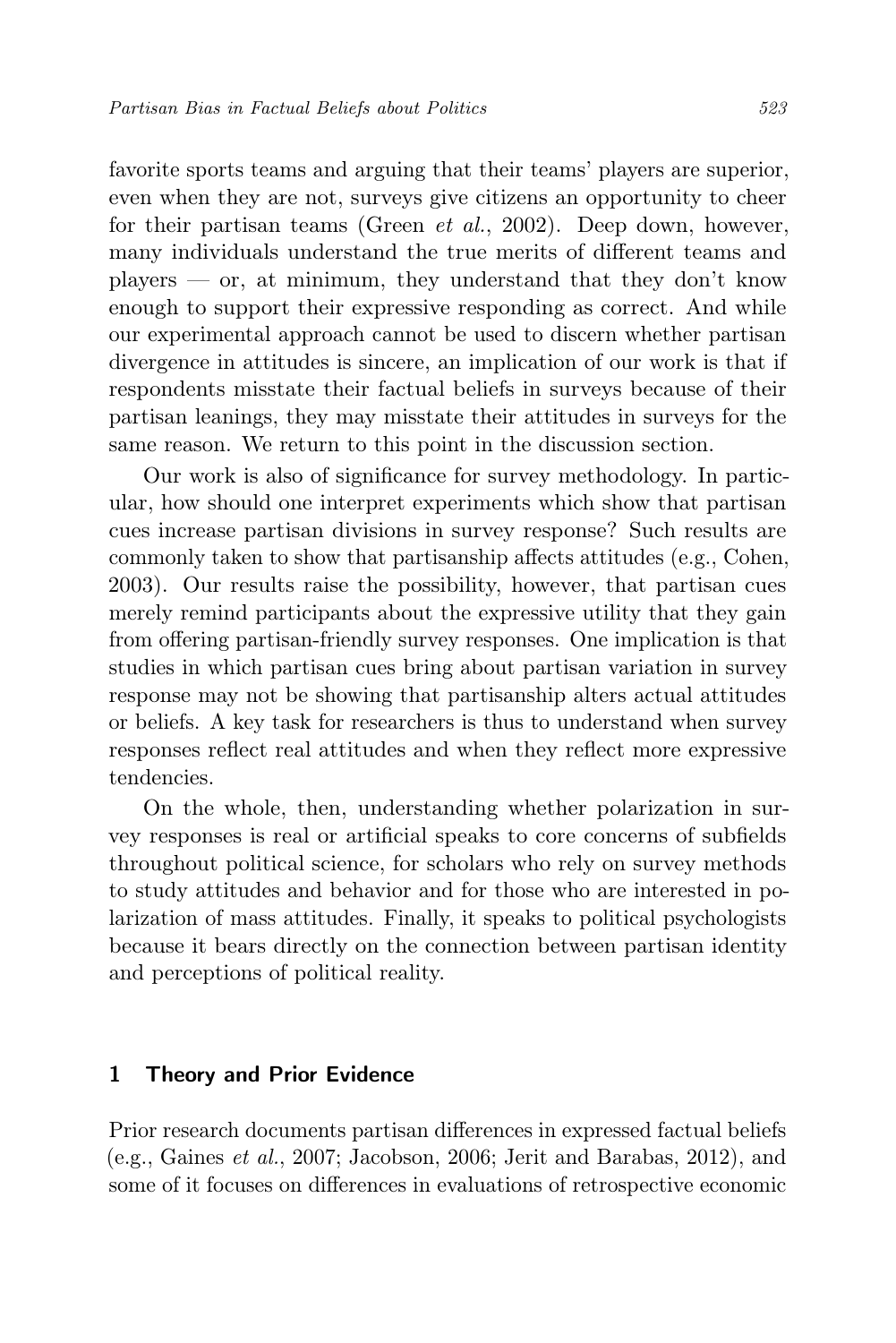conditions (e.g., Bartels, 2002; Conover et al., 1986, 1987, pp. 133–38).[3](#page-5-0) Many of these differences arise because members of one party issue economic assessments that deviate starkly from objective conditions. For example, despite the large improvement in unemployment and inflation during Reagan's presidency, Bartels (2002) shows that, in 1988, Democrats were especially likely to report that unemployment and inflation had increased since 1980. This pattern was reversed in 2000, when Republicans were more likely to offer negative retrospective evaluations at the conclusion of the presidency of Democrat Clinton.<sup>[4](#page-5-1)</sup>

How should we interpret these partisan gaps? Bartels presents one common view when he argues that partisans likely believe their divergent assessments: "Absent some complicated just-so story involving stark differences in the meaning of 'unemployment' and inflation. . . these large differences can only be interpreted as evidence of partisan biases in perceptions" (Bartels, 2002, pp. 136–137). An alternative view is that differences in survey responses are the result of a combination of motivations. Individuals may offer responses that are consistent with their partisanship not solely because they believe those responses, but also because doing so gives them the opportunity to support their "team" (e.g., Gerber et al., 2010; Green et al., 2002).

Many social scientists have wrestled with the problem of insincere survey responses (e.g., Berinsky, 2005). But they typically focus on responses to sensitive topics like race rather than on problems that may be caused by "expressive benefits" in survey response.<sup>[5](#page-5-2)</sup> And the methods used to overcome problems associated with responses to sensitive topics for example, "list experiments" (Kuklinski *et al.*, 1997) — may not apply to the problem of eliciting sincere responses when people derive expressive benefits from answering insincerely.

<span id="page-5-2"></span><sup>5</sup>An exception to this characterization is the literature on economic voting discussed earlier.

<span id="page-5-0"></span><sup>3</sup>A related but distinct literature concerns partisan differences in responses to nonfactual questions (see Berinsky, 2015).

<span id="page-5-1"></span><sup>4</sup>Additional work examines conditions that can exacerbate apparent partisan gaps. Asking political questions prior to economic ones increases the correlation between partisanship and subjective economic evaluations (Lau et al., 1990; Palmer and Duch, 2001; Sears and Lau, 1983; Wilcox and Wlezien, 1993), and partisan gaps are larger when elections are more salient (Lavine et al., 2012, Chapter 5; see also Stroud, 2008). As we note earlier, what is unclear is how to interpret these patterns. Do circumstances that make partisanship more salient call relevant information to mind, or do they simply increase the expressive value of partisan responses?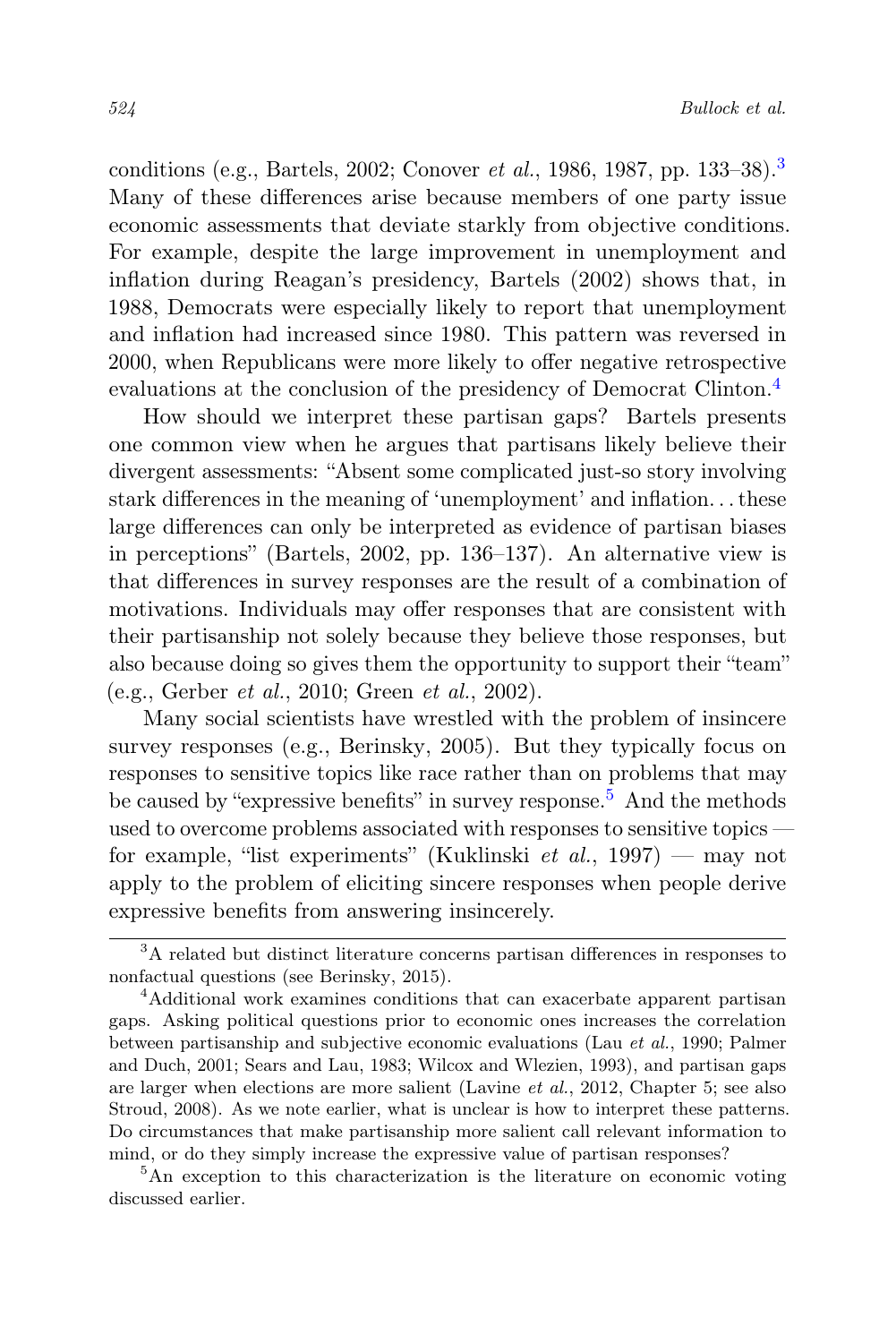Instead, scholars have long used incentives to elicit honest or rational responses. In a review of relevant experiments, Morton and Williams (2010, pp. 358–361) argue that incentives often reduce the size and frequency of decision-making errors. But almost all of the studies that they review are apolitical and do not involve tests of factual knowledge. Prior and Lupia (2008) do study the effect of financial incentives on responses to factual questions about politics, and they find that the effects are real but weak.<sup>[6](#page-6-0)</sup> However, they do not examine the effects of incentives on partisan patterns in responding.

To date, only Prior (2007) and Prior et al. (2015) have examined the effects of incentives on partisan response patterns to factual questions about politics. Prior (2007) asked subjects 14 questions about politics; some were assigned at random to receive \$1 for each correct answer. The results were mixed, but they suggest that \$1 incentives can reduce party differences in responses to such questions.<sup>[7](#page-6-1)</sup> Prior *et al.* (2015) present two experiments in which they urge people to answer correctly or provide relatively large financial incentives (\$1 or \$2 for each correct response). Both treatments reduce errors in answers to questions about the performance of the U.S. economy during the George W. Bush administration. Across the two experiments, financial incentives appear to reduce the rate of error by about 40%; simply urging people to answer correctly may be still more effective. An important unanswered question from that work, however, is how respondents who do not know the correct answers behave in the presence and absence of incentives for correct responses. It may be, for example, that partisan responses are insincere, but that respondents continue to offer them when given incentives because they do not know which other answer might be correct. If respondents could express their lack of knowledge about the truth, would partisan gaps be even smaller?

To address these questions, we present a model of survey response which incorporates the possibility that individuals (a) receive utility

<span id="page-6-0"></span> ${}^{6}$ All subjects in the Prior and Lupia (2008) study were asked 14 factual questions about politics. Subjects in a control condition averaged 4.5 correct answers, while those who were paid \$1 for each correct answer averaged 5.0 correct answers (Prior and Lupia, 2008, p. 175).

<span id="page-6-1"></span><sup>&</sup>lt;sup>7</sup>In Prior (2007), incentives reduced partisan gaps in responses to four items. Results on a fifth item were mixed. Results were null for two other items. There was no partisan gap in the control group for three further items, and results for the remaining four items were not reported.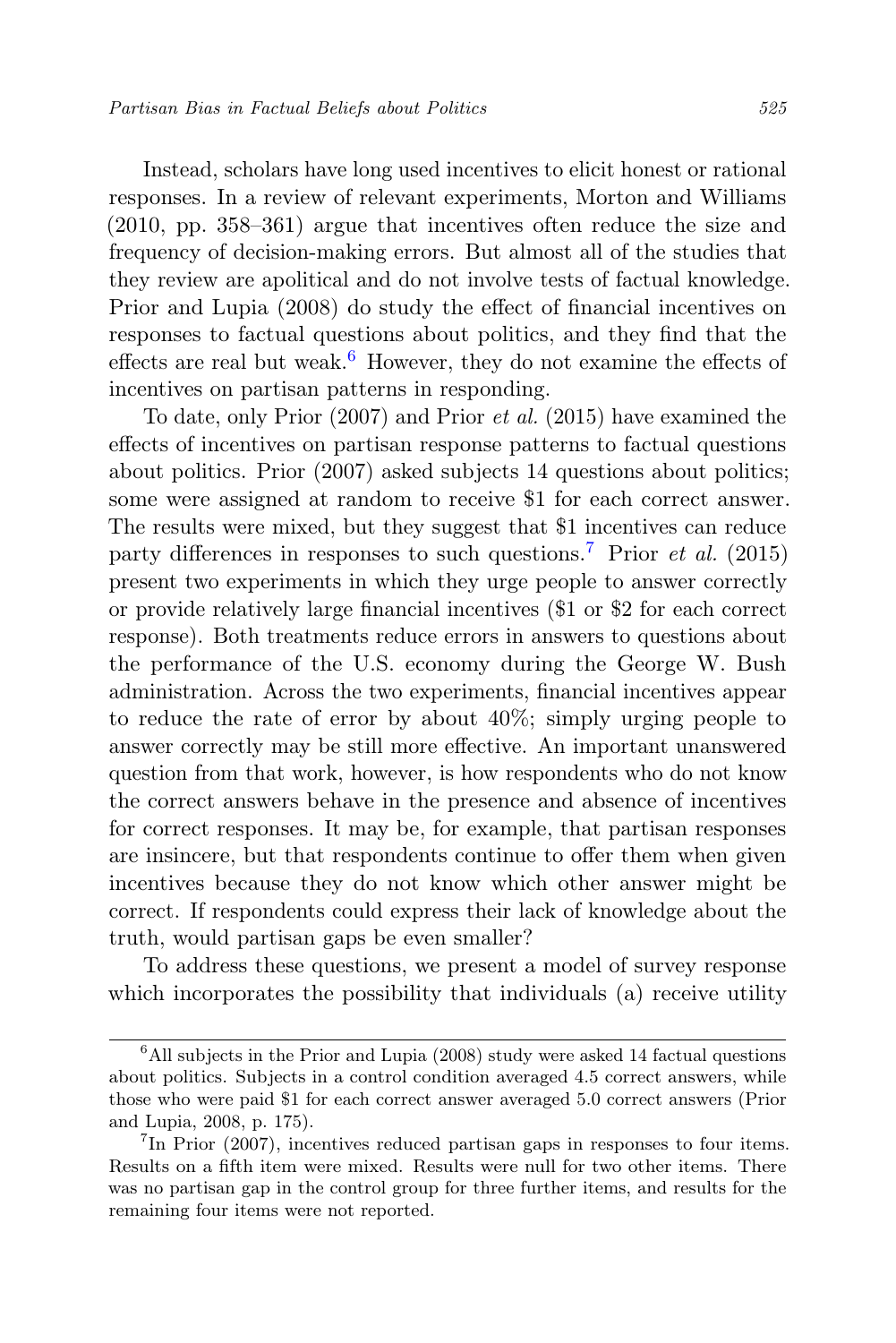from offering partisan-tinged responses and (b) differ in their underlying knowledge of the truth. We use this model to understand the effect of incentives on a respondent's tendency to answer questions in a manner that reflects either her partisan affinity or her beliefs about the truth. We also show that our model can be used to understand the extent to which partisan differences arise because people are uncertain about the truth.

## 2 A Theory of Expressive Survey Response

To explore the role that insincere "cheerleading" plays in the partisan polarization of survey responses, and to motivate our experimental design, we present in the Appendix a formal model of responses to factual questions in the presence and absence of financial incentives. As in our experiments, incentives take two forms: respondents may be paid for offering the correct answer or for admitting that they don't know the correct answer. We present here a summary of results from the model.

The first results show that incentives for correct responses reduce partisan divergence under three conditions: (1) participants would give inaccurate, partisan-tinged responses in the absence of incentives; (2) the value of the incentive is greater than the value of partisan cheerleading; and (3) the same strong beliefs about the correct answer are held by members of both parties.<sup>[8](#page-7-0)</sup> The intuition for this result is straightforward: giving a response that one does not believe but that portrays one's party in a favorable light is more costly when it entails giving up the chance to earn a reward for answering correctly. Therefore, under the three conditions listed earlier, a researcher can reduce partisan divergence and elicit responses more informative of people's true beliefs by offering incentives to answer correctly.

<span id="page-7-0"></span><sup>&</sup>lt;sup>8</sup>If members of different parties have different underlying beliefs about the truth, there is no strong reason to expect that responses in the presence of incentives will be less divergent than in the absence of those incentives. Additionally, it may be that only members of one party change their responses in the presence of incentives, in which case divergence will be reduced only if members of that party move in the direction of the other party's responses.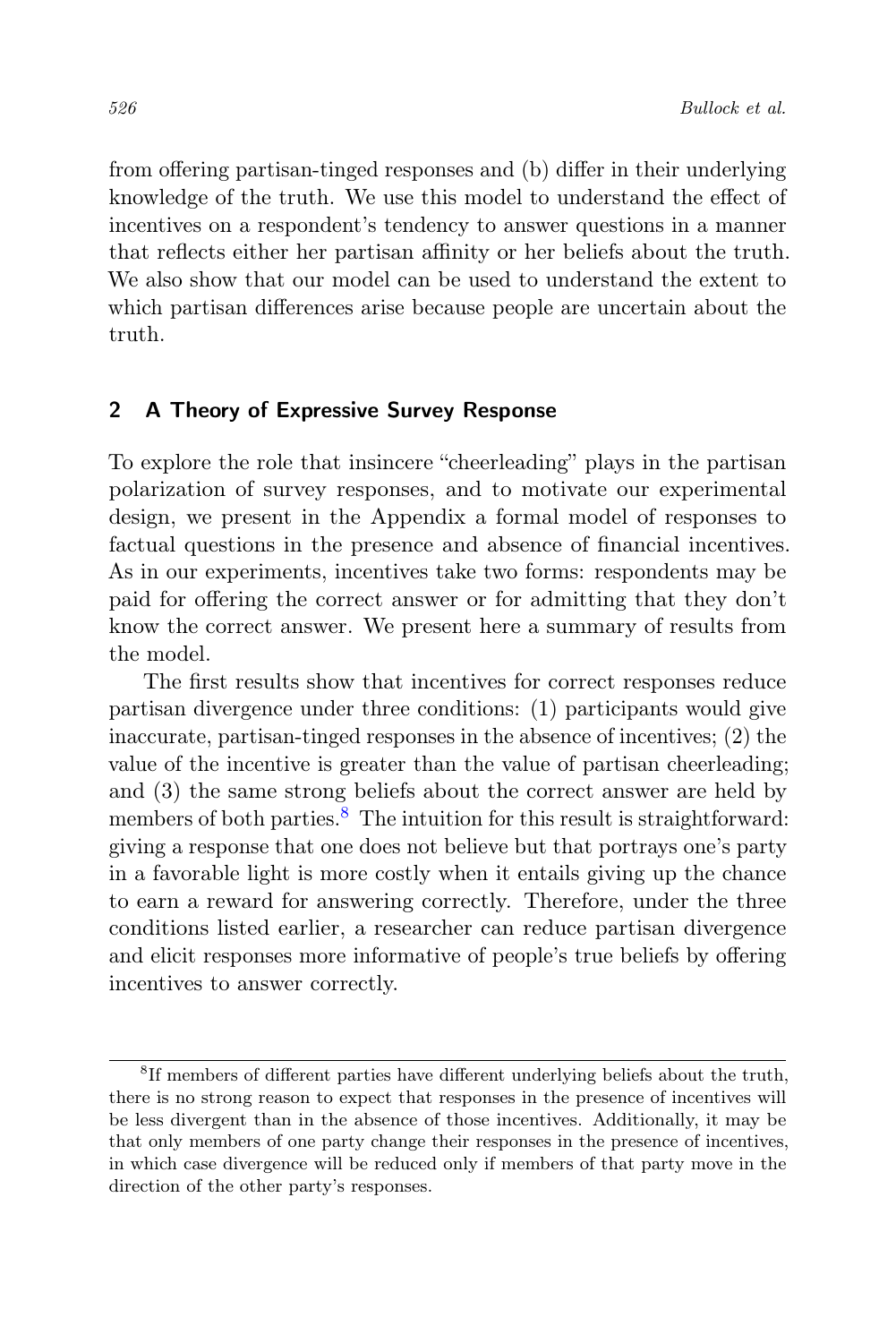The third condition — if incentives for correct responses are to reduce partisan divergence, members of different parties must share the same belief about the truth — requires elaboration. This condition is an implication of our model, not an assumption that underpins it. There are surely cases in which members of different parties hold different beliefs about the truth. In these cases, paying them to answer truthfully will not cause their survey responses to converge. On the other hand, to the extent that payments for correct answers do cause partisans' survey responses to converge, we can infer that partisans' beliefs about the correct answers are more similar than they seem to be under normal survey conditions.

An alternative interpretation of partisan convergence when people are paid for correct answers does not imply that they "know" the correct answers with much confidence. Instead, it suggests that partisan differences arise because of "congenial inference": when trying to answer a question under ordinary conditions, partisans are especially likely to call to mind those considerations that put their own party in a favorable light, and they infer the correct answer to the question at hand from this congenial set of considerations (e.g., Zaller, 1992, Chapter 5). But payment for correct answers heightens the desire to provide a correct answer. In turn, respondents who are paid for correct answers undertake a more even-handed (and perhaps more effortful) search of their memory for relevant considerations. They make more accurate inferences on the basis of this different set of considerations — even though they were not at all sure of the correct answer before the question was asked. In this paper, we are agnostic about which mechanism better explains the effects of payment for correct answers, but both mechanisms reveal that conventional survey responses do not fully characterize individuals' beliefs about political facts.

In addition to identifying the conditions under which incentives promote partisan convergence, our model highlights a little-appreciated explanation for divergent factual responses: even when partisans are paid for correct responses, their answers may diverge because they are unsure of the correct response and therefore default to an expressive response. To see how uncertainty can increase partisan divergence, note that the expected value of an uncertain respondent's best guess is discounted by her uncertainty. If she is sufficiently uncertain, the expected value of her best guess may be smaller than the expected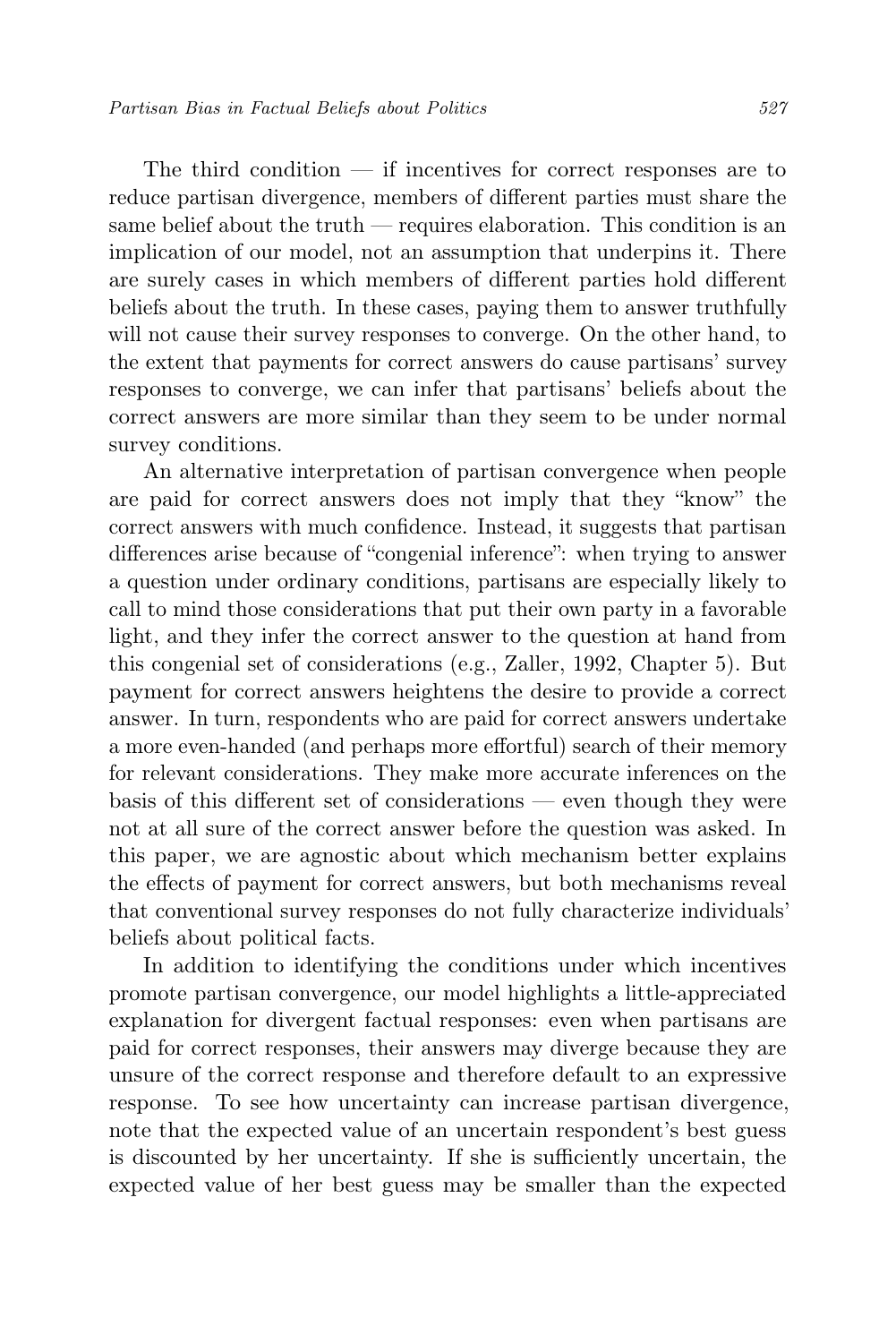value of partisan cheerleading. At the extreme, if there are two answers to a question and she is completely uncertain about which response is correct, in expectation she earns the incentive for a correct response half the time for offering either response, and she therefore has no reason to deviate from her preferred partisan response. This will be true even if the incentives are very large.

In light of this ambiguity, we extend the model by incorporating incentives for admitting one's lack of knowledge. When respondents are paid for both correct and "don't know" answers, our analysis shows that the proportion of respondents choosing "don't know" is increasing in the proportion who (1) place low value on partisan cheerleading relative to the incentive for choosing "don't know," and (2) are so unsure of the correct answer that they are better off choosing "don't know" than any other option. This is so because one can earn the incentive for a "don't know" response with certainty (by choosing "don't know"), whereas the incentive for a correct response is earned only if the respondent chooses the response that is correct. Overall, incentives for "don't know" responses allow us to understand the proportion of partisan divergence that arises because respondents default to expressive responding when they are unsure of the correct answer.

Our model implies that an experiment in which subjects receive incentives for correct and "don't know" responses to factual questions can identify the presence of partisan cheerleading. We now describe two experiments that meet these conditions.

# 3 Experiment 1: Effects of Incentives for Correct Responses on Partisan Divergence

Our first experiment was fielded on the Cooperative Congressional Election Study in October 2008. CCES subjects are part of a nationally representative opt-in sample. In our experiment, 626 participants were randomly assigned to the control group  $(N = 312)$  or the treatment group  $(N = 314)$ . We restrict our analysis to the 419 participants who identified as either Democrats or Republicans.<sup>[9](#page-9-0)</sup>

<span id="page-9-0"></span><sup>&</sup>lt;sup>9</sup>In our analysis, Democrats are those who responded "Democrat" to the first question in the standard two-question measure of party identification. Republicans are those who responded "Republican." We discuss the behavior of partisan "leaners" later, and we present question wording for both the experiments, along with further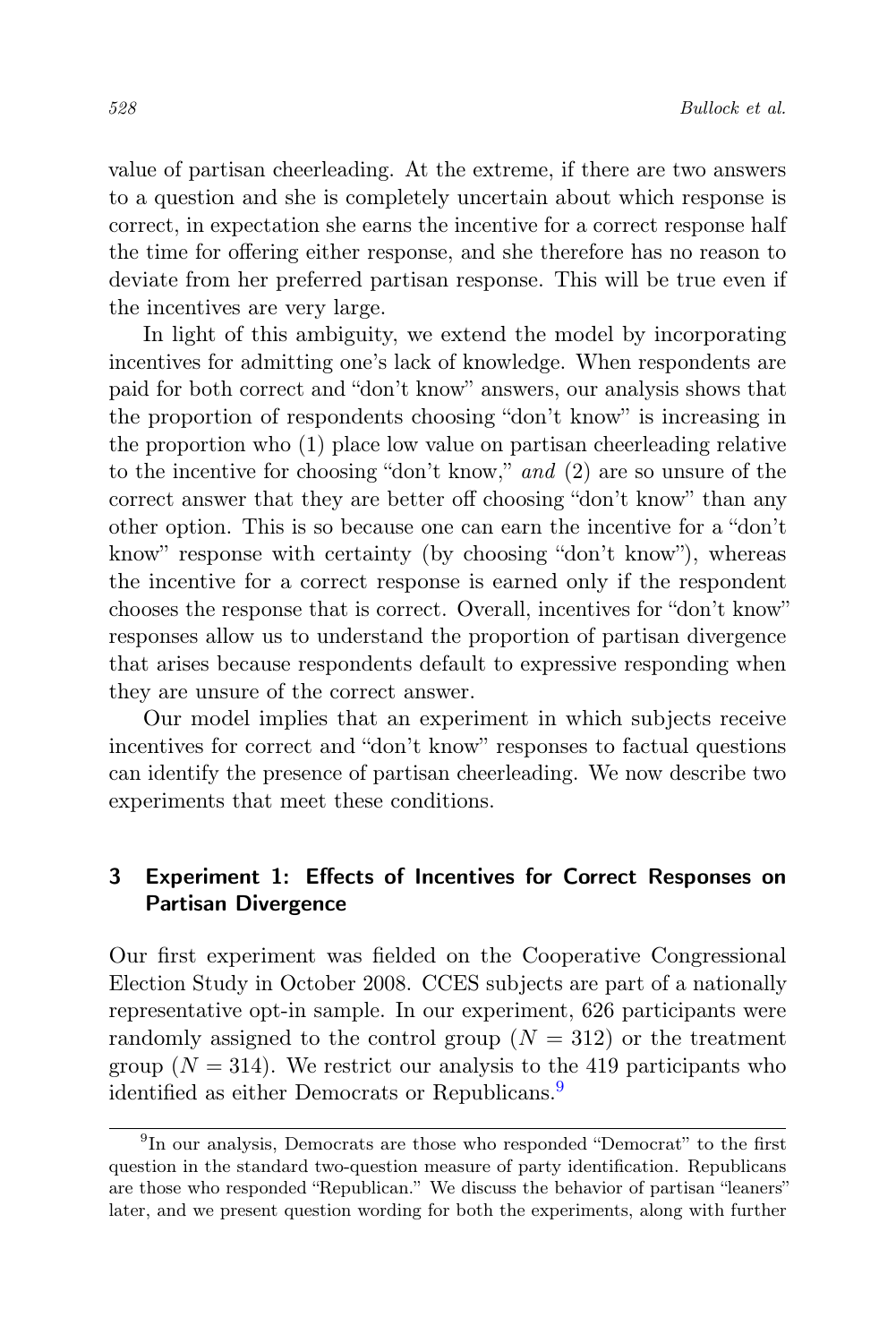We told control-group subjects that they would be asked questions about politics, that they would have 20 seconds to answer each question, and that their scores would not be shared with anyone. Treated subjects received the same instructions and were told that answering correctly would increase their chance of winning a prize:

For each question that you answer correctly, your name will be entered in a drawing for a \$200 Amazon.com gift certificate. For example, if you answer 10 questions correctly you will be entered 10 times. The average chance of winning is about 1 in 100, but if you answer many questions correctly, your chance of winning will be much higher.

After receiving their instructions, all subjects were asked the 12 factual questions shown in Table  $1<sup>10</sup>$  $1<sup>10</sup>$  $1<sup>10</sup>$  The first 10 items had closed (i.e., multiple-choice) response options and were similar to questions for which other research has found partisan differences. No "don't know" option was offered. Each question referred to a potentially salient partisan issue. The last two "placebo" questions were open-ended and required participants to enter numerical responses. We fielded the placebo questions, which were about obscure historical facts, to ascertain whether participants were using their allotted 20 seconds to look up answers using outside references. Using these questions, we find little evidence that participants "cheated": rates of correct responding were below  $3\%$ and statistically indistinguishable between the control and payment conditions.

This experiment allows us to understand whether some partisan divergence in responses to factual questions arises because of the expressive benefit of providing partisan responses. Specifically, we can learn about the role of expressive benefits by comparing partisan divergence in the treatment and control conditions. If divergence is lower in the treatment group, it suggests that, for some respondents, our incentives are of greater value than partisan cheerleading. Given the modest size of the incentives offered, we view the estimates that we obtain

information about the construction of the sample, in the Online Appendix.

<span id="page-10-0"></span> $10$ We note that in the presence of ambiguity about which responses is correct, incentives should have weaker effects. For our purposes, what matters is not which answer is correct, but simply that partisans of different stripes have common beliefs about which answer is most likely to be correct.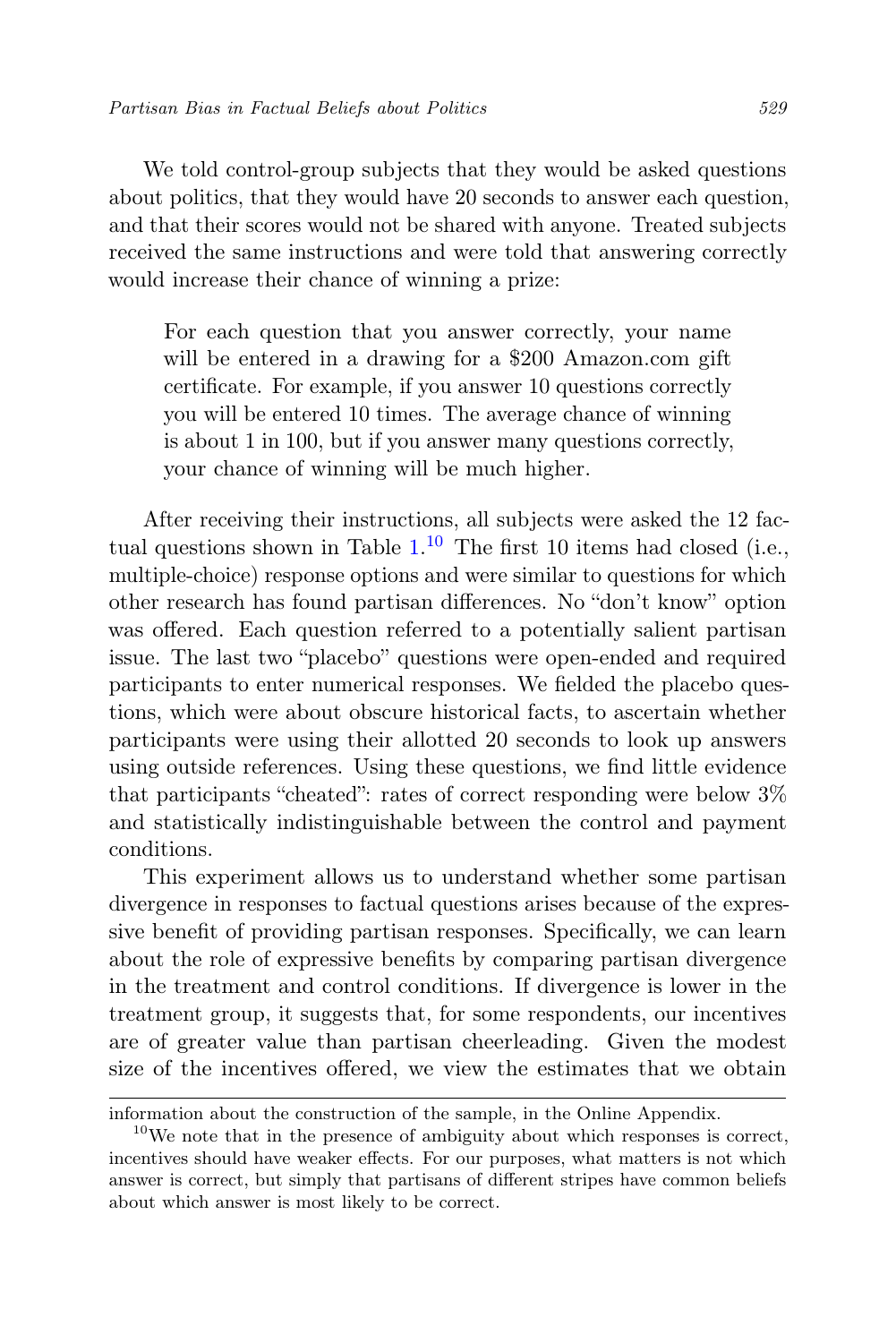| Question                                  | Question<br>wording                                                                                                                                                                        | Response<br>options                                                                                                           | group, mean<br>Democratic<br>response<br>Control | group, mean<br>Republican<br>response<br>Control | difference in<br>scale scores,<br>Republicans<br>Democrats<br>Control<br>group | party means,<br>difference of<br>$p\text{-value of}$<br>one-tailed<br>test | $\geq$ |
|-------------------------------------------|--------------------------------------------------------------------------------------------------------------------------------------------------------------------------------------------|-------------------------------------------------------------------------------------------------------------------------------|--------------------------------------------------|--------------------------------------------------|--------------------------------------------------------------------------------|----------------------------------------------------------------------------|--------|
| Iraq casualties,<br>$2007$ versus<br>2008 | Iraq in the first half of<br>2008 lower, about the<br>the number who were<br>U.S. soldiers killed in<br>same, or higher than<br>Was the number of<br>killed in the second<br>half of 2007? | About the same<br>$(0.5)$ , Higher $(1)$<br>Lower $(0)$ ,                                                                     | 0.416                                            | 0.177                                            | 0.239                                                                          | 0.000                                                                      | 212    |
| Bush inflation<br>change                  | Compared to January<br>2001, when President<br>Bush first took office,<br>stayed the same, or<br>country increased,<br>has the level of<br>inflation in the<br>decreased?                  | $\begin{array}{ll} \text{Stayed about} \\ \text{the same} \ (0.5), \end{array}$<br>$\text{increased}$ $(1),$<br>Decreased (0) | 0.894                                            | 0.694                                            | 0.201                                                                          | 0.000                                                                      | 207    |

Table 1: Experiment 1: question wording and baseline partisan differences in scale scores. Table 1: Experiment 1: question wording and baseline partisan differences in scale scores.

<span id="page-11-0"></span>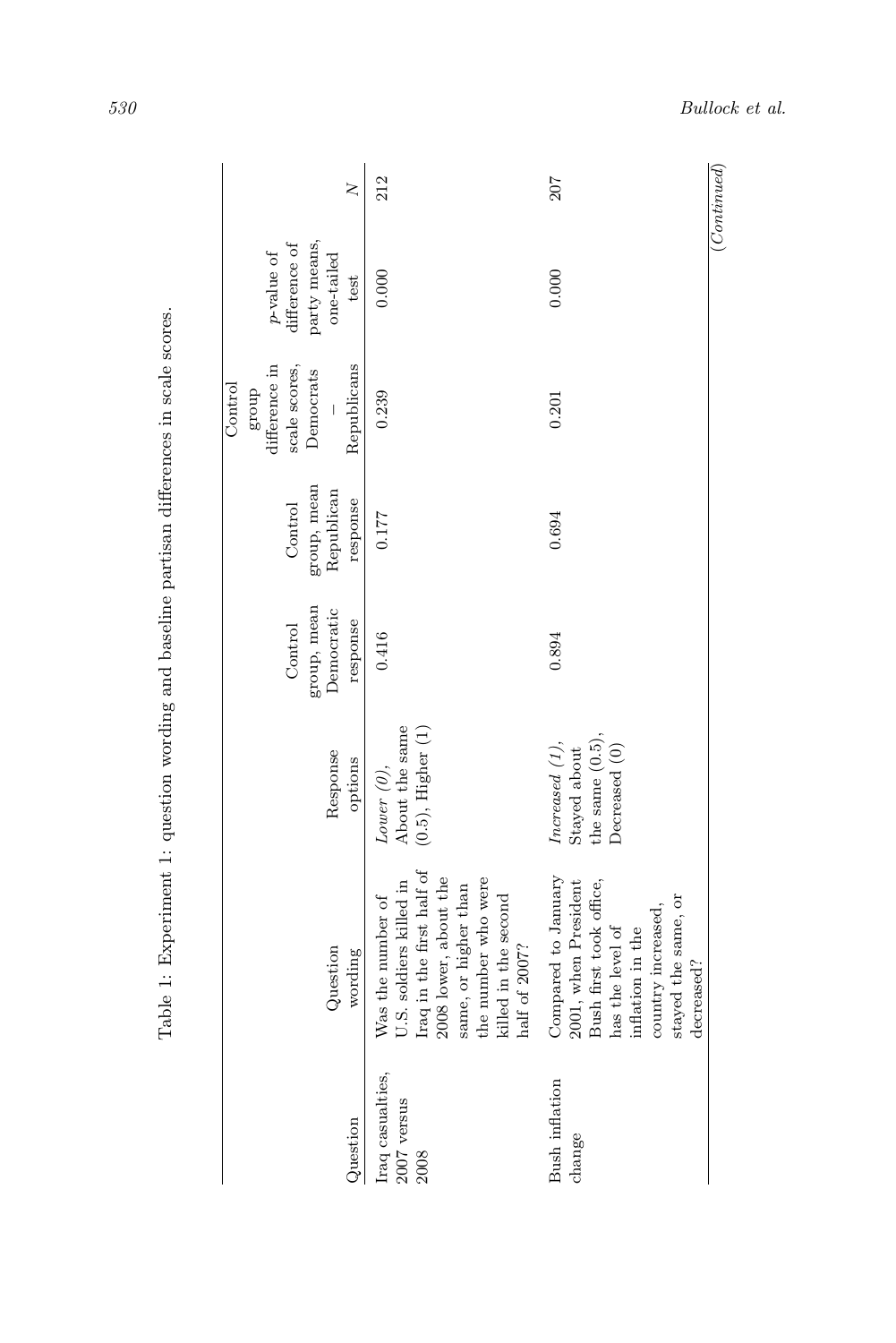| $\left(Continued\right)$ |                                                                            |                                                                                |                                                  |                                                  |                                                                           |                                                                                                                                                                              |                                   |
|--------------------------|----------------------------------------------------------------------------|--------------------------------------------------------------------------------|--------------------------------------------------|--------------------------------------------------|---------------------------------------------------------------------------|------------------------------------------------------------------------------------------------------------------------------------------------------------------------------|-----------------------------------|
| 216                      | 0.000                                                                      | 0.092                                                                          | 0.817                                            | 0.909                                            | $(0.5)$ , 50%<br>$(0.25)$ , 60% $(0)$<br>20% (1), 30%<br>$0.75$ ), $40\%$ | Americans approve of<br>the way that George<br>his job as President?<br>W. Bush is handling<br>percentage of<br>About what                                                   | <b>Estimated Bush</b><br>approval |
| 208                      | 0.002                                                                      | 0.168                                                                          | 0.598                                            | 0.766                                            | the same $(0.5)$<br>Increased (1),<br>Decreased (0)<br>Stayed about       | Compared to January<br>Bush first took office,<br>unemployment in the<br>2001, when President<br>stayed the same, or<br>country increased,<br>has the level of<br>decreased? | unemployment<br>change<br>Bush    |
| $\geq$                   | party means,<br>difference of<br>$p\text{-value of}$<br>one-tailed<br>test | difference in<br>scale scores,<br>Republicans<br>Democrats<br>Control<br>group | group, mean<br>Republican<br>response<br>Control | group, mean<br>Democratic<br>Control<br>response | Response<br>options                                                       | Question<br>wording                                                                                                                                                          | Question                          |

Partisan Bias in Factual Beliefs about Politics 531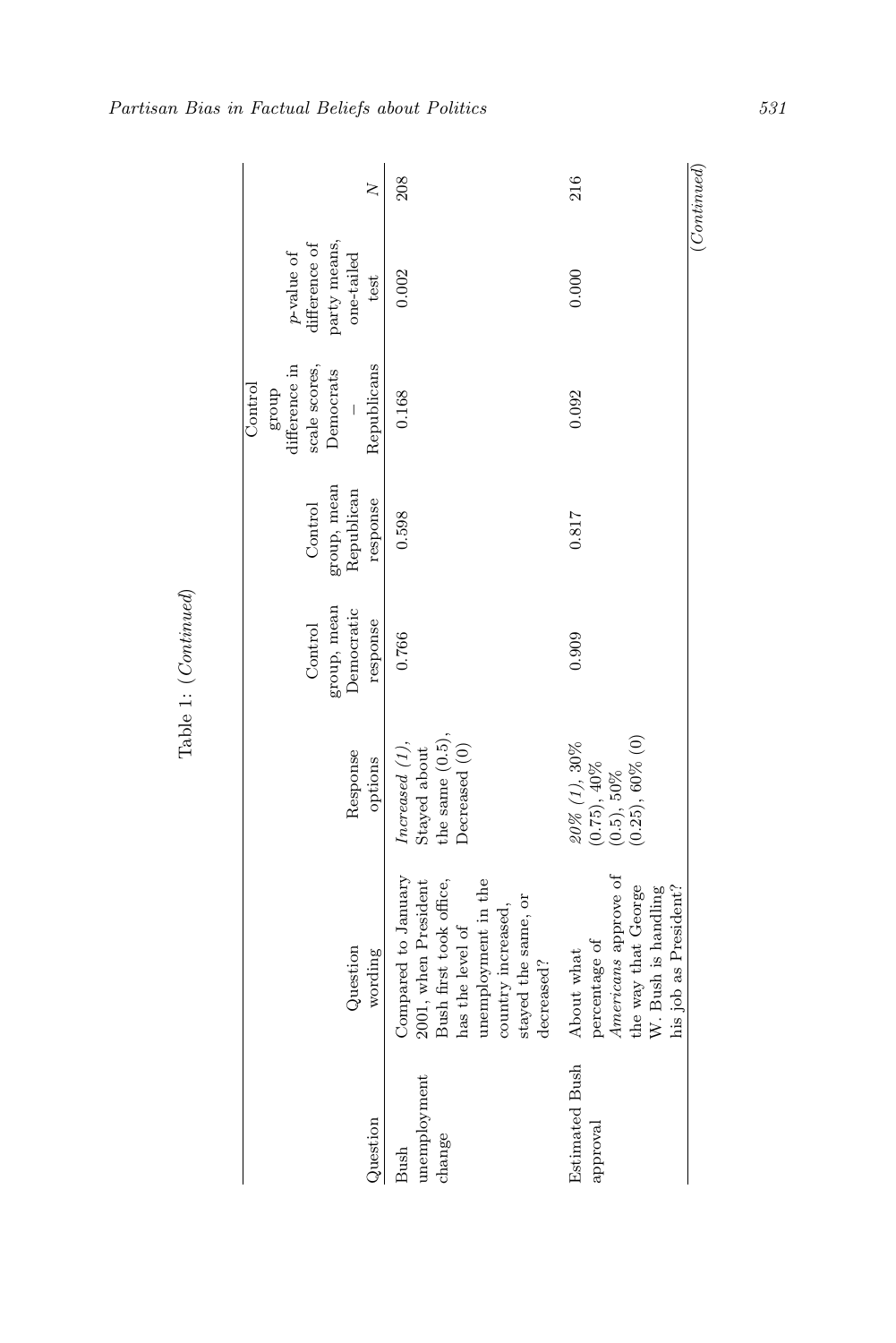| $\geq$                                                                                                     | 210                                                                                                 | 211                                                                                                                             | 213                                                                          | 215                                                 | (Continued) |
|------------------------------------------------------------------------------------------------------------|-----------------------------------------------------------------------------------------------------|---------------------------------------------------------------------------------------------------------------------------------|------------------------------------------------------------------------------|-----------------------------------------------------|-------------|
| difference of<br>party means,<br>$p$ -value of<br>$one$ -tailed<br>test                                    | 0.013                                                                                               | 0.039                                                                                                                           | 0.055                                                                        | 0.035                                               |             |
| difference in<br>Republicans<br>scale scores,<br>Democrats<br>Control<br>group<br>$\overline{\phantom{a}}$ | 0.087                                                                                               | 0.070                                                                                                                           | 0.050                                                                        | 0.044                                               |             |
| group, mean<br>Republican<br>response<br>Control                                                           | 0.114                                                                                               | 0.724                                                                                                                           | 0.508                                                                        | 0.637                                               |             |
| group, mean<br>Democratic<br>response<br>Control                                                           | 0.200                                                                                               | 0.794                                                                                                                           | 0.558                                                                        | 0.681                                               |             |
| Response<br>options                                                                                        | 4,000(0), 8,000<br>$(0.25)$ , 12,000<br>$(0.5), 16,000$<br>$(0.75), 20,000$<br>$(1)$                | $(0.5),\,70\%$ $(0.25),\,80\%\ (0)$<br>$40\%$ (1), $50\%$ (0.75), $60\%$                                                        | $\begin{array}{c} 37\ (0),\ 42\\ (0.33),\ 47\\ (0.66),\ 52\ (1) \end{array}$ | $(0.66)$ , 77 (1)<br>$62$ (0), $67$ $(0.33)$ , $72$ |             |
| Question<br>wording                                                                                        | killed in Iraq since the<br>About how many U.S.<br>soldiers have been<br>invasion in March<br>2003? | Republicans approve<br>George W. Bush is<br>handling his job as<br>of the way that<br>percentage of<br>About what<br>President? | How old is Barack<br>Obama?                                                  | How old is John<br>McCain?                          |             |
| Question                                                                                                   | casualties<br>Iraq total                                                                            | Estimated Bush<br>approval among<br>Republicans                                                                                 | Obama age                                                                    | McCain age                                          |             |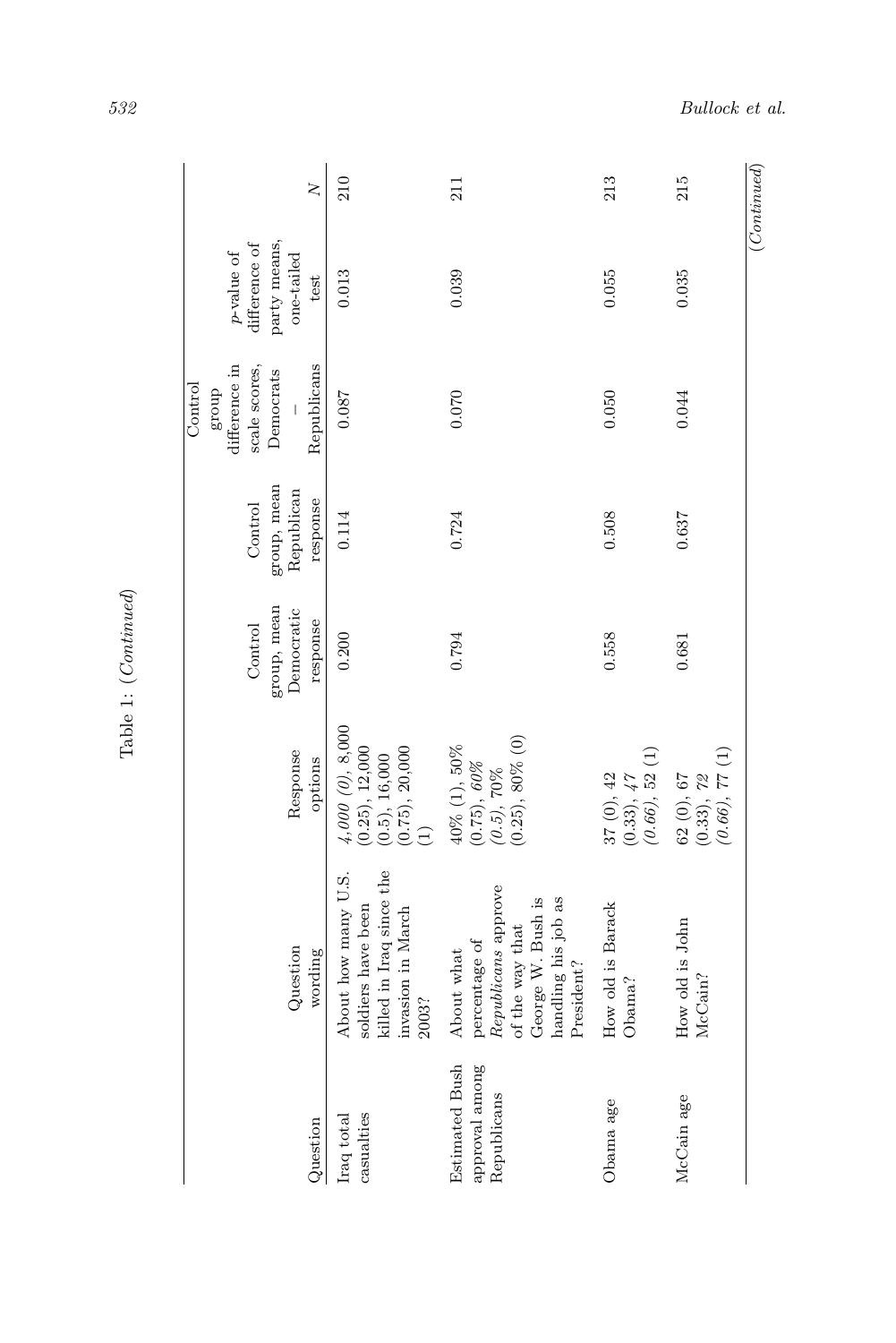|                                                     |                                                                                                                                                                                                      |                                                                               |                                                  |                                                  | Control                                                             |                                                                            |                         |
|-----------------------------------------------------|------------------------------------------------------------------------------------------------------------------------------------------------------------------------------------------------------|-------------------------------------------------------------------------------|--------------------------------------------------|--------------------------------------------------|---------------------------------------------------------------------|----------------------------------------------------------------------------|-------------------------|
| Question                                            | Question<br>wording                                                                                                                                                                                  | Response<br>options                                                           | group, mean<br>Democratic<br>response<br>Control | group, mean<br>Republican<br>response<br>Control | difference in<br>scale scores,<br>Republicans<br>Democrats<br>group | party means,<br>difference of<br>$p\text{-value of}$<br>one-tailed<br>test | $\overline{\mathsf{X}}$ |
| Afghanistan<br>$2007$ versus<br>casualties,<br>2008 | first half of 2008 lower,<br>J.S. soldiers killed in<br>Was the number of<br>Afghanistan in the<br>killed in the second<br>about the same, or<br>number who were<br>nigher than the<br>half of 2007? | Lower (0),<br>About the<br>same(0.5)<br>Higher (1)                            | 0.608                                            | 0.598                                            | 0.010                                                               | 0.430                                                                      | 208                     |
| Bush deficit<br>change                              | has the federal budget<br>Compared to January<br>2001, when President<br>Bush first took office,<br>deficit in the country<br>increased, stayed the<br>same, or decreased?                           | the same $(0.5)$ .<br>$\text{Increase} (1),$<br>Decreased (0)<br>Stayed about | 0.938                                            | 0.944                                            | $-0.006$                                                            | 0.589                                                                      | 212                     |
|                                                     |                                                                                                                                                                                                      |                                                                               |                                                  |                                                  |                                                                     |                                                                            | $_{(Continued)}$        |

Partisan Bias in Factual Beliefs about Politics 533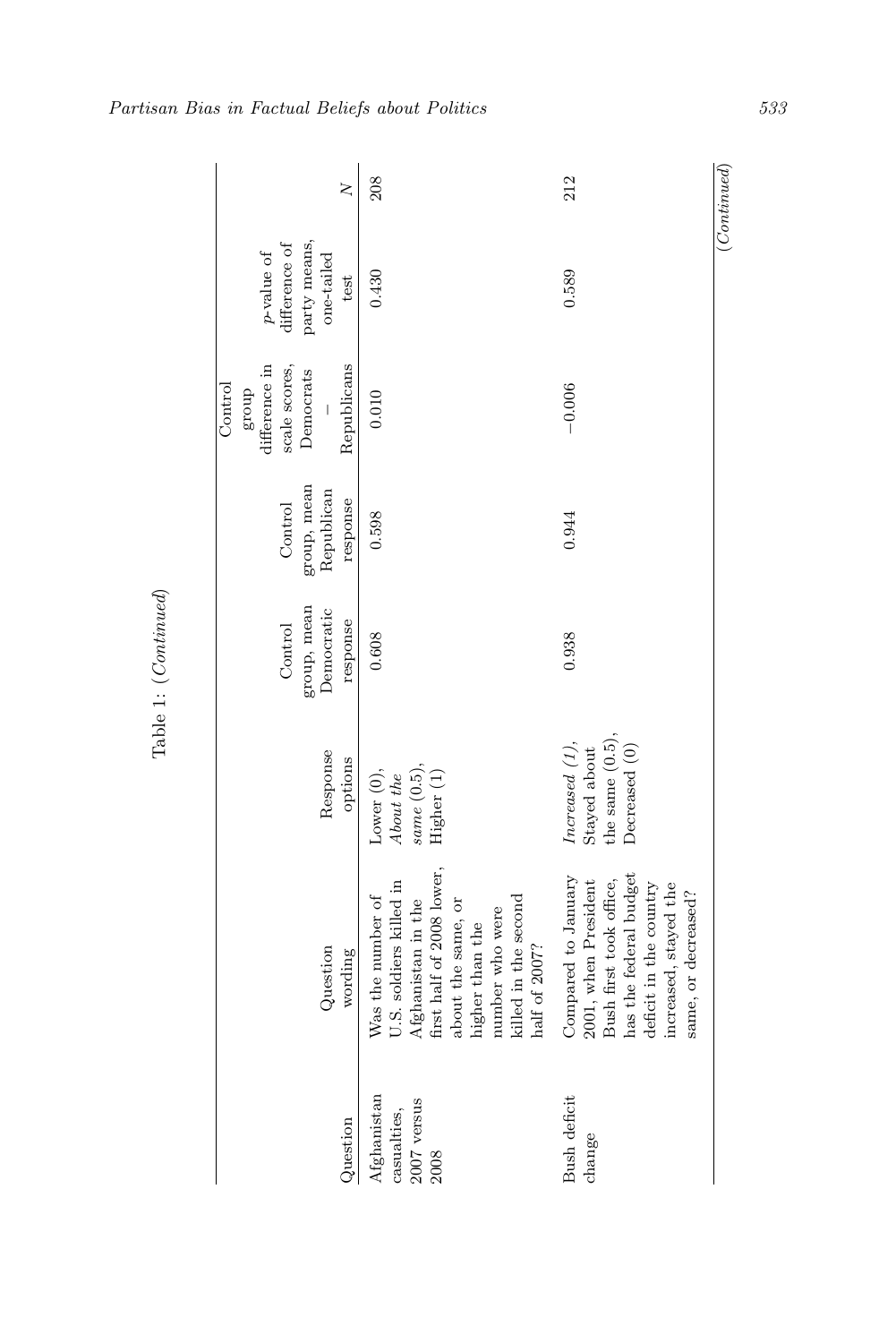|                                         |                                                                                                                          |                                                            |                                                  |                                                  | Control                                                             |                                                                            |  |
|-----------------------------------------|--------------------------------------------------------------------------------------------------------------------------|------------------------------------------------------------|--------------------------------------------------|--------------------------------------------------|---------------------------------------------------------------------|----------------------------------------------------------------------------|--|
| Question                                | Question<br>wording                                                                                                      | Response<br>options                                        | group, mean<br>Democratic<br>response<br>Control | group, mean<br>Republican<br>response<br>Control | difference in<br>Republicans<br>scale scores,<br>Democrats<br>group | difference of<br>party means,<br>$p\text{-value of}$<br>one-tailed<br>test |  |
|                                         |                                                                                                                          |                                                            |                                                  |                                                  |                                                                     |                                                                            |  |
| of gold in 1980<br>Placebo: price       | What was the price of In dollars, $0=0$ ,<br>ounce, on January 18,<br>gold, in dollars per<br>1980?                      | between \$800<br>Correct is<br>$and$ \$900<br>$1,000 = 1,$ | 0.791                                            | 0.680                                            |                                                                     | $\mathbb{N}/\mathbb{A}$                                                    |  |
| independence<br>Bangladeshi<br>Placebo: | Bangladesh become<br>In what year did<br>independent of<br>Pakistan?                                                     | Correct is 1971<br>In years,<br>$2000 = 1,$<br>$1800 = 0,$ | 0.151                                            | 0.185                                            |                                                                     |                                                                            |  |
|                                         | Note: Cusetione are ordered by either and in cortrol eroun removed with placebook cusetione at the bottom All removement |                                                            |                                                  |                                                  |                                                                     |                                                                            |  |

Note: Questions are ordered by size of partisan gap in control-group responses, with placebo questions at the bottom. All responses are scaled from 0 to 1; 1 is the most Democratic response. In the "response options" colu Note: Questions are ordered by size of partisan gap in control-group responses, with placebo questions at the bottom. All responses are scaled from 0 to 1; 1 is the most Democratic response. In the "response options" column, the correct response options are italicized. Placebo questions were open-ended and were recoded to range from  $0$  to  $1.$ questions were open-ended and were recoded to range from 0 to 1.

Source: 2008 CCES. Source: 2008 CCES.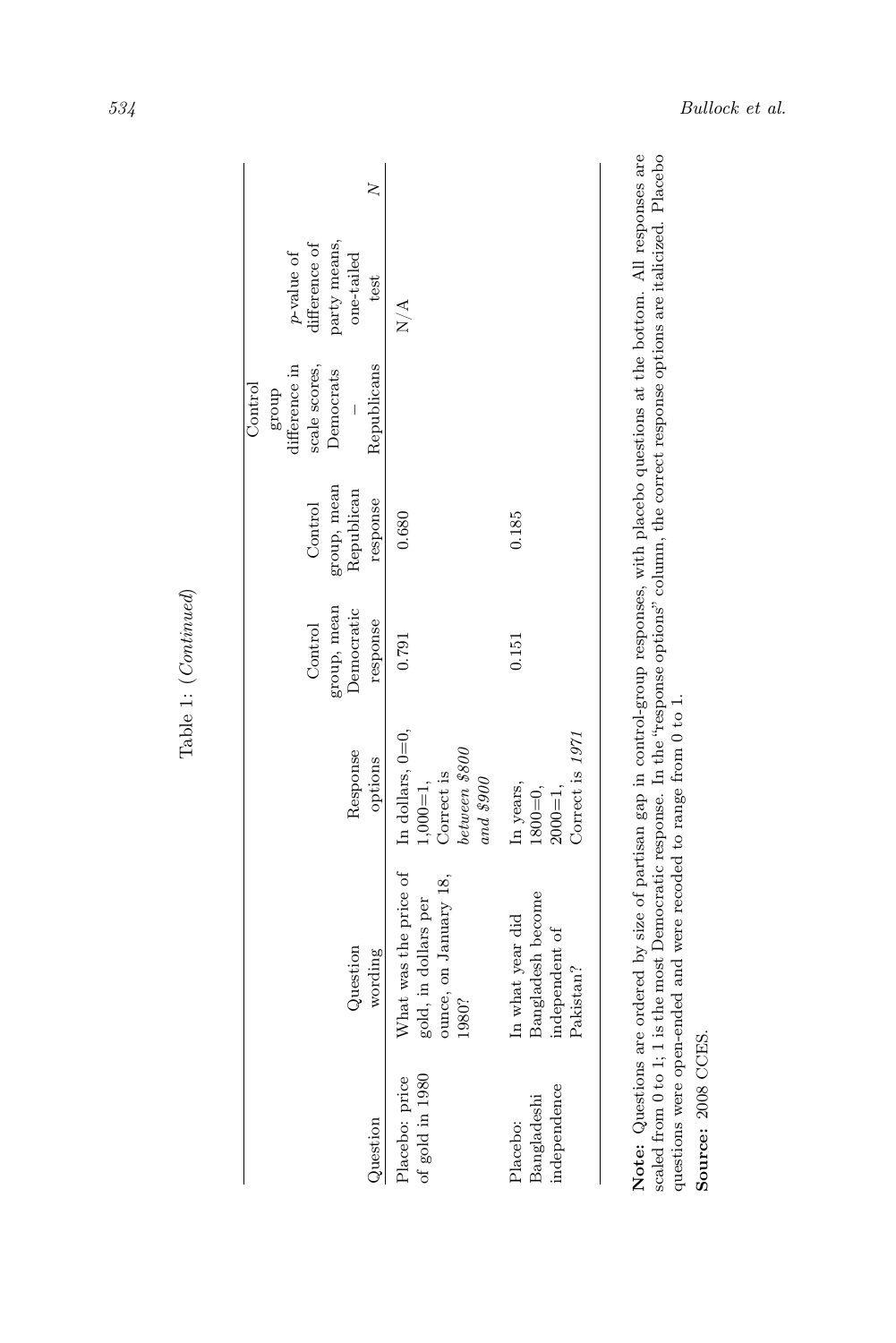from treatment–control comparisons as lower bounds on the extent of expressive partisan responding in this experiment.

To measure partisan divergence, we create scale scores by coding responses to each question to range linearly from 0 to 1. These scores are the dependent variables in our analyses. The most Republican response to each question (either the largest or smallest response) is coded as 0; the most Democratic response is coded as 1. For example, when we ask about the change in unemployment under President Bush, the response "decreased" is coded as 0 because it portrays a Republican president most positively, "stayed about the same" is coded as 0.5, and "increased" is coded as 1 because it portrays the president most negatively. If partisans are answering in a manner consistent with their partisanship, Democrats should offer "larger" responses than Republicans.

Table [1](#page-11-0) shows the average partisan difference in scale score, by question, for those in the control group. The questions in Table 1 are ordered by the size of these control-group partisan gaps. For 9 of the 10 questions, the gaps are consistent with our expectations about patterns of partisan responding.<sup>[11](#page-16-0)</sup> Eight of the differences are significant at  $p < 0.10$  (one-tailed). The gaps for these eight items vary substantially in size, with the largest gaps appearing for questions about casualties in Iraq and Bush's economic performance. Because our theory of expressive responding is about the effects of incentives on partisan differences, we focus on these eight items, that is, the items to which partisanship makes a difference under ordinary survey conditions. (In the online Appendix, we analyze our data while including responses to all questions, including those for which we do not find partisan gaps.)

What effect do incentives for correct responses have on observed partisan divergence? To measure the effects, we estimate a model in which we predict scale score  $R$  for individual  $i$  and question  $j$ :

$$
R_{ij} = b_0 + b_1 \text{Democrat}_i + b_2 \text{PayCorrect}_i + b_3(\text{Democrat}_i)
$$
  
× PayCorrect}\_i) + Question\_j + e\_i,

where *Democrat* equals 1 for Democratic participants and 0 for Republicans, PayCorrect equals 1 for those assigned to the incentive

<span id="page-16-0"></span> $11$ <sup>11</sup>The exception is the question about the change in the deficit under George W. Bush. For both Democrats and Republicans, 92% of respondents correctly reported the deficit had increased.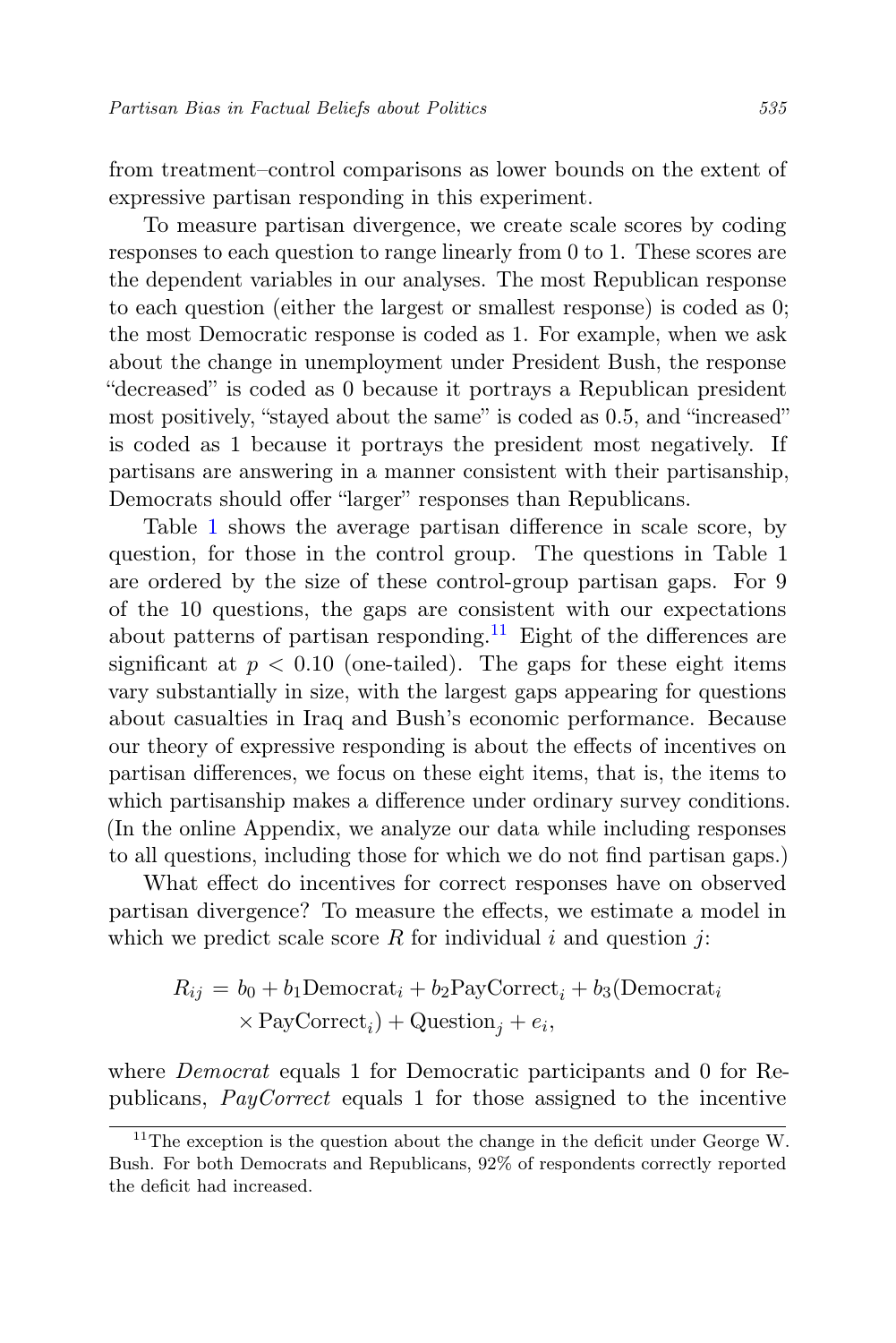condition, and Question is a vector of question-specific fixed effects. The coefficient  $b_1$  is therefore the average party difference in scale scores in the control condition, while  $b_1 + b_3$  is the average party difference in the incentive condition. Prior research suggests  $b_1 > 0$ , while our theoretical model predicts that  $b_3$  will be negative if partisans offer partisan-tinged responses in the absence of incentives, share common and sufficiently strong beliefs about the truth, and give less weight to partisan responding than to the expected value of the incentive.

OLS estimates, with standard errors clustered at the respondent level, appear in Table [2.](#page-18-0) Pooling across the eight questions for which we observe statistically significant partisan gaps in the control condition, column (1) provides estimates of the average effect of incentives on responses. The 0.118 ( $p < 0.001$ ) coefficient for *Democrat* ( $b<sub>1</sub>$ ) is the average gap between Democrats and Republicans in the control condition. The  $-0.065$  ( $p < 0.001$ ) coefficient for *Democrat*  $\times$  *PayCorrect* (b<sub>3</sub>) means that this gap is reduced to  $0.053$  ( $0.118-0.065$ ), or by 55%, when incentives are offered. In column (2), we add demographic controls; the results are nearly unchanged.[12](#page-17-0)

In Table [A.1](#page-54-0) of the Appendix, we repeat the analysis for each question individually. The estimate for  $b_3$  is negative in all eight cases. While most of these individual-question estimates are not statistically significant — perhaps because the impact of sampling variability is heightened when we examine individual questions — the estimates are large, accounting for between 13% and 100% of the partisan gap between Democrats and Republicans. These estimates are especially noteworthy for the questions about the most salient issues in the 2008 campaign: the Iraq War and Bush's performance on unemployment. On these matters, incentives reduced partisan gaps by between 33% and 73%. Importantly, these questions about war and unemployment were not salient only in 2008: they speak to the issues that political scientists often use when they link objective conditions to election outcomes (e.g., Hibbs, 2000).

<span id="page-17-0"></span> $^{12}\mathrm{We}$  have also repeated our analysis excluding the Bush approval item, which is the item for which we find our largest estimate of  $b_3$ . In this case, we continue to find a negative and statistically significant coefficient for  $b_3$  in the pooled analysis  $(-0.06, p < 0.01)$ . Our analysis excludes cases in which participants didn't provide a response, which occurs 3% of the time in both treatment and control conditions. Replacing nonresponses to each question with party averages for each question produces substantively similar results.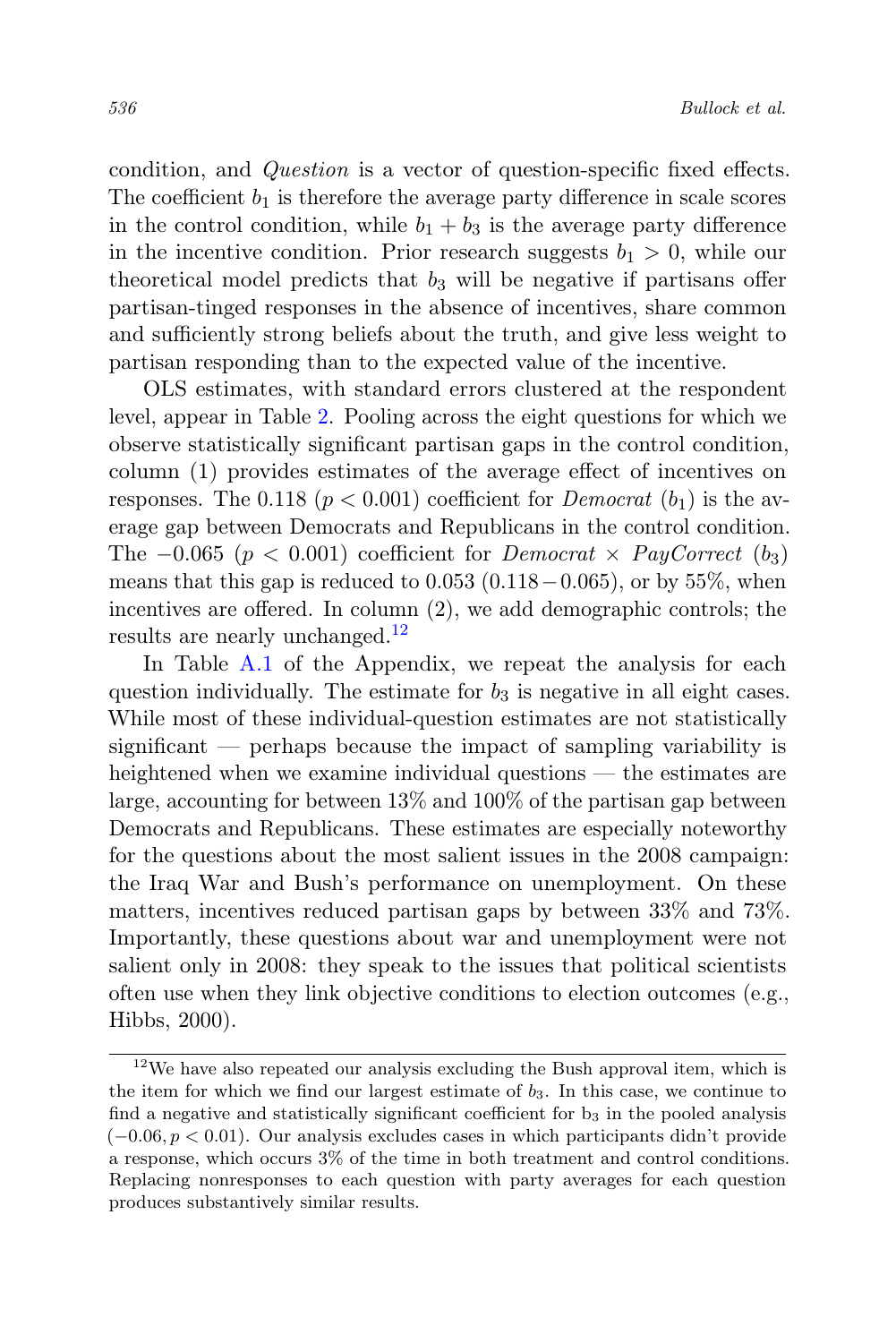|                                                                        | (1)                         | $\overline{(2)}$          | (3)                      |
|------------------------------------------------------------------------|-----------------------------|---------------------------|--------------------------|
| Democrat $(b_1)$                                                       | 0.118<br>$[0.015]^{***}$    | 0.105<br>$[0.016]^{***}$  | 0.082<br>$[0.022]^{***}$ |
| Political interest $\times$ Democrat                                   |                             |                           | 0.059<br>$[0.030]^{**}$  |
| Payment for correct response $\times$<br>Democrat $(b_3)$              | $-0.065$<br>$[0.022]^{***}$ | $-0.059$<br>$[0.022]$ *** | $-0.057$<br>[0.037]      |
| Payment for correct response $\times$<br>Political interest × Democrat |                             |                           | $-0.023$<br>[0.046]      |
| Payment for correct response                                           | 0.038<br>$[0.016]^{**}$     | 0.031<br>$[0.016]^{*}$    | 0.045<br>[0.029]         |
| Payment for correct response $\times$<br>Political interest            |                             |                           | $-0.005$<br>[0.035]      |
| Knowledge $(0-1)$                                                      |                             | 0.013<br>[0.015]          |                          |
| White                                                                  |                             | 0.017<br>[0.024]          |                          |
| Hispanic                                                               |                             | 0.040<br>[0.028]          |                          |
| Other race                                                             |                             | 0.051<br>$[0.030]*$       |                          |
| Female                                                                 |                             | 0.016<br>[0.012]          |                          |
| Age (in years)                                                         |                             | 0.001<br>[0.002]          |                          |
| $Age^2/100$                                                            |                             | $-0.001$<br>[0.002]       |                          |
| Region: Northeast                                                      |                             | 0.043<br>$[0.017]^{***}$  |                          |
| Region: Midwest                                                        |                             | 0.042<br>$[0.016]^{***}$  |                          |

<span id="page-18-0"></span>Table 2: Experiment 1: effect of payment for correct responses on partisan differences in scale scores.

(Continued)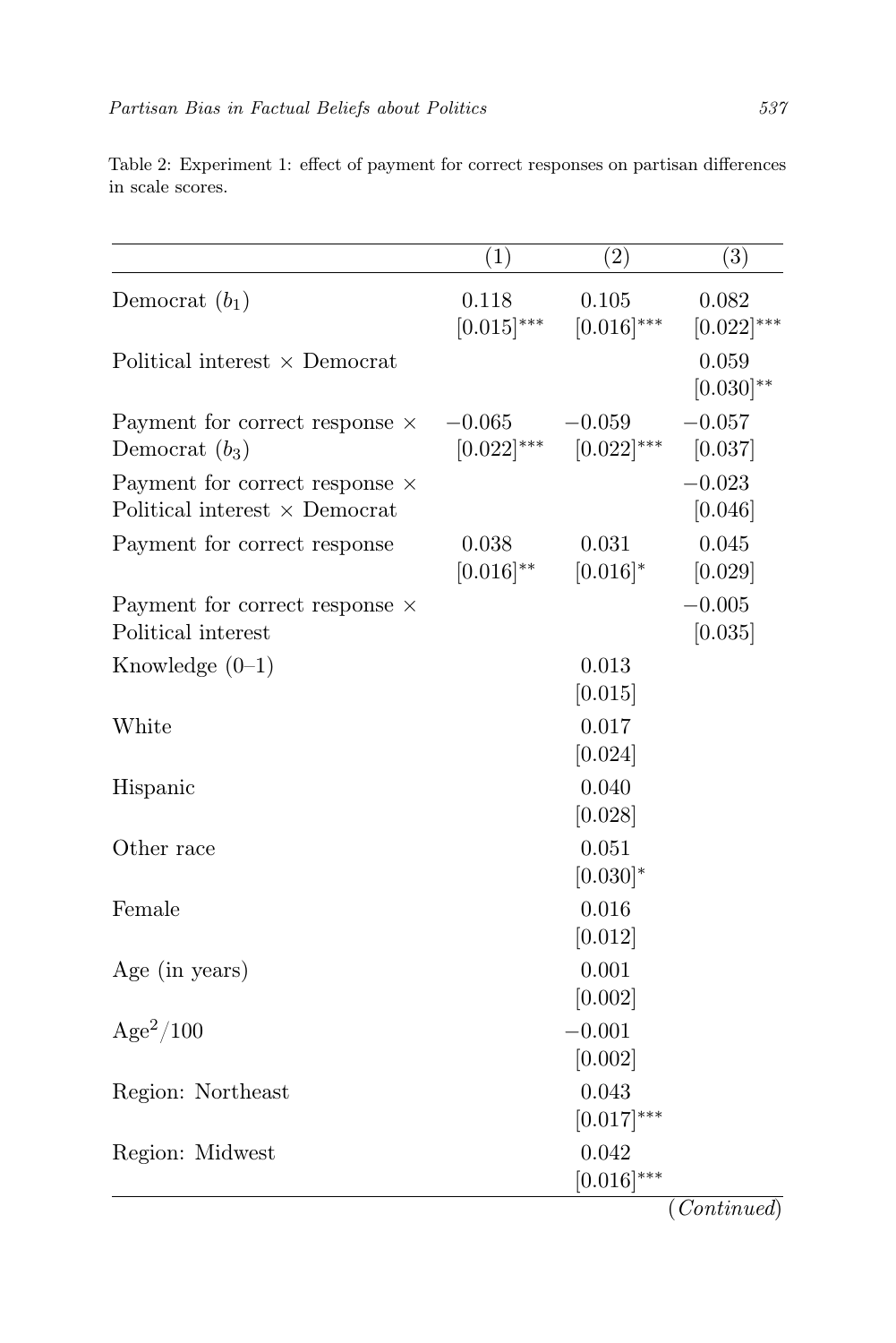|                                              | (1)           | $\left( 2\right)$ | (3)             |
|----------------------------------------------|---------------|-------------------|-----------------|
| Region: South                                |               | 0.014             |                 |
|                                              |               | [0.014]           |                 |
| Income $(1 = \langle \$10,000; 14 = \rangle$ |               | 0.005             |                 |
| $$150,000; 15 = RF/M$ issing)                |               | $[0.002]^{**}$    |                 |
| Income missing                               |               | $-0.046$          |                 |
|                                              |               | $[0.024]$ *       |                 |
| Education $(1 = no$ high school;             |               | 0.000             |                 |
| $6 = \text{graduate degree}$                 |               | [0.006]           |                 |
| Education: No high school                    |               | 0.006             |                 |
|                                              |               | [0.024]           |                 |
| Education: Some college                      |               | 0.019             |                 |
|                                              |               | [0.014]           |                 |
| Education: 2-year college                    |               | 0.032             |                 |
|                                              |               | [0.026]           |                 |
| Education: 4-year college                    |               | $-0.003$          |                 |
|                                              |               | [0.019]           |                 |
| Married or in a domestic                     |               | $-0.007$          |                 |
| partnership                                  |               | [0.013]           |                 |
| Religious attendance $(1-6)$                 |               | $-0.002$          |                 |
|                                              |               | [0.004]           |                 |
| Political interest $(0,1)$                   |               |                   | $-0.034$        |
|                                              |               |                   | [0.021]         |
| Constant                                     | 0.239         | 0.160             | 0.261           |
|                                              | $[0.021]$ *** | $[0.059]^{***}$   | $[0.024]^{***}$ |
| Observations                                 | 3321          | 3299              | 3305            |
| $\,R^2$                                      | 0.398         | 0.407             | 0.400           |

Table 2: (Continued)

Note: The dependent variable is the mean scale score for the eight questions on which we observed control-group partisan gaps of  $p < 0.10$ . It ranges from 0 to 1. The analysis includes only Democrats and Republicans from the control and pay-for-correct-response conditions. Cell entries are OLS coefficients with robust standard errors, clustered by respondent. Question fixed effects not reported. <sup>∗</sup>significant at 10%; ∗∗significant at 5%; ∗∗∗significant at 1% (two-tailed tests).

Source: 2008 CCES.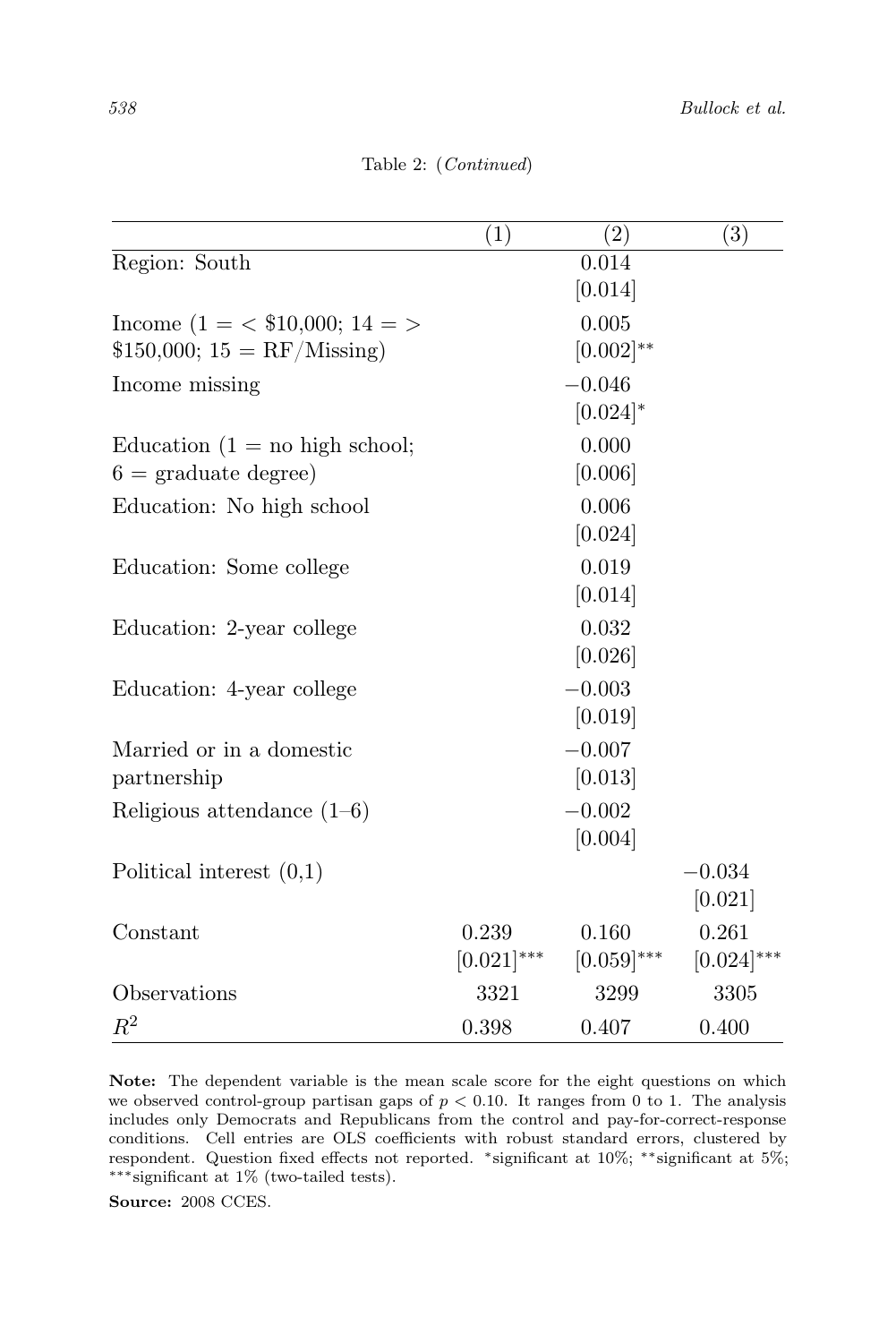These results show that even modest incentives can substantially reduce partisan divergence in factual assessments. For example, in this experiment, participants are told that answering correctly will improve their chances of earning a \$200 gift certificate, and that the baseline chance of winning was around 1 out of 100. If they estimate that answering all questions correctly would double their chances of winning this prize, the expected value of answering any given question correctly is approximately 17 cents.<sup>[13](#page-20-0)</sup> In turn, the finding that incentives reduced partisan gaps by more than 50% means that more than half of the party gap may be generated by participants for whom partisan responding to any given question is worth less than 17 cents.

Of course, the effects of incentives are unlikely to be equal across all of the people in our data set. We focus on two characteristics across which variation might be expected: political interest and strength of partisanship. So far as interest is concerned, partisans who are most interested in politics may be most likely to engage in partisan cheerleading under ordinary survey conditions. In this case, they may be more affected than low-interest respondents by incentives for correct response. Another possibility, however, is that highly interested partisans are most likely to sincerely hold different factual beliefs about politics (e.g., Abramowitz and Saunders, 2008; Taber and Lodge, 2000). If they do, they may be less affected by incentives. The estimates presented in column (3) of Table [2](#page-18-0) show that both accounts are informative. In the control group, partisan gaps are larger among high-interest respondents, that is, those who report being "very much interested" in politics and current events. The average partisan gap is 0.14 for high-interest respondents and 0.08 for all others (whom we label "low-interest respondents"). The treatment reduces partisan gaps more for high- than for low-interest respondents — but only to an insignificant extent  $(-0.08 \text{ versus } -0.06)$ ,

<span id="page-20-0"></span><sup>&</sup>lt;sup>13</sup>Suppose that respondents believe that (a) they will answer 6 of our 12 questions correctly if they simply respond in a partisan manner, and (b) answering 6 questions correctly will give them a 1-in-100 chance of winning \$200. If they also believe that answering all 12 questions correctly will double their chances to 2 in 100, then the expected value of answering all 12 questions correctly, relative to the "baseline" of answering 6 correctly, is  $[(\$200 \times 2/100) - (\$200 \times 1/100)]/12$  questions = \$0.167 per question. These calculations are speculative, because we did not verify how subjects interpreted the instructions. In our second experiment, the calculations are more straightforward, because subjects were given specific rewards on a question-byquestion basis rather than entries in a lottery.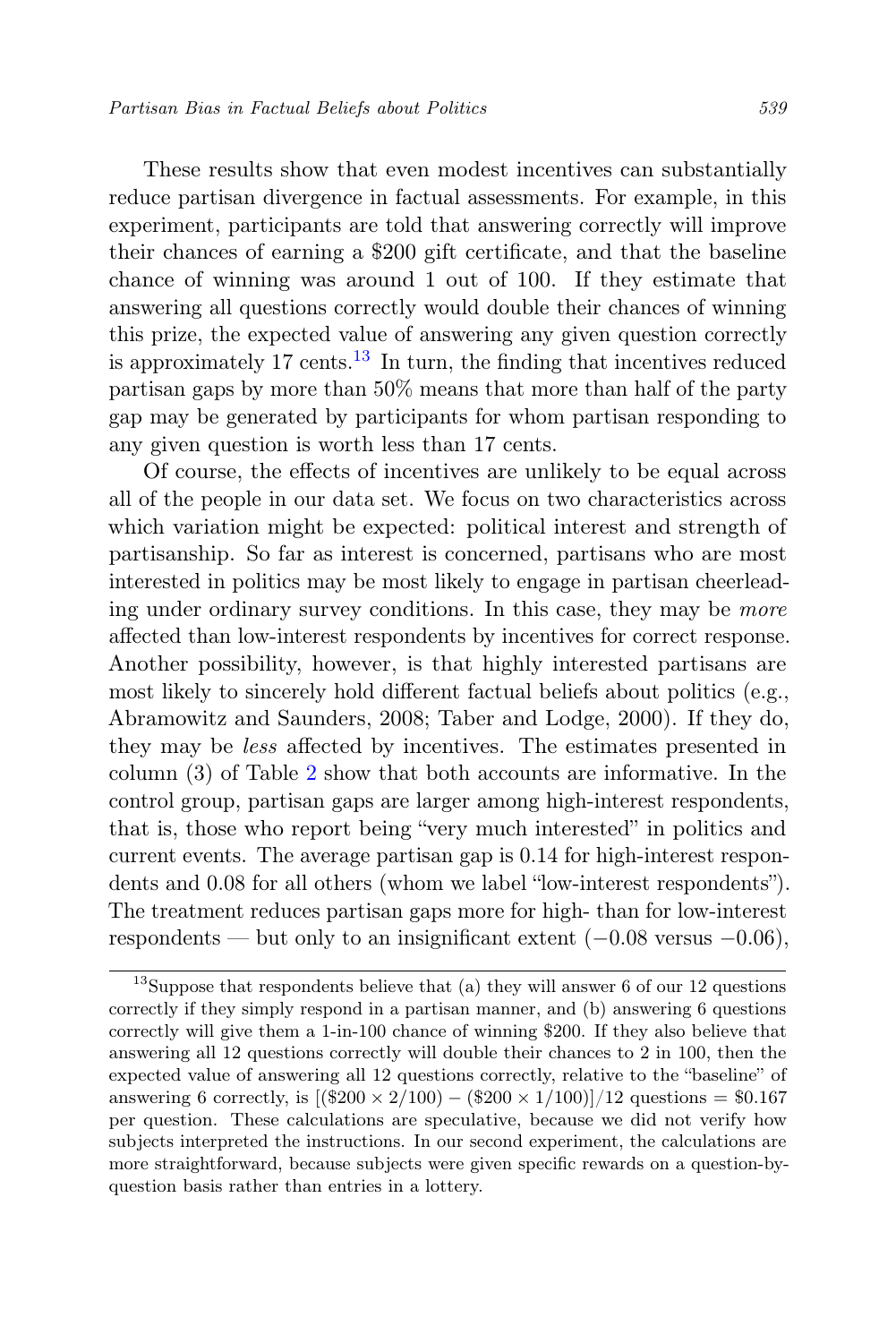and high-interest respondents in the treatment group remain more polarized than their low-interest counterparts. (The treatment-group partisan gaps are 0.06 for high-interest respondents and 0.03 for lowinterest respondents). Thus, highly interested people are initially more polarized, and their slightly greater responsiveness to incentives is not enough to overcome their initially greater polarization. Political interest is associated with polarization, but it does not significantly moderate the effects of incentives.[14](#page-21-0)

The analyses that we report earlier exclude partisan "leaners" who may identify with a party less strongly than other partisans. In the Online Appendix, we present parallel analyses that include leaners. The results are similar: partisan leaners appear to behave like those who identify more strongly with the major American political parties.

Treatment-effect heterogeneity aside, the main finding of Experiment 1 is that small incentives for correct answers reduce partisan gaps in responses to factual questions by about 55%. Of course, Experiment 1 cannot tell us why 45% of the partisan gap remains. Following our model, the people responsible for this gap may sincerely disagree about which response is correct. Or they may agree about the correct response but value partisan cheerleading more than giving a correct answer. Or they may be so uncertain about which response is correct that incentives for correct responses cannot offset the expressive value of partisan responding. To evaluate these explanations, we turn to our second experiment.

# 4 Experiment 2: Effects of Incentives for Correct and "Don't Know" Responses on Partisan Divergence

We fielded our second experiment in 2012 using subjects recruited from Amazon.com's Mechanical Turk marketplace (Berinsky et al., 2012). Subjects were required to pass a two-question attention screener and were then randomly assigned to a control group  $(N = 156)$  or to one

<span id="page-21-0"></span><sup>&</sup>lt;sup>14</sup>Sixty-five percent of our CCES subjects report being "very much interested" in politics and current events. By contrast, the corresponding percentage among partisans in the 2008 ANES is 38%. That said, the overrepresentation of the interested in the 2008 CCES does not seem to affect the results. See the Online Appendix for a discussion of this point.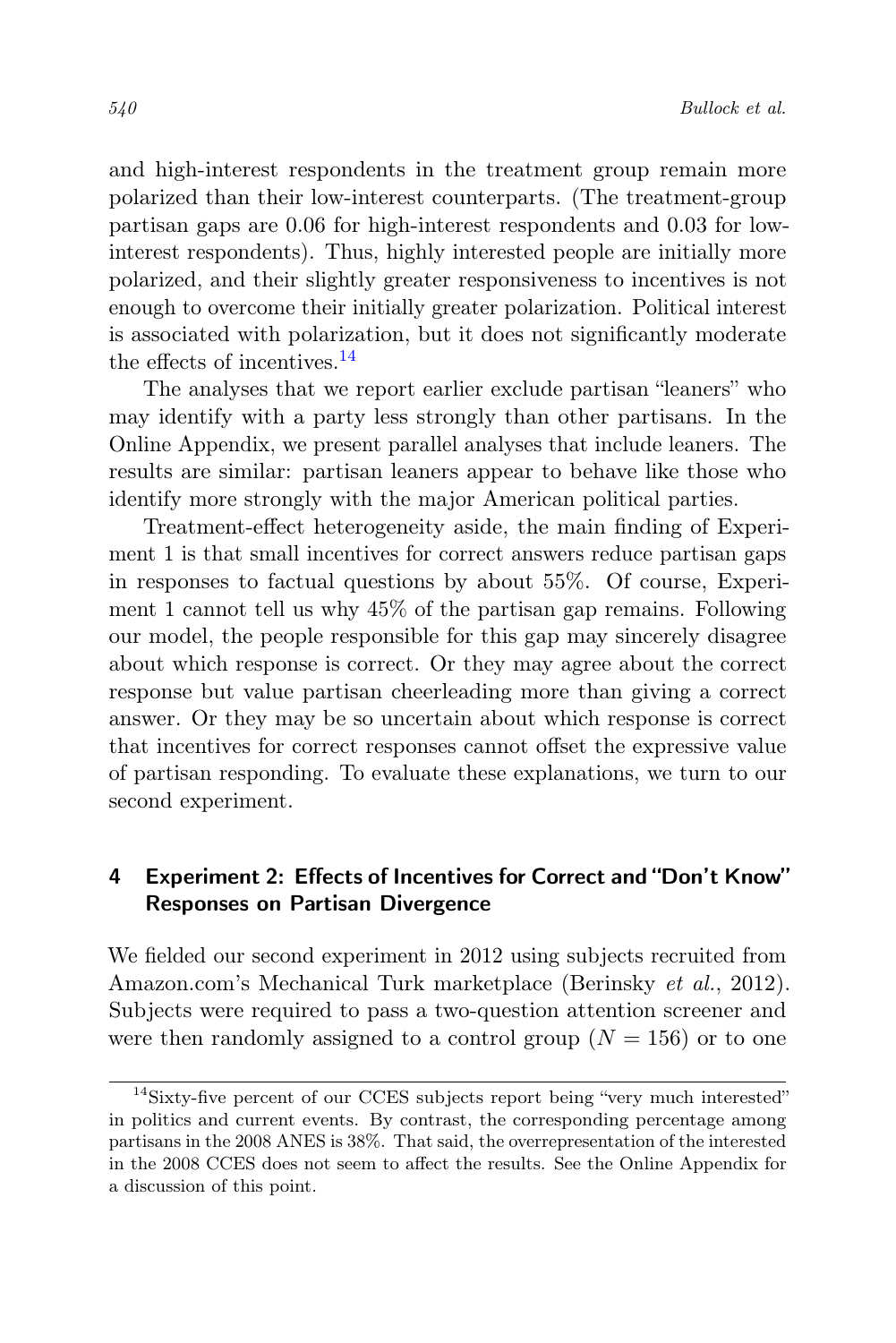of three treatment groups, two of which we examine here.<sup>[15](#page-22-0)</sup> In the first treatment group, participants were paid for each correct response  $(N = 534)$ . In the second treatment group, participants were paid for each correct response and each "don't know" response  $(N = 660)$ . Later, we restrict our analysis to the 795 individuals in these three groups who identified as either Democrats or Republicans.<sup>[16](#page-22-1)</sup>

There are two major differences between this experiment and Experiment 1. First, and of greatest importance theoretically, we introduce a new condition here, in which we offer subjects a "don't know" response option and incentives for both correct and "don't know" responses. Therefore, unlike Experiment 1, Experiment 2 permits us to assess the extent to which partisan divergence that persists in the face of incentives for correct responses reflects self-aware ignorance, rather than partisan cheerleading or sincere differences in beliefs. Second, in both treatment conditions, we pay subjects for each correct response (instead of entering them into a lottery, as in Experiment 1), and we vary the amount offered for correct responses across participants. In the treatment that includes payment for "don't know" responses, we also vary the amount offered for that response across participants. These randomizations allow us to assess the degree to which partisan divergence is affected by the size of incentives.[17](#page-22-2)

As before, we gave subjects 20 seconds to answer each question to limit opportunities for consultation of outside information sources. In all conditions, participants were initially asked five questions that were selected at random from a larger list that we describe later. All questions had a closed response format without a "don't know" option. Subjects

<span id="page-22-0"></span> $15$ In the third treatment, we paid participants a flat fee to answer questions post-treatment, just as we did in the control group. However, in this condition, we also allowed respondents to offer "don't know" answers. 14.8% of responses in this condition were "don't know."

<span id="page-22-1"></span><sup>&</sup>lt;sup>16</sup>We fielded a one-item replication of this experiment on the 2012 CCES. The item was an economic retrospection item similar to those that have been used in the past to document partisan divergence (e.g., Bartels, 2002). The results were similar. See the Online Appendix for a discussion.

<span id="page-22-2"></span><sup>&</sup>lt;sup>17</sup>As we discuss in the online appendix, one additional difference is that we used a graphical input device  $-$  a "slider"  $-$  to gather responses for this experiment. The advantage of this input device is that it allows subjects to provide responses continuously across the entire range of possible responses instead of requiring them to select one response from a small set of predefined options.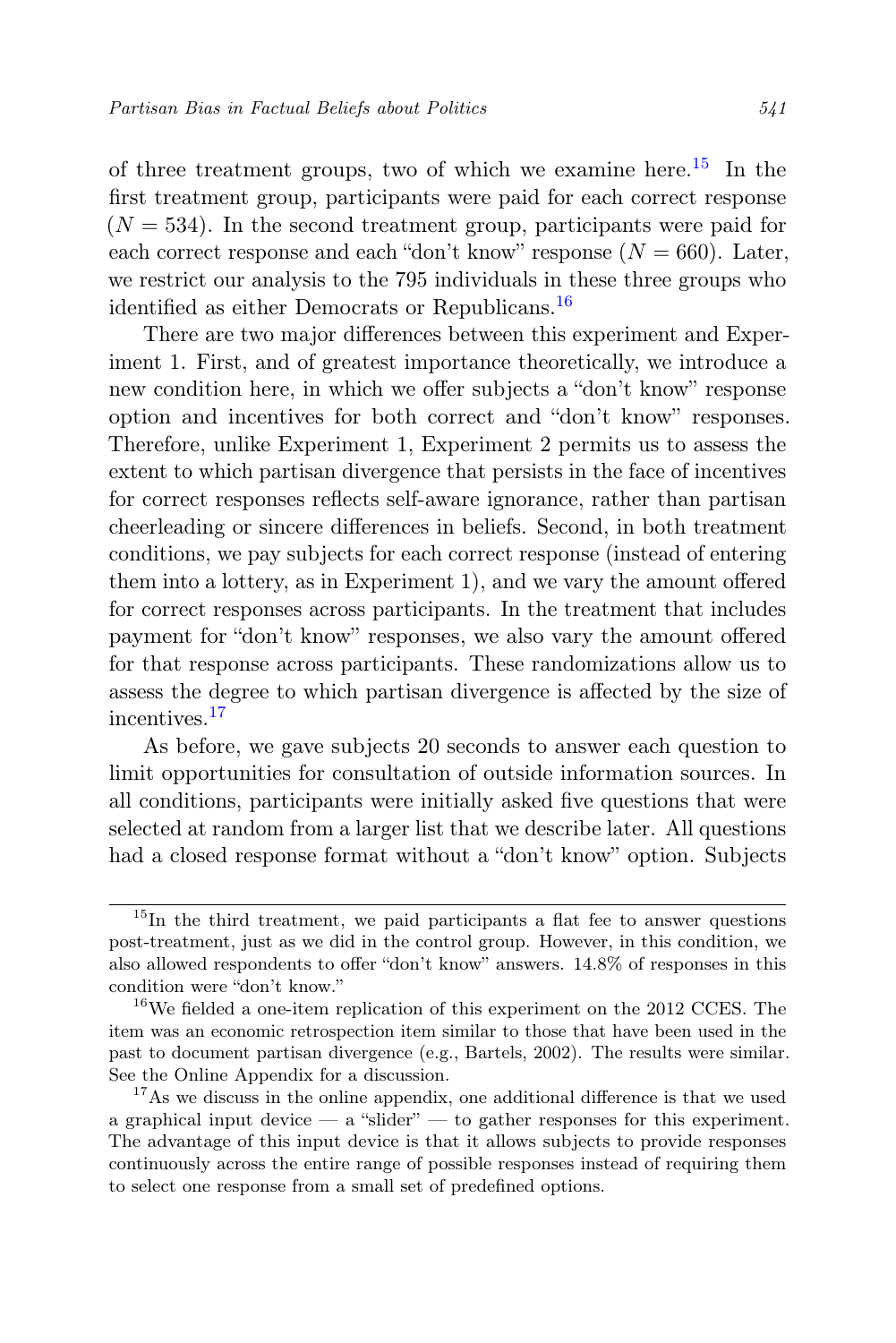then received instructions that indicated how they would be paid for answers to the subsequent questions. They were then asked seven more questions: two new questions followed by the same five questions that they had previously been asked. (See the Online Appendix for details.) This design feature addresses one potential objection to our analysis of Experiment 1, which is that we use the control group in that experiment both to identify questions for which party gaps arise and as a baseline against which to evaluate the treatment group. In this experiment, by contrast, we use pre-treatment responses from all subjects to identify items for which partisan divergence arises, and we then compare post-assignment responses across treatment and control conditions.[18](#page-23-0)

In the control condition, participants were paid a flat \$0.50 bonus to answer those seven post-treatment questions. In the pay-for-correct (PC) condition, participants were informed that they would be paid for each correct response. The amount offered for each correct response was randomly assigned to be \$0.10 (at probability  $p = 0.25$ ), \$0.25  $(p = 0.25)$ , \$0.50  $(p = 0.25)$ , \$0.75  $(p = 0.15)$ , and \$1.00  $(p = 0.10)$ . (These amounts varied only across subjects, not within subjects across questions.) Finally, in the pay-for-correct-and-"don't know" (PCDK) condition, participants were again informed they would be paid for each correct response, and the amount offered for each correct response was assigned as in the prior treatment. Participants in this condition were also given "don't know" response options, and if they selected "don't know," they were randomly assigned to receive a fraction of the amount offered for a correct response: 20% of the payment for a correct response  $(p = 1/3)$ ,  $25\%$   $(p = 1/3)$ , and  $33\%$   $(p = 1/3)$ .

We list the 12 questions that we fielded in this experiment in Table [3,](#page-24-0) which also shows the correct response and the range of the response options that we offered. The correct responses varied across the entire range of potential answers: they were not concentrated at either end of the scale or in the middle. The effects of incentives therefore cannot be attributed to a tendency among treated subjects to offer middle-of-the-scale responses. The direction of partisan responding also

<span id="page-23-0"></span> $18$ In the Online Appendix, we also show that if we leverage this pre–post design by conducting a within-person analysis, we find results similar to those that we obtain when we focus only on post-assignment comparisons across conditions.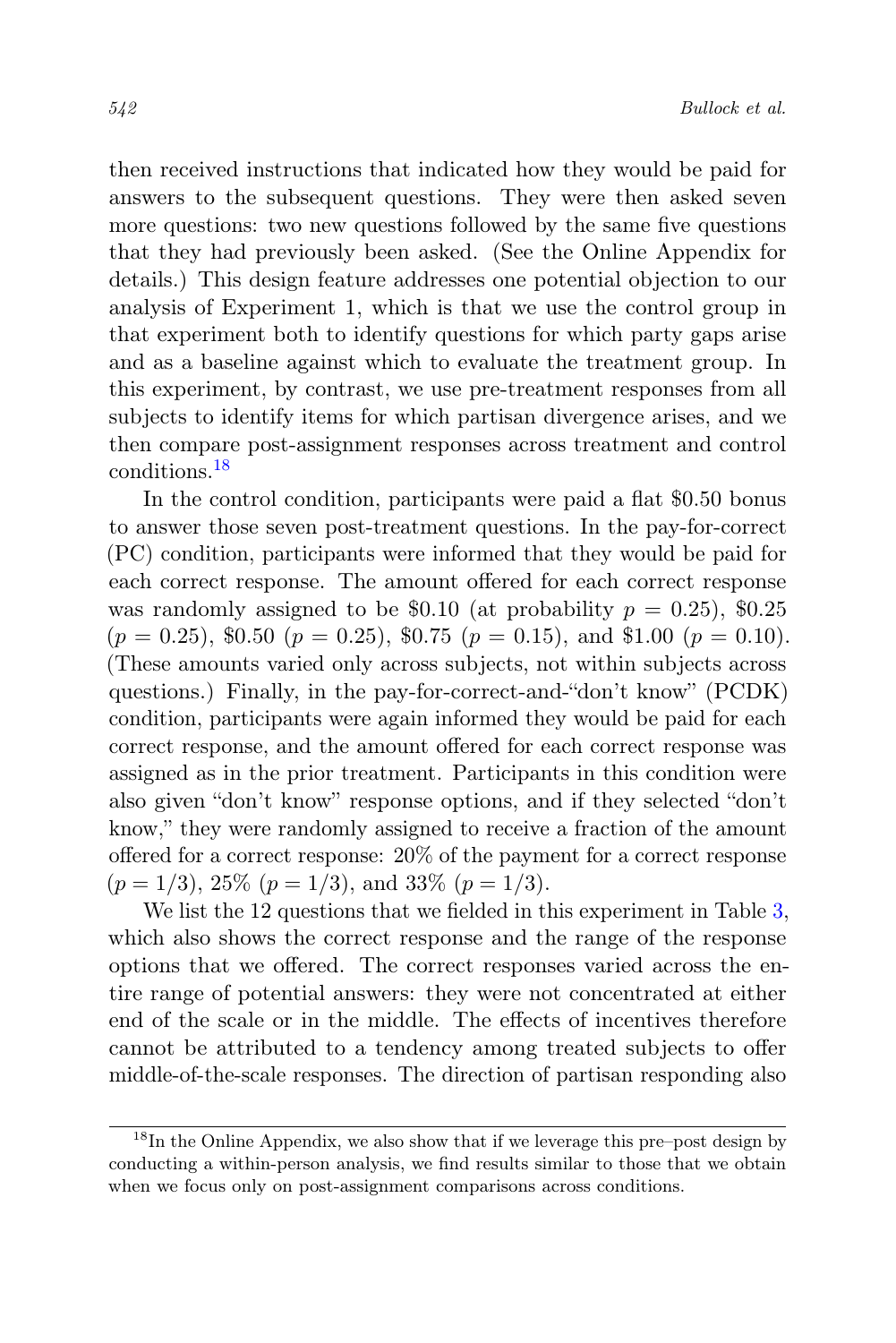| $\geq$                                                                                    | 389                                                                                                                                                          | 383                                                                                                                                                                                    | $\left(Continued\right)$ |
|-------------------------------------------------------------------------------------------|--------------------------------------------------------------------------------------------------------------------------------------------------------------|----------------------------------------------------------------------------------------------------------------------------------------------------------------------------------------|--------------------------|
| $p$ -value of<br>$difference$<br>of party<br>means,<br>tailed<br>one-<br>test             | 0.000                                                                                                                                                        | 0.000                                                                                                                                                                                  |                          |
| - Republi-<br>treatment<br>Democrats<br>difference<br>in scale<br>scores,<br>Pre-<br>cans | 0.174                                                                                                                                                        | 0.132                                                                                                                                                                                  |                          |
| Republican<br>Mean pre-<br>treatment<br>response                                          | 0.378                                                                                                                                                        | 0.583                                                                                                                                                                                  |                          |
| treatment<br>Mean pre-<br>response<br>Demo-<br>cratic                                     | 0.552                                                                                                                                                        | 0.715                                                                                                                                                                                  |                          |
| response<br>Correct                                                                       | Increased by<br>$0.5\%$                                                                                                                                      | Increased by<br>3.6%                                                                                                                                                                   |                          |
| response line<br>Range of                                                                 | $-2$ (Unemployment<br>decreased) to $4\%$<br>(Unemployment                                                                                                   | $-2$ (Unemployment<br>decreased) to $4\%$<br>(Unemployment<br>increased)                                                                                                               |                          |
| Question<br>wording                                                                       | February 2012, how had increased)<br>in the country changed?<br>when President Obama<br>the unemployment rate<br>first took office, to<br>From January 2009, | unemployment rate in<br>the country changed?<br>when President Bush<br>From January 2001,<br>January 2009, when<br>President Bush left<br>office, how had the<br>first took office, to |                          |
| Question                                                                                  | employment<br>Obama un-                                                                                                                                      | employment<br>Bush II un-                                                                                                                                                              |                          |

<span id="page-24-0"></span>Partisan Bias in Factual Beliefs about Politics 543

Table 3: Experiment 2: question wording and baseline partisan differences in scale scores.

Table 3: Experiment 2: question wording and baseline partisan differences in scale scores.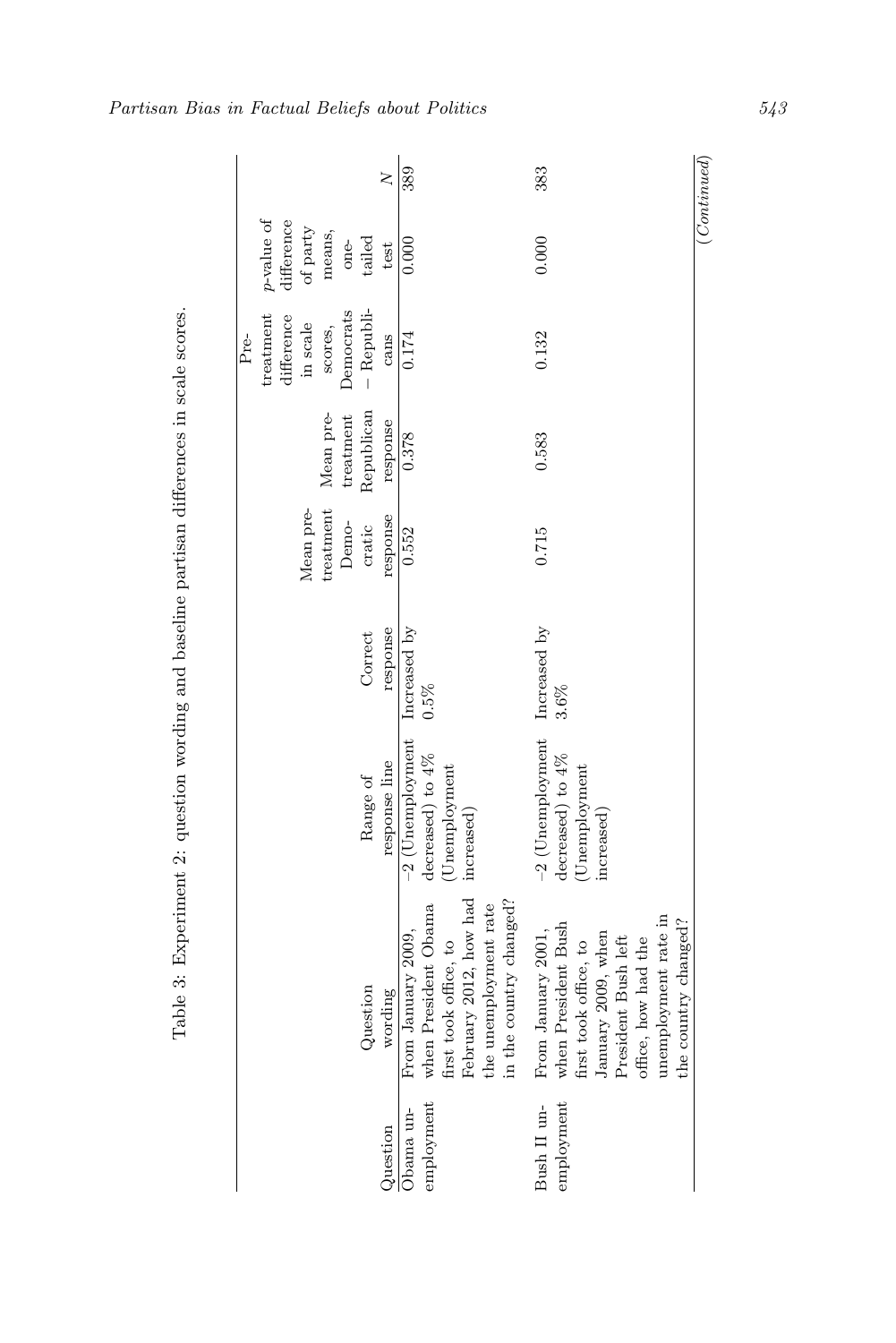| ξ                  |
|--------------------|
|                    |
|                    |
| ŗ<br>$\frac{3}{4}$ |

 $P$ re-

|      |              |            |            |           |              |            | $\geq$        | 355                  |                                                                                                                           | 366                                                                                                                                                                                                                                        | $_{(Continued)}$ |
|------|--------------|------------|------------|-----------|--------------|------------|---------------|----------------------|---------------------------------------------------------------------------------------------------------------------------|--------------------------------------------------------------------------------------------------------------------------------------------------------------------------------------------------------------------------------------------|------------------|
|      | $p$ value of | difference | of $party$ | means,    | one-         | tailed     | test          | 0.000                |                                                                                                                           | 0.001                                                                                                                                                                                                                                      |                  |
| Pre- | treatment    | difference | in scale   | scores,   | $D$ emocrats | - Republi- | cans          | 0.101                |                                                                                                                           | 0.100                                                                                                                                                                                                                                      |                  |
|      |              |            |            | Mean pre- | treatment    | Republican | response      | 0.631                |                                                                                                                           | 0.444                                                                                                                                                                                                                                      |                  |
|      |              |            | Mean pre-  | treatment | Demo-        | cratic     | response      | 0.731                |                                                                                                                           | 0.544                                                                                                                                                                                                                                      |                  |
|      |              |            |            |           |              | Correct    | response      | $19.4$ cents         |                                                                                                                           | 53.70%                                                                                                                                                                                                                                     |                  |
|      |              |            |            |           |              | Range of   | response line | $3-27$ cents         |                                                                                                                           | $50 - 62%$                                                                                                                                                                                                                                 |                  |
|      |              |            |            |           |              | Question   | wording       | For every dollar the | spent in fiscal year 2011,<br>Defense (US Military)?<br>about how much went<br>to the Department of<br>federal government | nation as a whole, of all<br>Obama vote In the 2008 Presidential<br>Republican challenger<br>what percentage went<br>John McCain. In the<br>Obama and McCain,<br>Obama defeated his<br>the votes cast for<br>Election, Barack<br>to Obama? |                  |
|      |              |            |            |           |              |            | Question      | Defense              | spending                                                                                                                  | in 2008                                                                                                                                                                                                                                    |                  |

544 Bullock et al.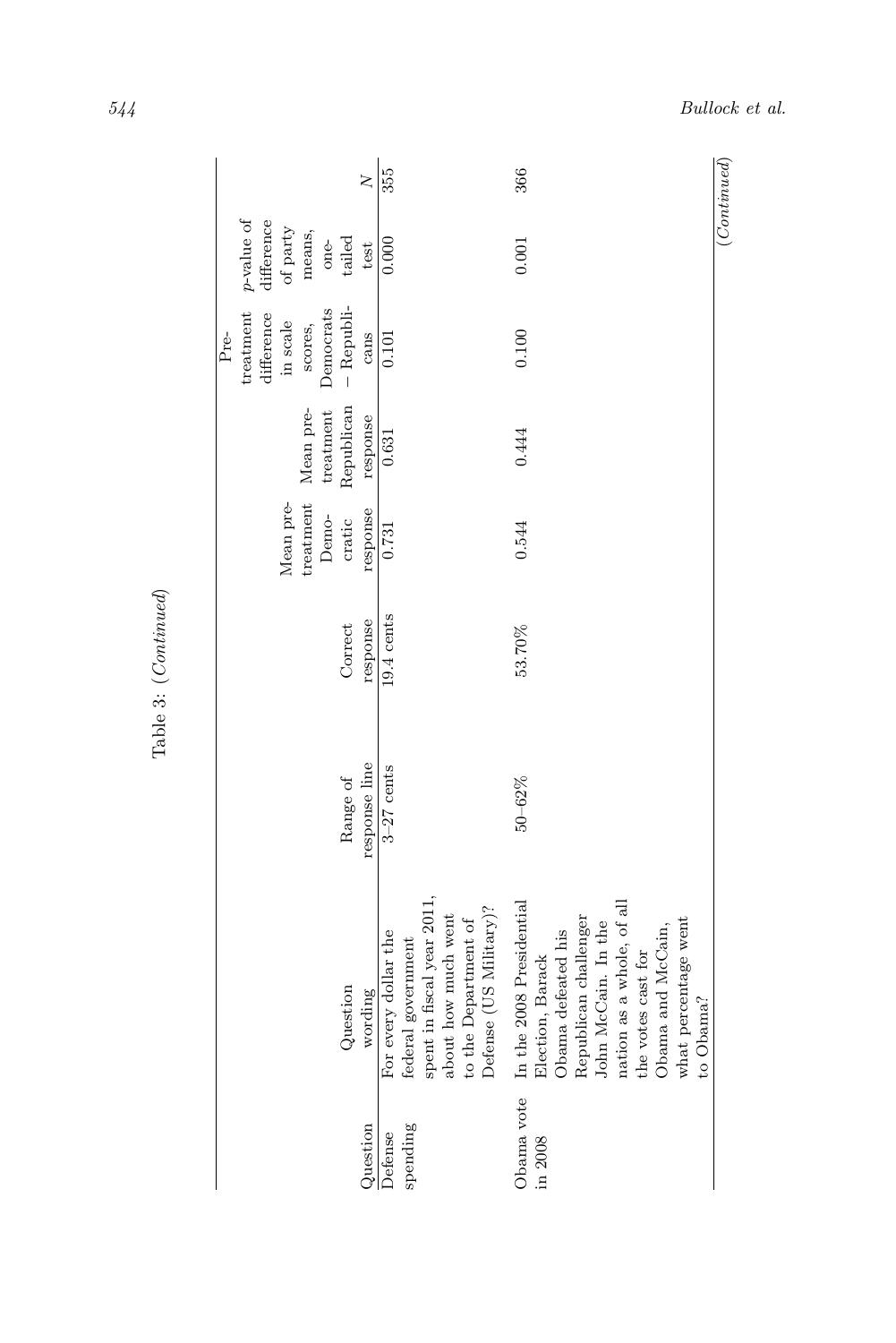| $\geq$                                                                                        | 373                                                                                                                                                   | 343                                                                                                                                                                                                                                  | $\left(Continued\right)$ |
|-----------------------------------------------------------------------------------------------|-------------------------------------------------------------------------------------------------------------------------------------------------------|--------------------------------------------------------------------------------------------------------------------------------------------------------------------------------------------------------------------------------------|--------------------------|
| p-value of<br>difference<br>of $party$<br>means,<br>tailed<br>one-<br>test                    | 0.006                                                                                                                                                 | 0.013                                                                                                                                                                                                                                |                          |
| - Republi-<br>$Denocrats$<br>treatment<br>difference<br>in scale<br>scores,<br>$Pre-$<br>cans | 0.085                                                                                                                                                 | 0.075                                                                                                                                                                                                                                |                          |
| Republican<br>$treatment$<br>Mean pre-<br>response                                            | 0.344                                                                                                                                                 | 0.502                                                                                                                                                                                                                                |                          |
| treatment<br>Mean pre-<br>response<br>Demo-<br>cratic                                         | 0.430                                                                                                                                                 | 0.577                                                                                                                                                                                                                                |                          |
| response<br>Correct                                                                           | 9.90%                                                                                                                                                 | 7.5 cents                                                                                                                                                                                                                            |                          |
| response line<br>Range of                                                                     | $9 - 21\%$                                                                                                                                            | $3-27$ cents                                                                                                                                                                                                                         |                          |
| Question<br>wording                                                                           | % of the US population is<br>Black. What percentage of US Soldiers killed in<br>Approximately 12-13%<br>Iraq since the invasion<br>in 2003 are Black? | program for low-income<br>every dollar the federal<br>and needy people. For<br>fiscal year 2011, about<br>funded, Federal-State<br>Medicaid is a jointly<br>government spent in<br>how much went to<br>health insurance<br>Medicaid? |                          |
| Question                                                                                      | Iraq deaths:<br>percent<br>black                                                                                                                      | Medicaid<br>spending                                                                                                                                                                                                                 |                          |

Partisan Bias in Factual Beliefs about Politics 545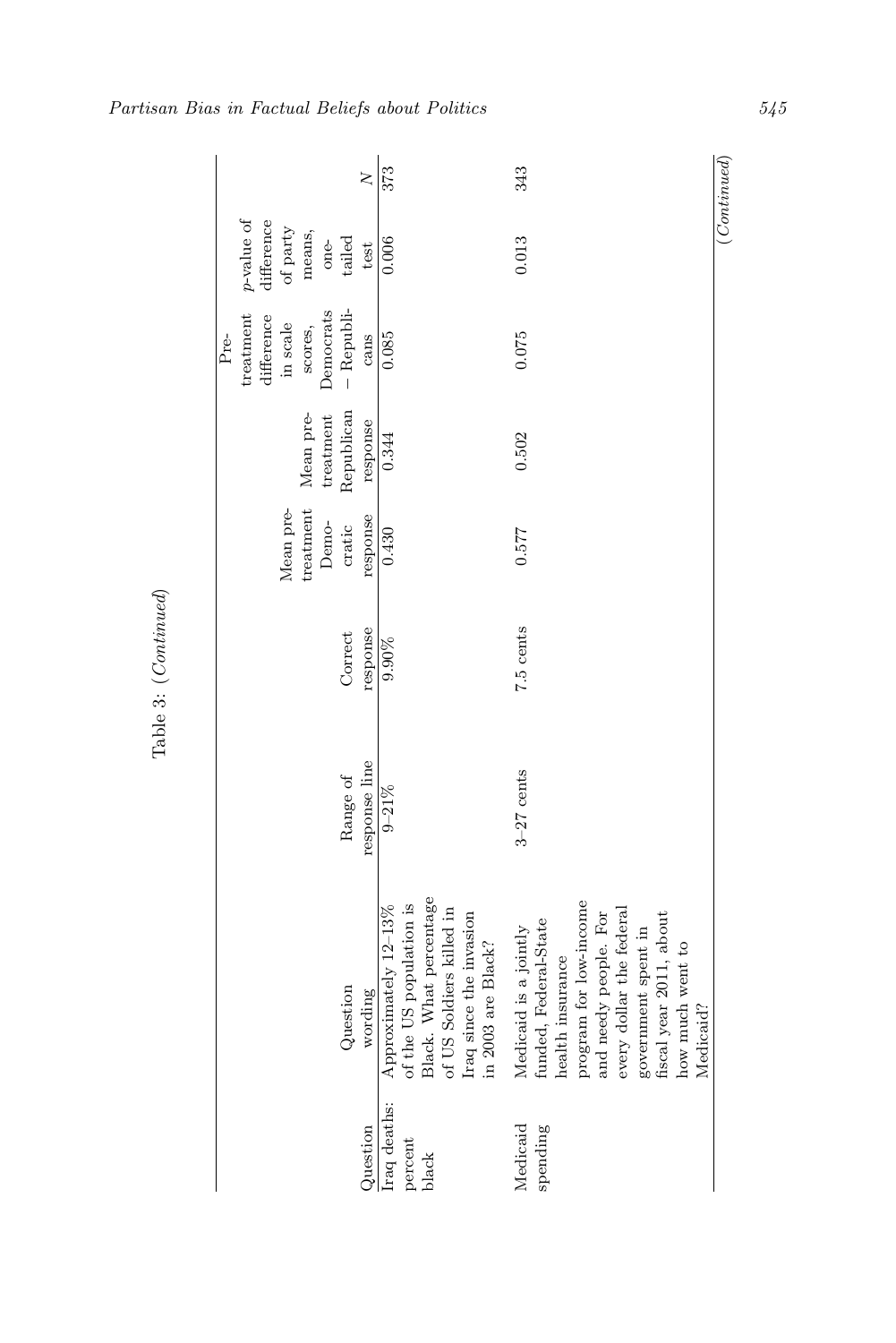| $\geq$                                                                                    | 349                                                                                                                                                                                                                                                                                        | 382                                                                                                                                                                                                    | (Continued) |
|-------------------------------------------------------------------------------------------|--------------------------------------------------------------------------------------------------------------------------------------------------------------------------------------------------------------------------------------------------------------------------------------------|--------------------------------------------------------------------------------------------------------------------------------------------------------------------------------------------------------|-------------|
| $p$ -value of<br>difference<br>of party<br>means,<br>tailed<br>one-<br>test               | 0.027                                                                                                                                                                                                                                                                                      | 0.013                                                                                                                                                                                                  |             |
| - Republi-<br>Democrats<br>treatment<br>difference<br>in scale<br>scores,<br>cans<br>Pre- | 0.068                                                                                                                                                                                                                                                                                      | 0.045                                                                                                                                                                                                  |             |
| Republican<br>Mean pre-<br>treatment<br>response                                          | 0.324                                                                                                                                                                                                                                                                                      | 0.640                                                                                                                                                                                                  |             |
| treatment<br>Mean pre-<br>response<br>Demo-<br>cratic                                     | 0.391                                                                                                                                                                                                                                                                                      | 0.685                                                                                                                                                                                                  |             |
| response<br>Correct                                                                       | 69.56%                                                                                                                                                                                                                                                                                     | Increased by 1.1<br>degrees                                                                                                                                                                            |             |
| response line<br>Range of                                                                 | 100 (more repaid)<br>1 (less repaid) to                                                                                                                                                                                                                                                    | $-1$ (temperatures<br>$2$ (temperatures<br>cooler) to<br>warmer)                                                                                                                                       |             |
| Question<br>wording                                                                       | and auto companies. Of<br>involved loans to banks,<br>TARP (the first bailout)<br>the \$414 billion spent,<br>Department initiated<br>insurance companies,<br>crisis of 2008. TARP<br>what percentage had<br>during the financial<br>been repaid, as of<br>March 15, 2012?<br>The Treasury | According to NASA, by<br>differ in 2010 from the<br>average annual global<br>how much did annual<br>temperature between<br>degrees Fahrenheit,<br>temperatures, in<br>1951 and 1980?<br>average global |             |
| Question                                                                                  | percent paid<br>TARP:<br>back                                                                                                                                                                                                                                                              | warming<br>Global                                                                                                                                                                                      |             |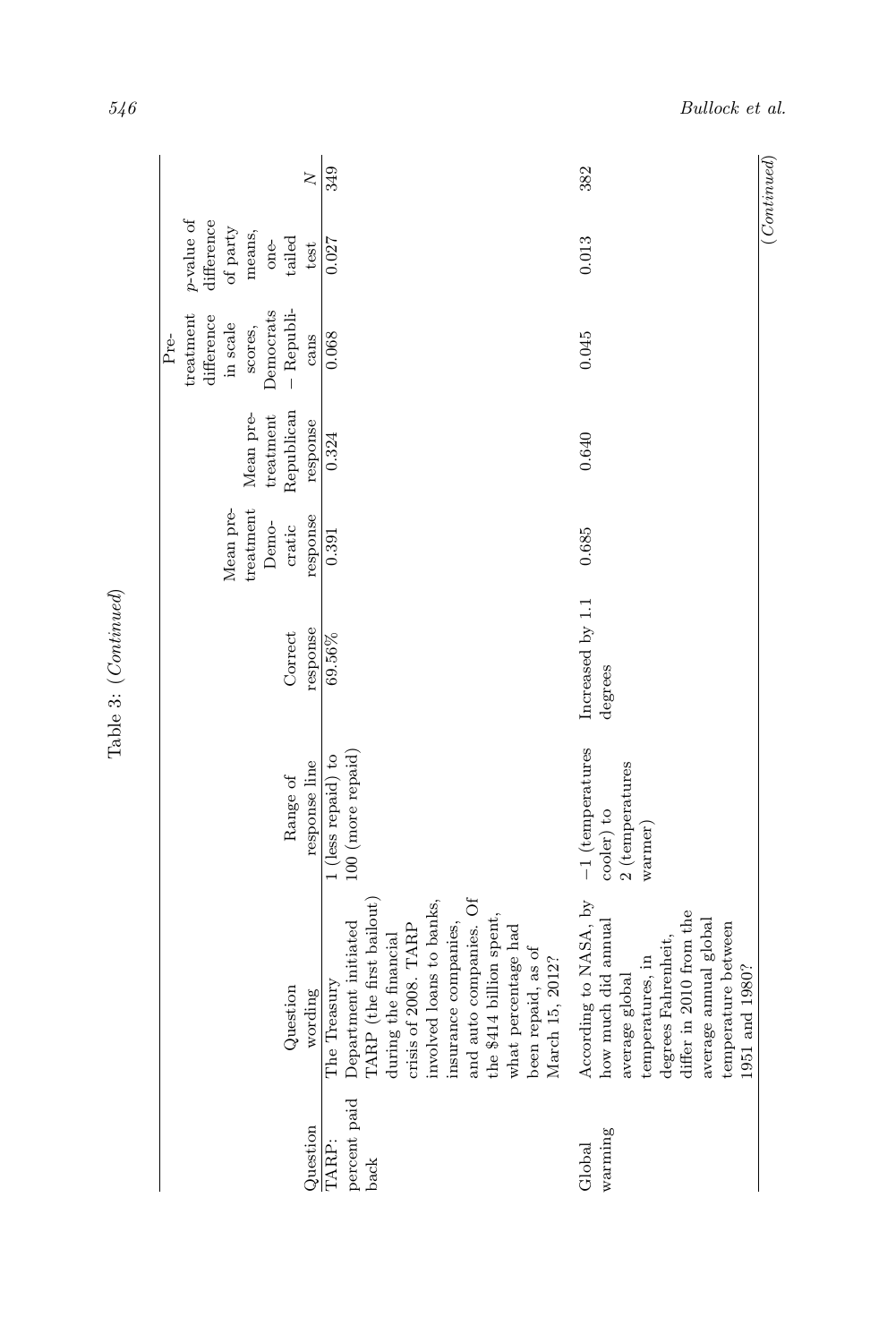|      |                                   |           |           |           |            | $\geq$        | 382                                                                                                                                         | 360                                                                                                                                                                                                                                                                     | (Continued) |
|------|-----------------------------------|-----------|-----------|-----------|------------|---------------|---------------------------------------------------------------------------------------------------------------------------------------------|-------------------------------------------------------------------------------------------------------------------------------------------------------------------------------------------------------------------------------------------------------------------------|-------------|
|      | $p\text{-value of}$<br>difference | of party  | means,    | $one-$    | tailed     | test          | 0.072                                                                                                                                       | 0.095                                                                                                                                                                                                                                                                   |             |
| Pre- | treatment<br>difference           | in scale  | scores,   | Democrats | - Republi- | cans          | 0.044                                                                                                                                       | 0.043                                                                                                                                                                                                                                                                   |             |
|      |                                   |           | Mean pre- | treatment | Republican | response      | 0.504                                                                                                                                       | 0.458                                                                                                                                                                                                                                                                   |             |
|      |                                   | Mean pre- | treatment | Demo-     | cratic     | response      | 0.549                                                                                                                                       | 0.501                                                                                                                                                                                                                                                                   |             |
|      |                                   |           |           |           | Correct    | response      | 4,486                                                                                                                                       | $6.2$ cents                                                                                                                                                                                                                                                             |             |
|      |                                   |           |           |           | Range of   | response line | 10007-000                                                                                                                                   | $3-27$ cents                                                                                                                                                                                                                                                            |             |
|      |                                   |           |           |           | Question   | wording       | invasion in 2003 and the<br>withdrawal of troops in<br>About how many U.S.<br>soldiers were killed in<br>Iraq between the<br>December 2011? | other financial products.<br>spent in fiscal year 2011,<br>to pay interest on those<br>U.S. Government debt<br>about how much went<br>Department finances<br>by selling bonds and<br>For every dollar the<br>Treasury securities?<br>federal government<br>The Treasury |             |
|      |                                   |           |           |           |            | Question      | Iraq deaths                                                                                                                                 | Debt service<br>spending                                                                                                                                                                                                                                                |             |

Partisan Bias in Factual Beliefs about Politics 547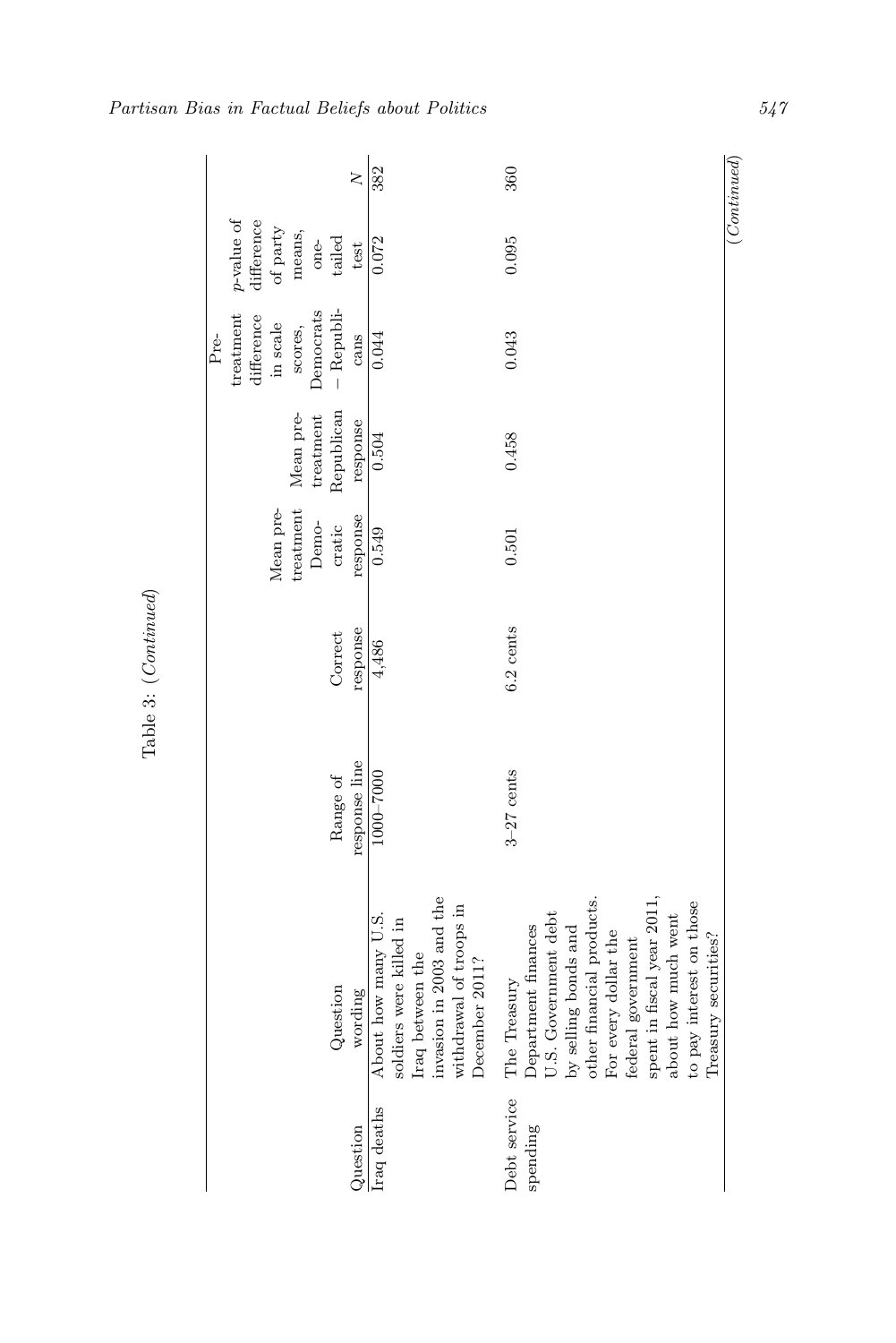| Foreign-born<br>population<br>Question  | Census Bureau, in 2010<br>United States was born<br>what percentage of the<br>total population of the<br>According to the<br>Question<br>wording                                                                                                                                                    | response line<br>Range of<br>$1 - 100\%$ | response<br>Correct<br>12.92% | treatment<br>Mean pre-<br>response<br>Demo-<br>cratic<br>0.785 | Republican<br>Mean pre-<br>treatment<br>response<br>0.772 | - Republi-<br>Democrats<br>difference<br>treatment<br>in scale<br>scores,<br>cans<br>0.013<br>$Pre-$ | difference<br>of party<br>$p$ -value<br>means,<br>tailed<br>one-<br>0.239<br>test<br>$\sigma$ | 388<br>$\geq$ |
|-----------------------------------------|-----------------------------------------------------------------------------------------------------------------------------------------------------------------------------------------------------------------------------------------------------------------------------------------------------|------------------------------------------|-------------------------------|----------------------------------------------------------------|-----------------------------------------------------------|------------------------------------------------------------------------------------------------------|-----------------------------------------------------------------------------------------------|---------------|
| home runs<br>Placebo:<br>Mantle<br>1961 | league baseball season.<br>States (foreign-born)?<br>record for most home<br>In 1961, Roger Maris<br>that year. How many<br>outside of the United<br>He hit 61 home runs<br>Mickey Mantle hit in<br>runs hit in a major<br>broke Babe Ruth's<br>Yankees teammate<br>home runs did his<br>that year? | $36 - 60$                                | 54                            | 0.339                                                          | 0.319                                                     |                                                                                                      | N/A                                                                                           |               |

Source: Mechanical Turk, March-April 2012. Source: Mechanical Turk, March–April 2012.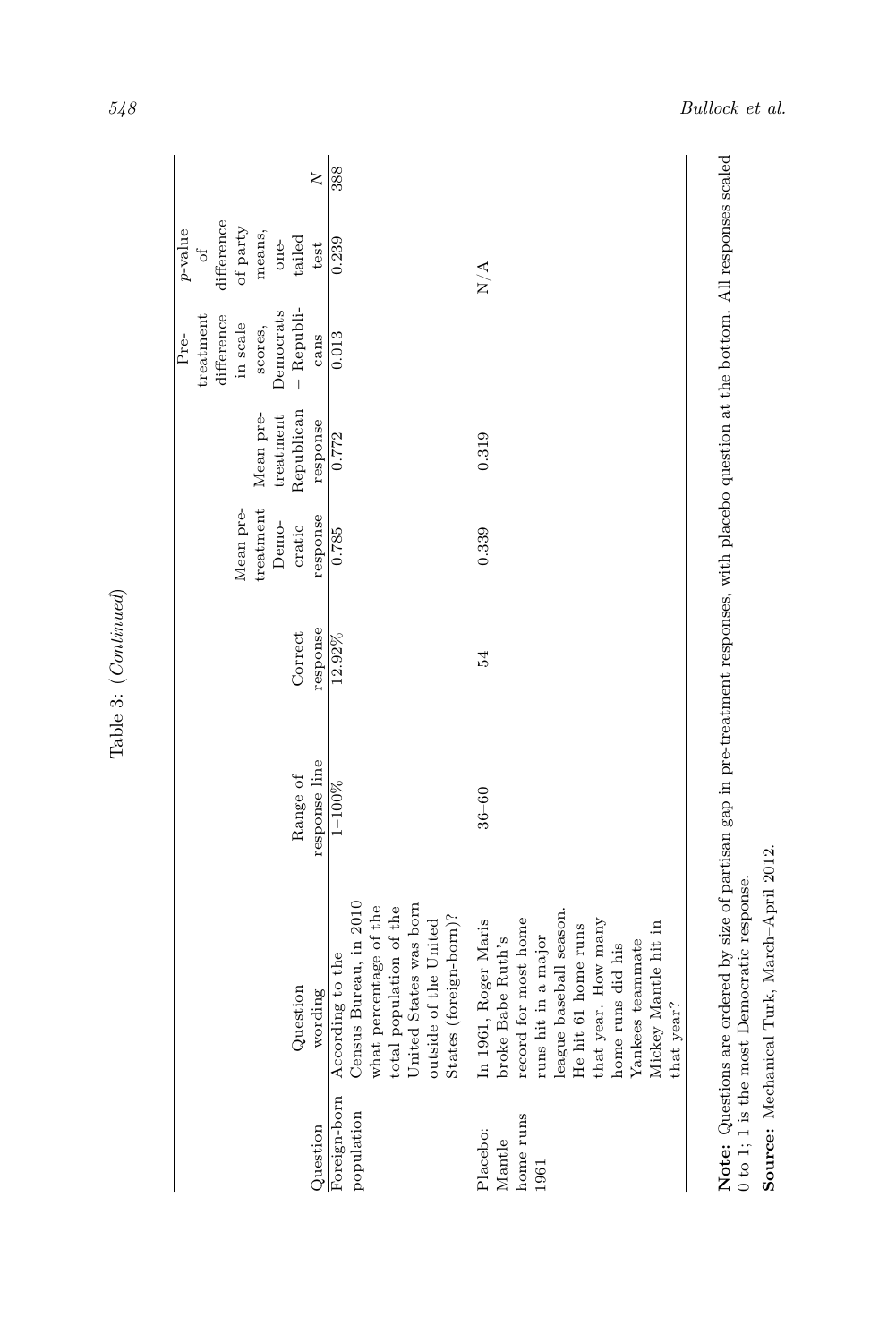varied: sometimes, responses at the higher end of the scale favored the Democratic Party; sometimes, they favored the Republican Party. As before, we fielded a placebo question to assess whether participants were consulting outside references, and we found little evidence of this behavior.<sup>[19](#page-30-0)</sup> (See the Online Appendix.)

As with Experiment 1, we recoded all responses to range from 0 to 1, with 0 corresponding to the response that portrayed Republicans most favorably and 1 corresponding to the response that portrayed Democrats most favorably.<sup>[20](#page-30-1)</sup> Table [3](#page-24-0) reports, for each non-placebo question, the observed pre-treatment difference in mean scale scores between Democrat and Republican participants. (Recall that each participant was asked five pre-treatment questions.) We find statistically significant ( $p < 0.10$ , one-tailed) partisan gaps for 10 of the 11 questions, with the largest gaps for questions about unemployment under Bush and Obama, and the smallest gaps for a question about the proportion of the population that is foreign-born. Our subsequent analysis is restricted to these 10 questions, that is, the questions to which partisanship makes a difference under ordinary survey conditions.<sup>[21](#page-30-2)</sup> (Including all items produces similar results; see the Appendix.)

<span id="page-30-0"></span><sup>&</sup>lt;sup>19</sup>In this experiment, subjects were explicitly asked, after they had completed the entire experiment, whether they had consulted any outside resources for an answer. (We told them that their pay would be unaffected by their answers to this question.) In the control condition,  $1\%$  of respondents reported consulting an outside reference, compared to 4% who reported doing so when paid \$1.00 for a correct response. In the Online Appendix, we show that excluding all responses from any respondent who reported looking up the answer to any question produces highly similar results.

<span id="page-30-1"></span><sup>&</sup>lt;sup>20</sup>We coded one end of the (continuous) input range at 0 and the other end at 1. Empirically, subjects use the entire scale range for all 10 questions. Our scaling implies that identical movements on the scale response range (e.g., 1 additional point of unemployment) are equivalent across the entire scale range.

<span id="page-30-2"></span> $^{21}$ In pooled models, we assume movements across the scale range are on average the same across questions. As the units and endpoints of each question are different, this is a simplification for ease of presentation. While this is not a necessary assumption for our data analysis, we do not have strong ex ante theoretical reasons for presuming a different functional relationship for each question. We present a question-by-question analysis, which does not use this approximation, in Table [A.2](#page-55-0) of the Appendix.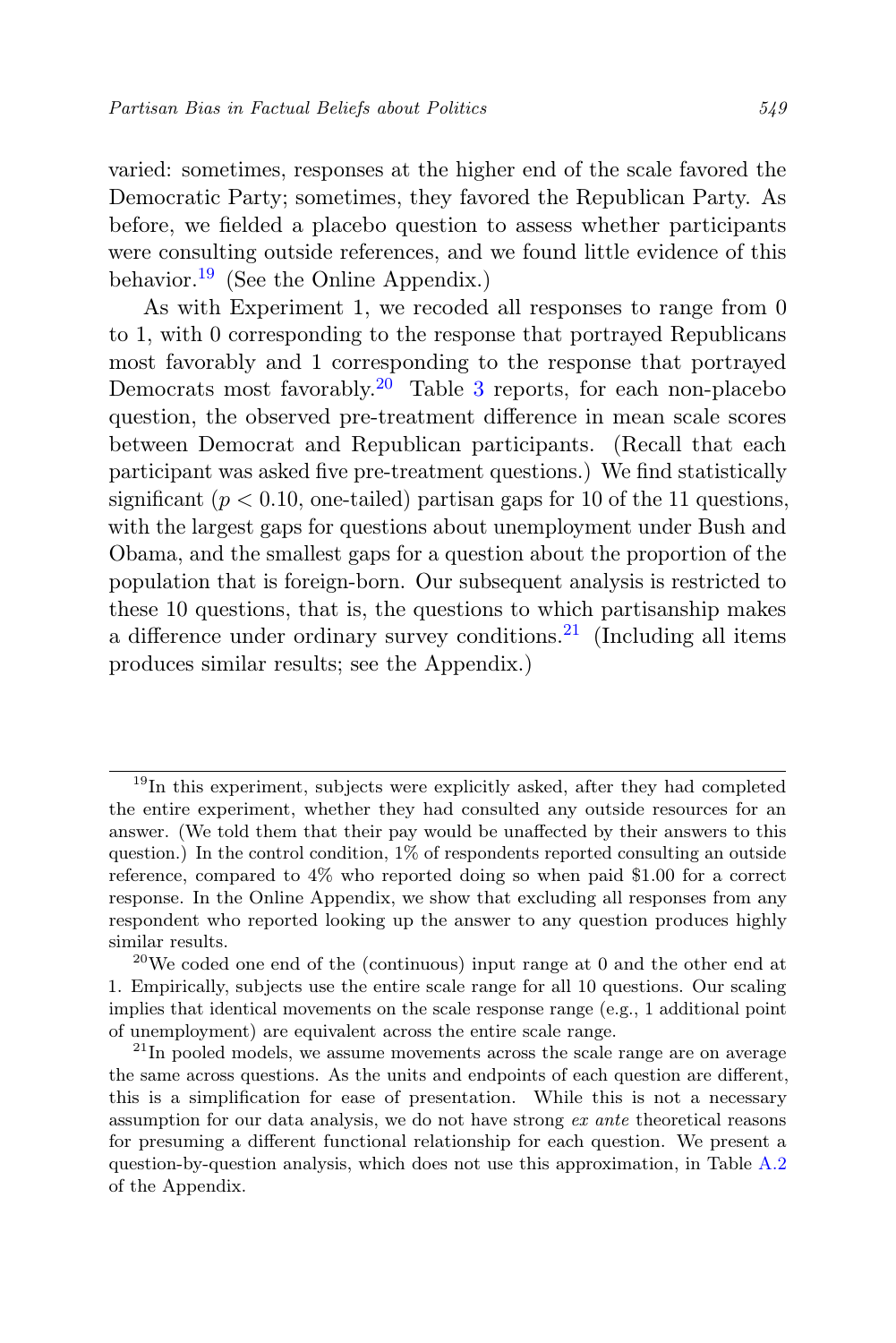#### 4.1 The Effect of Incentives for Correct and "Don't Know" Responses

We begin by reporting the effect of the treatments on the frequency of selecting "don't know." Our model suggests that the rate at which participants select "don't know" when offered a payment for doing so indicates the degree to which they understand that they don't know the correct responses. In particular, if participants are sufficiently uncertain about the correct response and preferences for expressive partisan responding are not too large, then choosing "don't know" when paid to do so will yield greater expected utility than either expressive or sincere responses.

Pooling across the 10 questions for which we found pre-treatment partisan gaps, we find that 48% of responses in the PCDK condition are "don't know." That is, nearly half of participants forgo a response that would allow them to support their party or give them a chance to earn the larger payment that we offered for a correct response. Recall that for "don't know" responses, participants were randomly assigned to receive 20%, 25%, or 33% of the payment that they received for correct responses. Across these conditions, "don't know" responses were given 46%, 47%, and 50% of the time, respectively. These percentages are ordered as the theoretical model predicts, but only the difference between the 20% and 33% conditions approaches statistical significance  $(p < 0.07, \text{ one-tailed}).^{22}$  $(p < 0.07, \text{ one-tailed}).^{22}$  $(p < 0.07, \text{ one-tailed}).^{22}$ 

This pattern — frequent "don't know" responses when subjects are paid to give that response, even when they are also offered more for correct responses — implies that many participants are so uncertain about the correct answers that they expect to earn more by selecting "don't know." In this experiment, uniformly distributed blind guesses will be correct about  $17\%$  of the time. Subjects who are completely unsure of the correct answers can therefore receive, in expectation, 17%

<span id="page-31-0"></span> $22$ One concern is that respondents may choose "don't know" simply because it allows them to avoid thinking about the question altogether. In footnote 15, we show that when offered a "don't know" option without payment, only 15% of responses were "don't know," a much lower rate than in this condition. Of note, as our model shows, choosing "don't know" when also offered a payment for a correct response is optimal only if the respondent is uncertain enough about the correct answer that it makes sense to give up the chance to guess and potentially earn a much larger amount.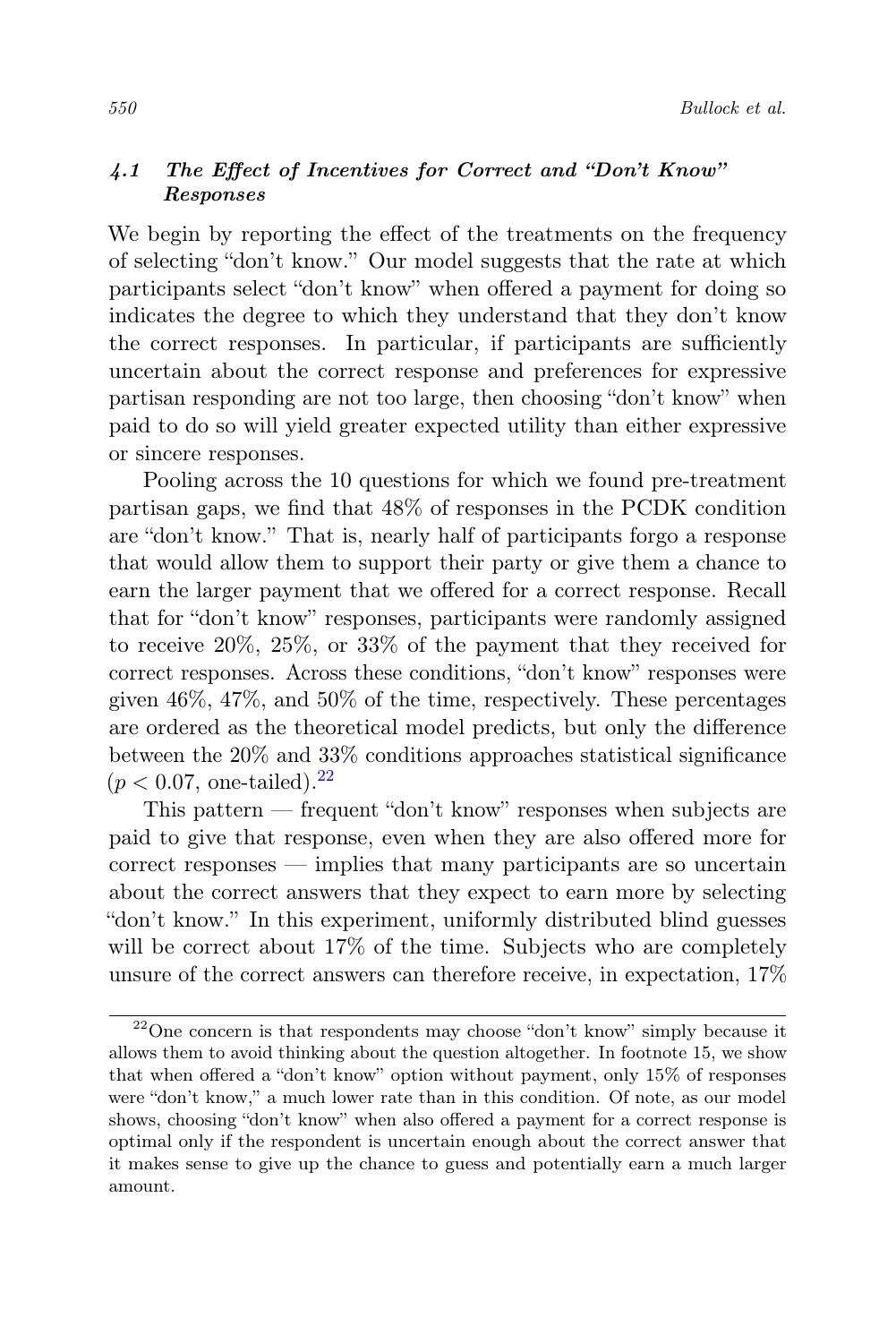of the payment that we offer for correct answers just by guessing blindly. Yet, when we paid subjects just 20% of the correct-answer payment for "don't know" responses, 46% chose to say "don't know" rather than to guess. We therefore infer that many respondents are highly unsure of which response is correct and give low weight to partisan responding.

As in the previous section, we study the effect of the treatments on party polarization by examining whether post-treatment partisan gaps differ between the control and treatment conditions. Our analysis initially takes the following form:

$$
R_{ij} = b_0 + b_1 \text{Democrat}_i + b_2 \text{PayCorrect}_i + b_3 \text{PayCorrectDK}_i
$$
  
+  $b_4(\text{PayCorrect}_i \times \text{Democrat}_i)$   
+  $b_5(\text{PayCorrectDK}_i \times \text{Democrat}_i) + \text{Question}_j + e_i$ ,

where Democrat  $= 1$  for Democratic participants and 0 for Republicans, PayCorrect  $= 1$  for those assigned to the PC condition, PayCor $rectDK = 1$  for those assigned to the PCDK condition, and Question is a vector of question-specific fixed effects.<sup>[23](#page-32-0)</sup> In this specification,  $b_1$  is the amount of partisan divergence in the control condition, while  $b_1 + b_4$ is the gap in the PC condition, and  $b_1 + b_5$  is the gap in the PCDK condition.[24](#page-32-1)

Our model predicts that  $b_1 > 0$ ,  $b_4 < 0$ , and  $b_5 < 0$ . That is, both treatments will reduce partisan divergence relative to the control condition. Additionally, our theoretical model suggests that some

<span id="page-32-0"></span> $^{23}$ We have multiple observations from the same respondent, which is why we cluster our standard errors by respondent. To test whether this clustering is sufficient to account for the correlated nature of multiple responses by the same respondent, we have also collapsed the data (to one observation per respondent) and estimated an otherwise identical specification. The results are highly similar, and we present them in the Online Appendix.

<span id="page-32-1"></span> $24$ To incorporate "don't know" responses into our analysis of partisan divergence, we must decide where to place those responses on the 0–1 scale that we use to analyze other responses. Because participants who admit that they don't know thereby forgo the opportunity to express support for their party, we treat these responses as being non-polarized. That is, we assign both Democrats and Republicans who choose "don't know" to the same position on the  $0-1$  scale. Specifically, we assign "don't know" responses for a given question to the average pre-treatment response that participants offered to that question. In practice, the specific value makes little difference to our analyses; the important point is that Democrats and Republicans are assigned to the same position on the scale if they say "don't know." If everyone chose "don't know," we would therefore find no differences between the parties.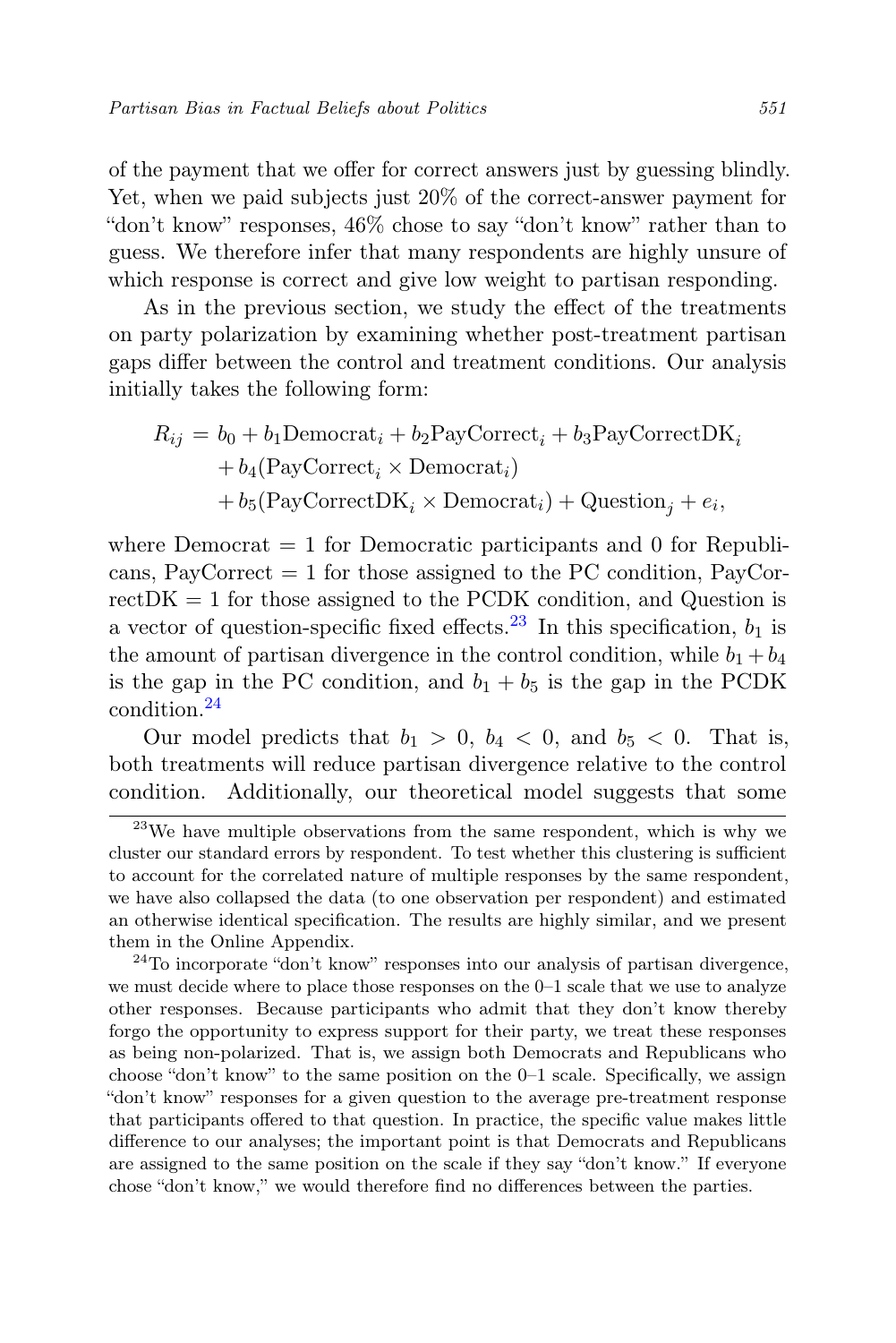partisans who will not respond to incentives for correct responses will nonetheless respond to incentives for "don't know" responses. For this reason, we also predict  $b_5 < b_4$  (a larger reduction of partisan differences in the PCDK condition than in the PC condition).

The first column of Table [4](#page-34-0) reports OLS estimates of the equation. (Parallel analysis for each individual question appears in Table [A.2](#page-55-0) of the Appendix.) The estimate of  $b_1$  is 0.145 ( $p < 0.01$ ), which means that, on average, control-group Democrats and Republicans differ by about 15% of the range of the scale. The estimate of  $b_4$  is  $-0.087$  ( $p < 0.01$ ), so the total partisan gap in the PC condition is  $0.058$  ( $0.145 - 0.087$ ). In other words, only 40% of the previously observed party gap remains when participants are paid small amounts for correct responses. Despite the differences between Experiments 1 and 2 in subject pools, questions, and other respects, this effect is similar to the effect that we find in Experiment 1. And like Experiment 1, this experiment shows that analyses of ordinary survey responses are likely to overstate the true extent of partisan polarization.<sup>[25](#page-33-0)</sup>

This experiment also allows us to estimate the effect of incentives for "don't know" responses on polarization. The estimate of  $b_5$  is  $-0.117$  ( $p <$ 0.01), so the total partisan gap in the PCDK condition is  $0.028$  (0.145 – 0.117), or  $80\%$  smaller than the control-condition gap and about  $50\%$ smaller than the PC–condition gap. (These differences are significant at  $p < 0.01$  and  $p < 0.05$ , respectively.) In practical terms, whereas the control-group difference between Democrats and Republicans was about 15% of the range of the scale, it shrinks to 3% of the range when we offer incentives for both correct and "don't know" responses.

In column (2), we estimate a Tobit specification because our response scales were bounded and unable to accommodate extreme responses. The estimates are similar to those shown in column (1). Indications of statistical significance do not change.

In column  $(3)$ , we leverage the variation in incentive size to assess more fully the effect of differences in correct and "don't know" payments

<span id="page-33-0"></span> $25\,\mathrm{As}$  in Experiment 1, question-by-question analysis yields less precise estimates and reveals heterogeneity across topics. Incentives have their largest effects on responses to questions about unemployment under Obama and the racial composition of Iraq War casualties. They also have large effects on basic retrospective assessments, reducing average partisan divergence by 41% and 72% in responses to questions about unemployment under Bush and Obama, respectively. (See Table [A.2.](#page-55-0))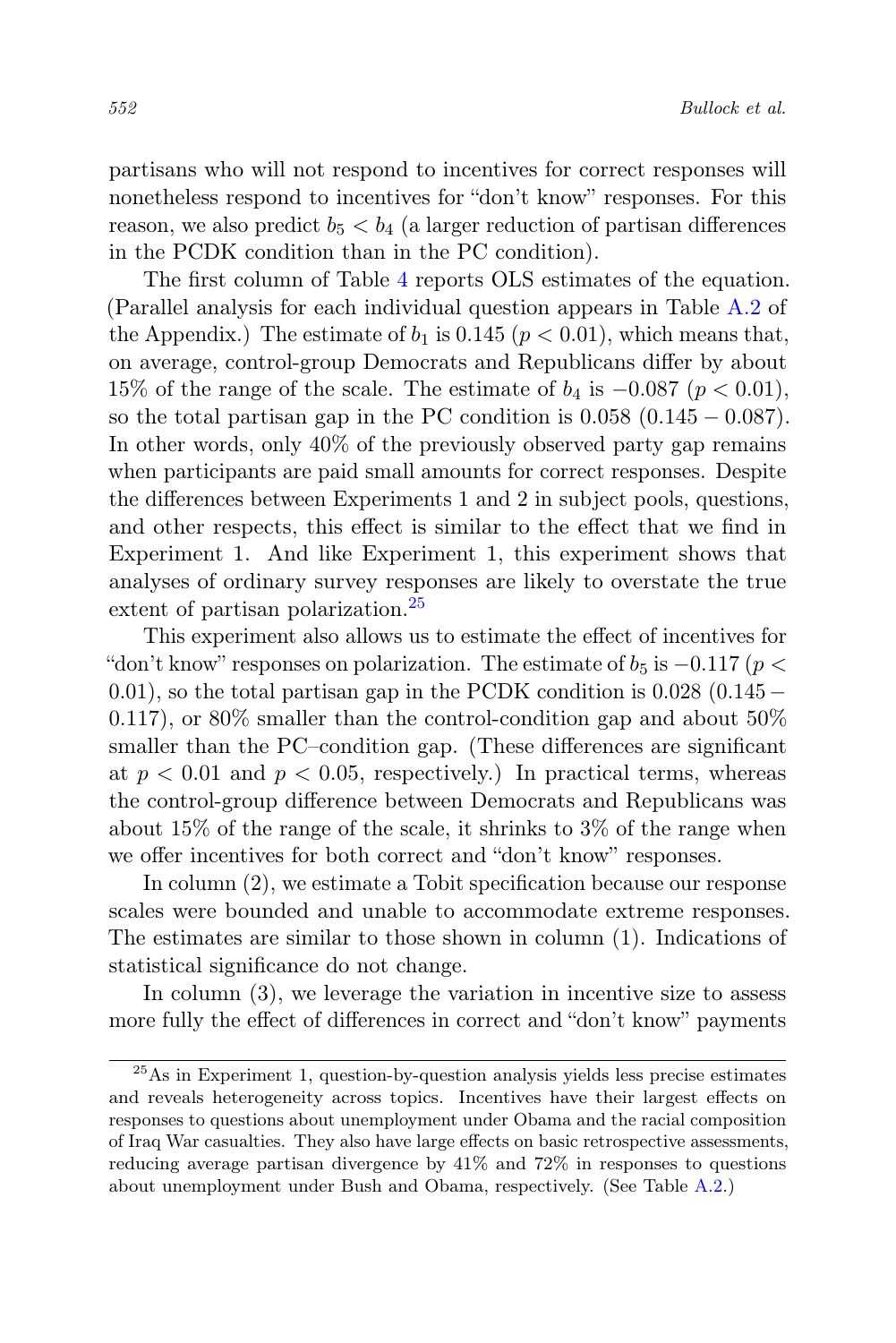|                                                                            | (1)<br><b>OLS</b>           | $\overline{(2)}$<br>Tobit   | $\overline{(3)}$<br><b>OLS</b> |
|----------------------------------------------------------------------------|-----------------------------|-----------------------------|--------------------------------|
| Democrat $(b_1)$                                                           | 0.145<br>$[0.028]^{***}$    | 0.152<br>$[0.029]^{***}$    | 0.145<br>$[0.028]^{***}$       |
| Payment for correct<br>response $\times$ Democrat $(b_4)$                  | $-0.087$<br>$[0.030]^{***}$ | $-0.091$<br>$[0.032]^{***}$ |                                |
| Payment for correct response<br>and DK $\times$ Democrat (b <sub>5</sub> ) | $-0.117$<br>$[0.029]^{***}$ | $-0.123$<br>$[0.030]^{***}$ |                                |
| Payment for correct response                                               | 0.018<br>[0.025]            | 0.018<br>[0.026]            |                                |
| Payment for correct response<br>and DK                                     | 0.049<br>$[0.024]^{**}$     | 0.052<br>$[0.025]^{**}$     |                                |
| Amount correct = $$0.10 \times$ Dem.                                       |                             |                             | $-0.082$<br>$[0.033]^{**}$     |
| Amount correct = $$0.25 \times$ Dem.                                       |                             |                             | $-0.092$<br>$[0.033]^{***}$    |
| Amount correct = $$0.50 \times$ Dem.                                       |                             |                             | $-0.096$<br>$[0.033]^{***}$    |
| Amount correct = $$0.75 \times$ Dem.                                       |                             |                             | $-0.061$<br>$[0.036]$ *        |
| Amount correct = $$1.00 \times$ Dem.                                       |                             |                             | $-0.116$<br>$[0.036]^{***}$    |
| (Proportional payment<br>for $DK = 0.20$ $\times$ Democrat                 |                             |                             | $-0.031$<br>$[0.018]*$         |
| (Proportional payment<br>for $DK = 0.25$ $\times$ Democrat                 |                             |                             | $-0.016$<br>[0.020]            |
| (Proportional payment<br>for $DK = 0.33$ $\times$ Democrat                 |                             |                             | $-0.041$<br>$[0.020]^{**}$     |
| Amount correct $= $0.10$                                                   |                             |                             | 0.010<br>[0.027]               |
|                                                                            |                             |                             | $\overline{(Continued)}$       |

<span id="page-34-0"></span>Table 4: Experiment 2: effect of payment for correct responses on partisan differences in scale scores.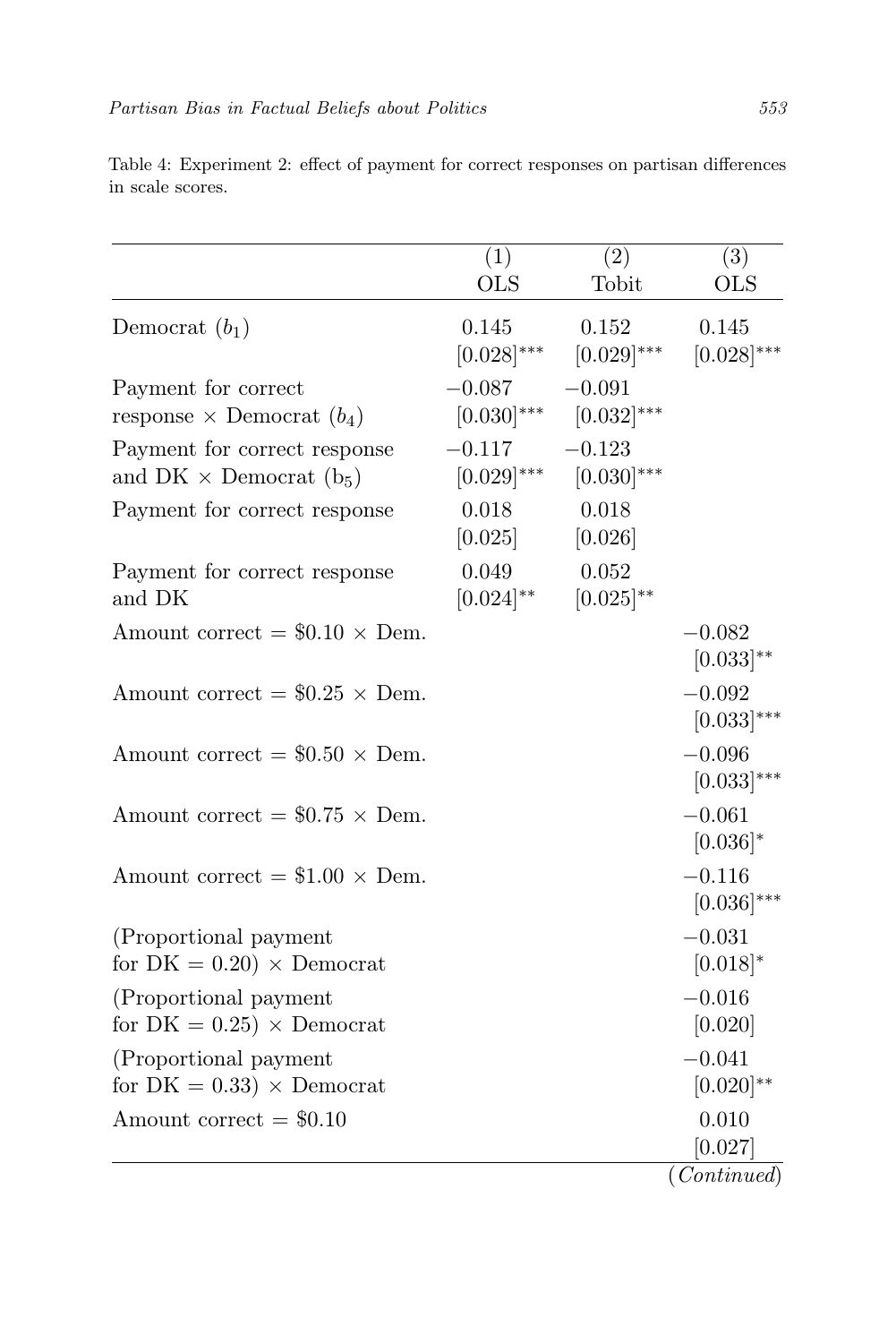|                                            | (1)             | (2)             | (3)             |
|--------------------------------------------|-----------------|-----------------|-----------------|
|                                            | <b>OLS</b>      | Tobit           | <b>OLS</b>      |
| Amount correct $= $0.25$                   |                 |                 | 0.028           |
|                                            |                 |                 | [0.027]         |
| Amount correct $= $0.50$                   |                 |                 | 0.020           |
|                                            |                 |                 | [0.027]         |
| Amount correct $= $0.75$                   |                 |                 | 0.005           |
|                                            |                 |                 | [0.029]         |
| Amount correct $= $1.00$                   |                 |                 | 0.042           |
|                                            |                 |                 | [0.029]         |
| Proportional payment for                   |                 |                 | 0.023           |
| $DK = 0.20$                                |                 |                 | $[0.013]^{*}$   |
| Proportional payment for                   |                 |                 | 0.030           |
| $DK = 0.25$                                |                 |                 | $[0.017]^{*}$   |
| Proportional payment for                   |                 |                 | 0.034           |
| $DK = 0.33$                                |                 |                 | $[0.016]^{**}$  |
| Constant                                   | 0.614           | 0.617           | 0.614           |
|                                            | $[0.026]^{***}$ | $[0.026]^{***}$ | $[0.026]^{***}$ |
| Observations                               | 4608            | 4608            | 4608            |
| $R^2$                                      | 0.179           | N/A             | 0.181           |
| $F$ -test, 'Pay Correct $\times$ Dem.' $>$ | 0.020           | 0.020           | N/A             |
| 'Pay Correct and $DK \times$ Dem.'         |                 |                 |                 |

Table 4: (Continued)

Note: The dependent variable is the mean scale score for the 10 questions on which we observed pre-treatment partisan gaps of  $p < 0.10$ . It ranges from 0 to 1. The analysis includes only Democrats and Republicans. Cell entries are coefficients with robust standard errors, clustered by respondent. Question fixed effects are not reported. \*Significant at 10%; \*\*significant at 5%; \*\*\*significant at 1% (two-tailed tests).

Source: Mechanical Turk, March–April 2012.

on observed divergence. Our specification includes indicators for each level of payment, each interacted with partisanship. The specification is highly flexible because it does not make assumptions about the functional form that relates incentive size to responses (e.g., a linear interaction between incentive size and responses).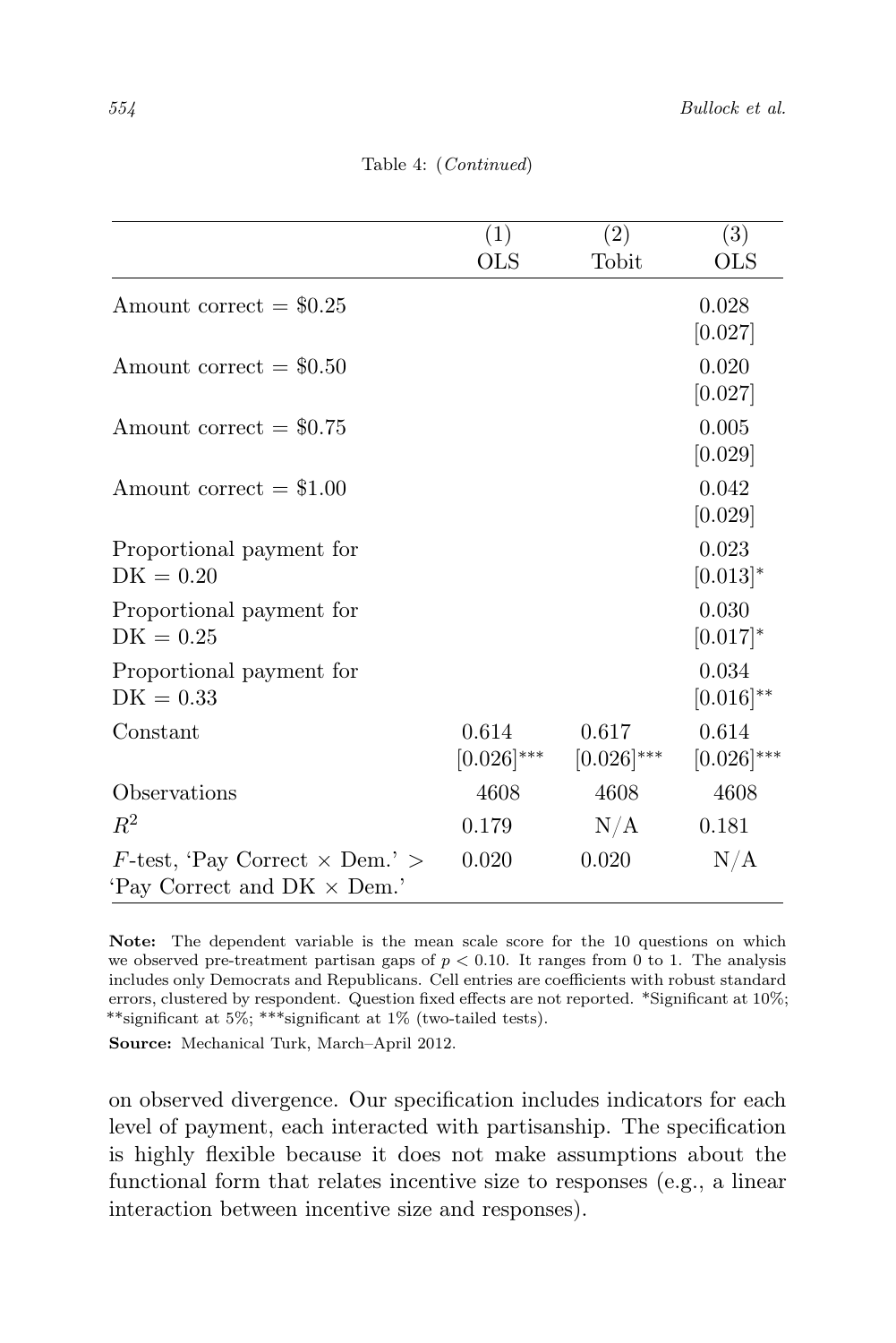Under this specification, the estimated 0.145 ( $p < 0.05$ ) coefficient for Democrat is the average difference between Democrats and Republicans in the control condition. As expected, all five interactions between the amount paid for a correct response and Democrat are negative and statistically significant at  $p < 0.10$ , which means that party gaps are smaller when participants are offered incentives for correct responses. With one exception, larger payments are associated with smaller partisan gaps. For example, we estimate that partisan gaps are 56% smaller in the \$0.10 payment condition than in the control group and 80% smaller in the \$1.00 payment condition. The difference between the two coefficients (Amount correct =  $$0.10 \times$  Democrat and Amount correct =  $$1.00 \times Democrat$$  is marginally significant ( $p < 0.10$ , one-tailed test).

The third column of Table [4](#page-34-0) also reports the effects of variation in the amount paid for "don't know" responses. All of the interactions between the fractional payment amounts and partisanship are in the expected negative direction, meaning that payments for "don't know" responses further reduce partisan gaps. For payments that are  $20\%$  or  $33\%$  as large as the payments for correct responses, the estimates are statistically significant at  $p < 0.10$  (two-tailed), and the pooled estimate of the effect of "don't know" payments is significant at  $p < 0.05$ . To interpret these coefficients, one can fix the payment for a correct response at \$0.10, in which case the estimated partisan gap is  $0.063$  ( $0.145 - 0.082$ ,  $p < 0.01$ ). Adding the "don't know" payment is estimated to reduce this party gap by between 0.02 (a 25% reduction for a "don't know" payment of \$0.025) and 0.04 (a 65% reduction for a payment of \$0.033).

The ordering of the effects for the proportional payments is nonmonotonic. The largest reduction in partisan divergence is associated with the 33% payment for "don't know" responses, the next-largest reduction is associated with the 20% payment, and the smallest reduction is associated with the 25% payment. None of these estimates are statistically distinguishable from one another, perhaps reflecting the relatively small sample sizes in each condition. At the same time, the estimates imply that the combination of a \$1.00 payment for a correct response and a \$0.33 payment for a "don't know" response will eliminate the entire gap between Democrats and Republicans in responses to partisan factual questions.[26](#page-36-0)

<span id="page-36-0"></span> $^{26}\rm{This}$  calculation is  $0.145-0.116-0.041,$  which is actually slightly smaller than  $0.$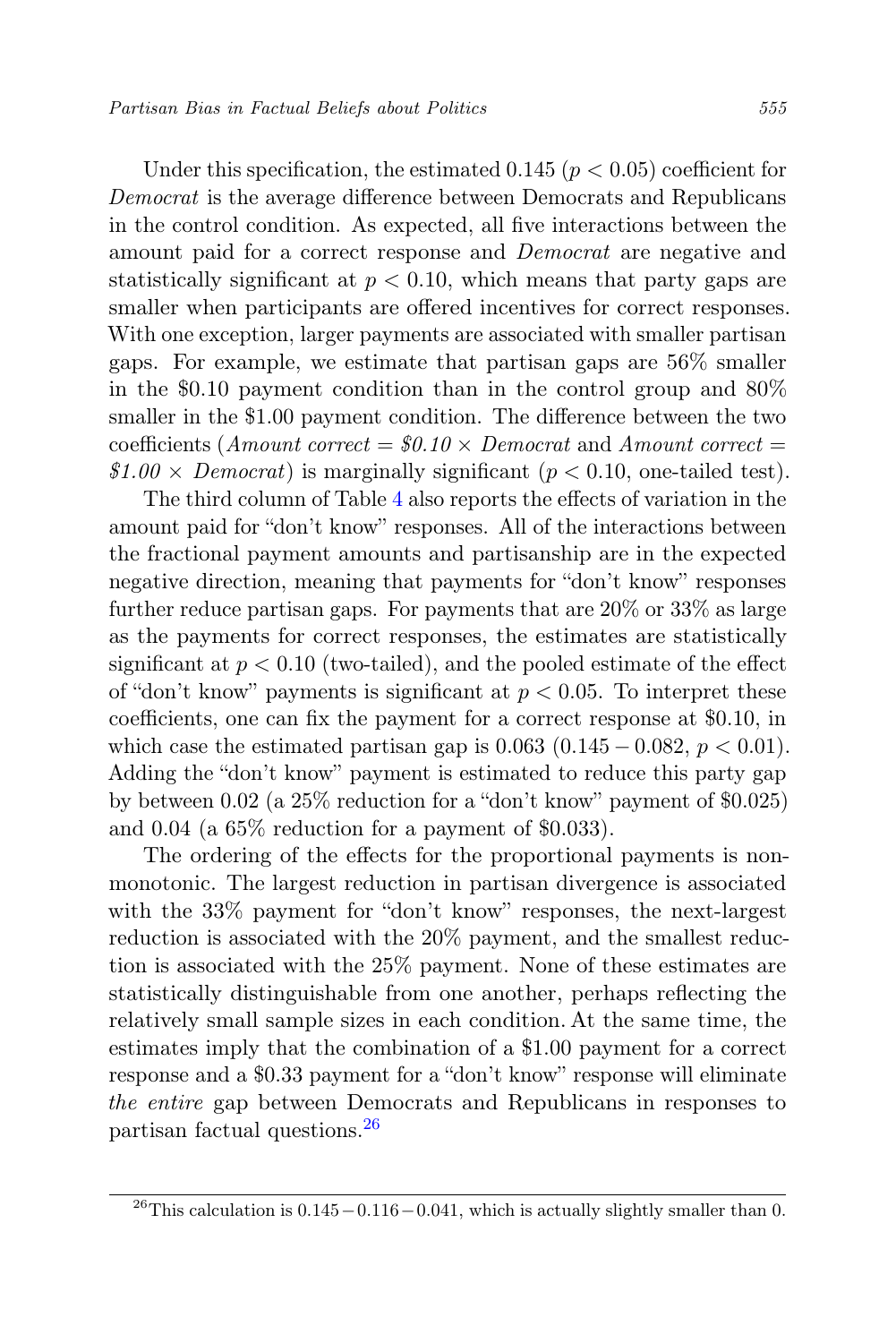Taken as a whole, these results have two implications. First, as in Experiment 1, modest incentives for correct responses substantially reduce partisan gaps, which is consistent with these gaps being due partly to expressive responding rather than to sincere differences in beliefs. Second, at least half of the partisan divergence that remains in the presence of incentives for correct responses alone appears to arise because people know that they do not know the correct response but continue to engage in expressive responding. On average, payments for correct responses in this experiment reduce partisan gaps by 60%. Adding "don't know" payments reduces partisan gaps by an additional 20 percentage points, leaving only 20% of the original gap. This result implies that fully half of the remaining gap arose because participants were unaware of the correct response and understood their lack of knowledge. Indeed, the relatively high rate of "don't know" response (about 48%) reveals that a surprising number of respondents were aware that they lacked clear knowledge of partisanship-relevant facts.

# 5 Expressive Survey Response and the Relationship Between Facts and Votes

Our experiments speak most directly to the role that partisan cheerleading plays in responses to factual questions about politics. But they also speak to the relationship between factual assessments and the political choices that people make. In particular, they suggest that efforts to understand the relationship between facts and votes with survey responses are likely to be biased in the absence of efforts to account for partisan cheerleading. To make this concern clear, we use Experiment 1 to assess the correlation between factual assessments and candidate preference in 2008. By comparing the correlations in the control and treatment conditions, we can understand whether the use of survey measures of economic perceptions to predict vote choice — a common practice in the literature on retrospective economic voting (e.g., Duch and Stevenson, 2006) — leads to biased conclusions when those measures are affected by partisan cheerleading.

With the data from Experiment 1, we estimate

 $PresNote_i = b_0 + b_1FactualAssessments_i + b_2PayCorrect_i$  $+ b_3(\text{PayCorrect}_i \times \text{FactualAssessments}_i) + e_i,$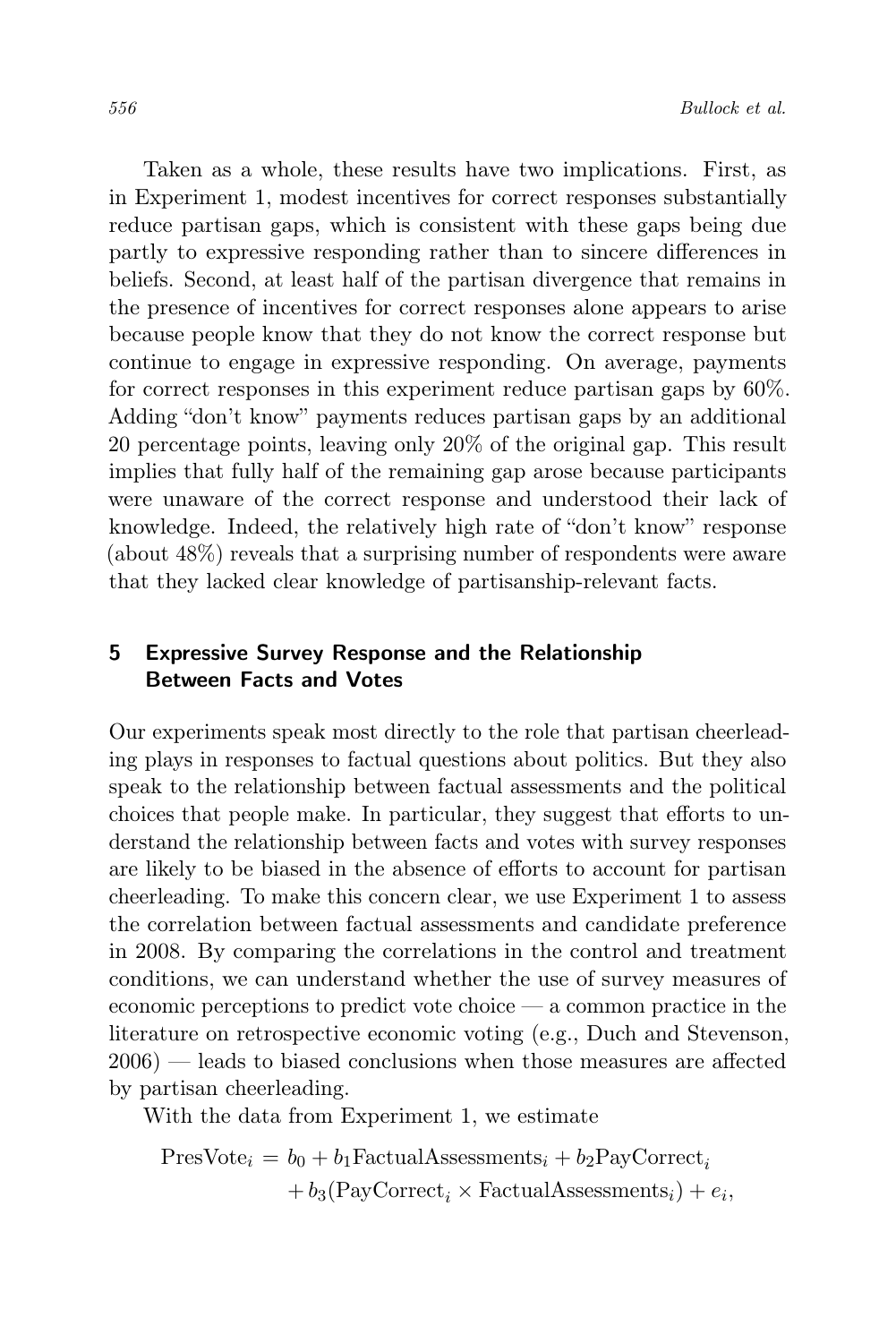where PresVote = 1 indicates an intended vote for Obama and PresVote  $= 0$  indicates an intended vote for McCain. (We exclude from the analyses those who aren't registered, prefer other candidates, or report that they won't vote.) FactualAssessments is the mean of the eight items that we included in our earlier analysis of the experiment, with each item coded so that 1 is the most Democratic response and 0 is the most Republican response. PayCorrect is an indicator for assignment to the pay-for-correct-response condition. Existing research suggests that  $b_1 > 0$ : statements of factual beliefs that favor the Democratic Party are associated with voting for the Democratic candidate. But if those statements are affected by cheerleading under ordinary survey conditions, then the association should be weaker in the treatment condition, implying  $b_3 < 0$ .

We present OLS estimates with clustered standard errors in Table  $5.^{27}$  $5.^{27}$  $5.^{27}$  $5.^{27}$ Per these estimates, a one-standard-deviation increase (0.124) in the factual assessments scale is associated with a 22-percentage-point increase in the probability of voting for Obama  $(p < 0.01)$ . Among those assigned to the treatment group, however, the negative estimate for  $b_3$ means that this effect is reduced. For those subjects, the same shift in the assessments scale increases the probability of voting for Obama by 13 percentage points, a decrease of more than  $40\%$  ( $p < 0.05$ ) in the association between those assessments and vote choice. This finding suggests that the observed correlation between normal (unincentivized) survey reports of factual assessments and voting is exaggerated by partisan cheerleading.

We are not suggesting that partisanship does not shape vote choice. However, the clear implication of our experiments is that standard survey measures of factual beliefs are affected by expressive responding. It is therefore difficult to use those measures to test the claim that partisanship works by shaping factual beliefs. When incentives are used to measure factual assessments more accurately, the apparent role of factual assessments in vote choice is reduced.

<span id="page-38-0"></span> $^{27}$ In this sample, the mean *FactualAssessments* score is 0.59 and 50% of respondents prefer Obama. Probit results are substantively similar.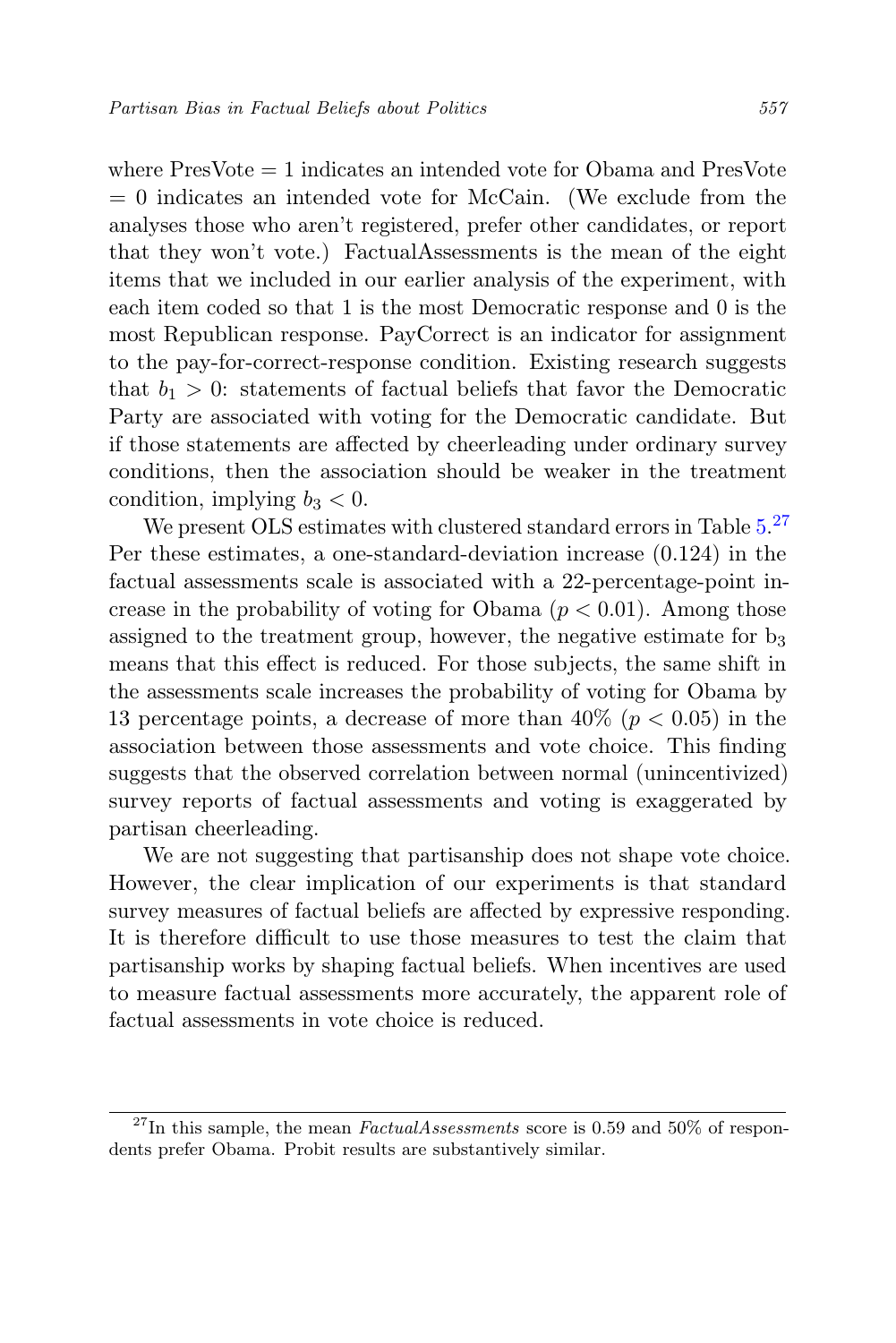|                                                                 | Vote for Democratic    |
|-----------------------------------------------------------------|------------------------|
|                                                                 | presidential candidate |
| Average factual assessments scale score                         | 1.770                  |
| $(b_1; 0 = \text{most Republican}, 1 = \text{most Democratic})$ | $[0.222]^{***}$        |
| Payment for correct response $(b_2)$                            | 0.418                  |
|                                                                 | $[0.224]$ *            |
| Payment for correct response $\times$ Average                   | $-0.741$               |
| factual assessments scale score $(b_3)$                         | $[0.367]^{**}$         |
| Constant                                                        | $-0.548$               |
|                                                                 | $[0.135]^{***}$        |
| Observations                                                    | 373                    |
| $R^2$                                                           | 0.130                  |

<span id="page-39-0"></span>Table 5: Experiment 1: association of factual assessments with vote choice.

Note: The dependent variable is coded 1 for subjects who expressed an intention to vote for the Democratic candidate (Barack Obama), 0 for those who expressed an intention to vote for the Republican candidate (John McCain). The analysis includes only those Democrats and Republicans who expressed an intention to vote for one of the major-party candidates. "Payment for correct response" is coded 0 or 1. "Average factual assessments scale score" is computed by averaging across the eight non-placebo questions for which we found partisan gaps in the control condition. \*Significant at 10%; \*\*significant at 5%; \*\*\*significant at 1%.

Source: 2008 CCES.

## 6 Discussion and Conclusion

Differences between Democrats and Republicans in statements about factual matters are a hallmark of American politics. How should those differences be interpreted? One view is that they reveal perceptual biases. That is, Democrats and Republicans answer questions differently because they perceive "separate realities" (e.g., Kull et al., 2004). Another possibility, highlighted in this paper, is that differences in survey responses arise because surveys offer partisans low-cost opportunities to express their partisan affinities.

To explore the distinction between beliefs and expressive statements made in surveys, we have presented a model of survey response that accounts for the possibility of expressive partisan responding. Our model shows that, if respondents have this sort of knowledge, incentives for correct responses can be used to distinguish sincere from insincere parti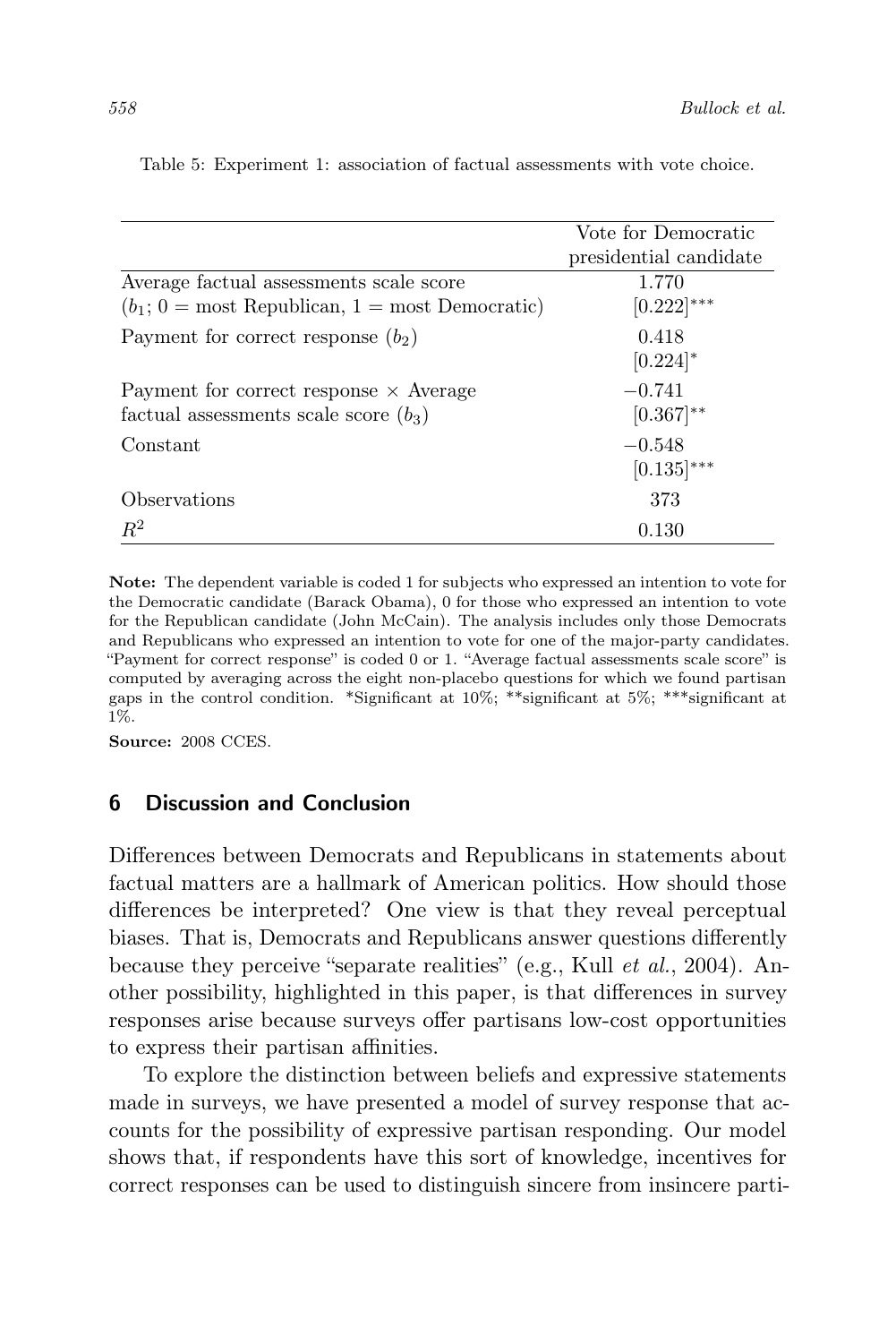san responding. It also shows that incentives — no matter how large may fail to reduce partisan responding. However, by providing incentives for both correct and "don't know" responses, one can estimate the proportion of partisan responding that arises either because of partisan cheerleading or because of uncertainty about the correct answers.

Guided by the model, we designed and fielded two novel experiments. In the first experiment, some participants were paid for correct answers to factual questions. The payments reduced observed partisan gaps by about 55%. In the second experiment, we also paid some participants for "don't know" responses. Payments for correct responses reduced partisan gaps by 60%. Payments for both correct and "don't know" responses reduced them by an additional 20%, yielding gaps that were 80% smaller than those that we observed in the absence of payments. Taken together, these results from experiments with small incentives provide lower-bound estimates of the extent to which partisan divergence arises because of expressive partisan returns and self-aware ignorance of the truth.

Why do we observe partisan responding in the first place? We have suggested that it follows from a conscious desire to offer a partisanshipconsistent message. But it may also arise unconsciously. Survey respondents may not think seriously about correct answers under ordinary survey conditions, but incentives may reduce partisan gaps by causing respondents to think more carefully about correct answers (e.g., Kahan et al., 2015; Kuklinski et al., 2001, pp. 419–420). In either case, the takeaway is the same: conventional survey measures overstate partisan differences<sup>[28](#page-40-0)</sup>

The article most closely related to ours is Prior et al. (2015), which also appears in this issue. One basic difference is that Prior et al. focus on the accuracy of answers to factual questions about politics, while we focus on partisan differences in responses to those questions. That is, Prior et al. examine the extent to which payments or unpaid appeals

<span id="page-40-0"></span><sup>28</sup>We also designed Experiment 1 to test whether merely enhancing accuracy motivations would reduce partisan gaps. Specifically, we fielded an additional treatment, not discussed earlier, in which some respondents were told that their answers would be scored. This condition is similar to the "accuracy appeal" condition in Study 2 of Prior et al. (2015). But unlike those authors, we did not find that this treatment made much difference to partisans' responses, perhaps due to imprecision in our estimates.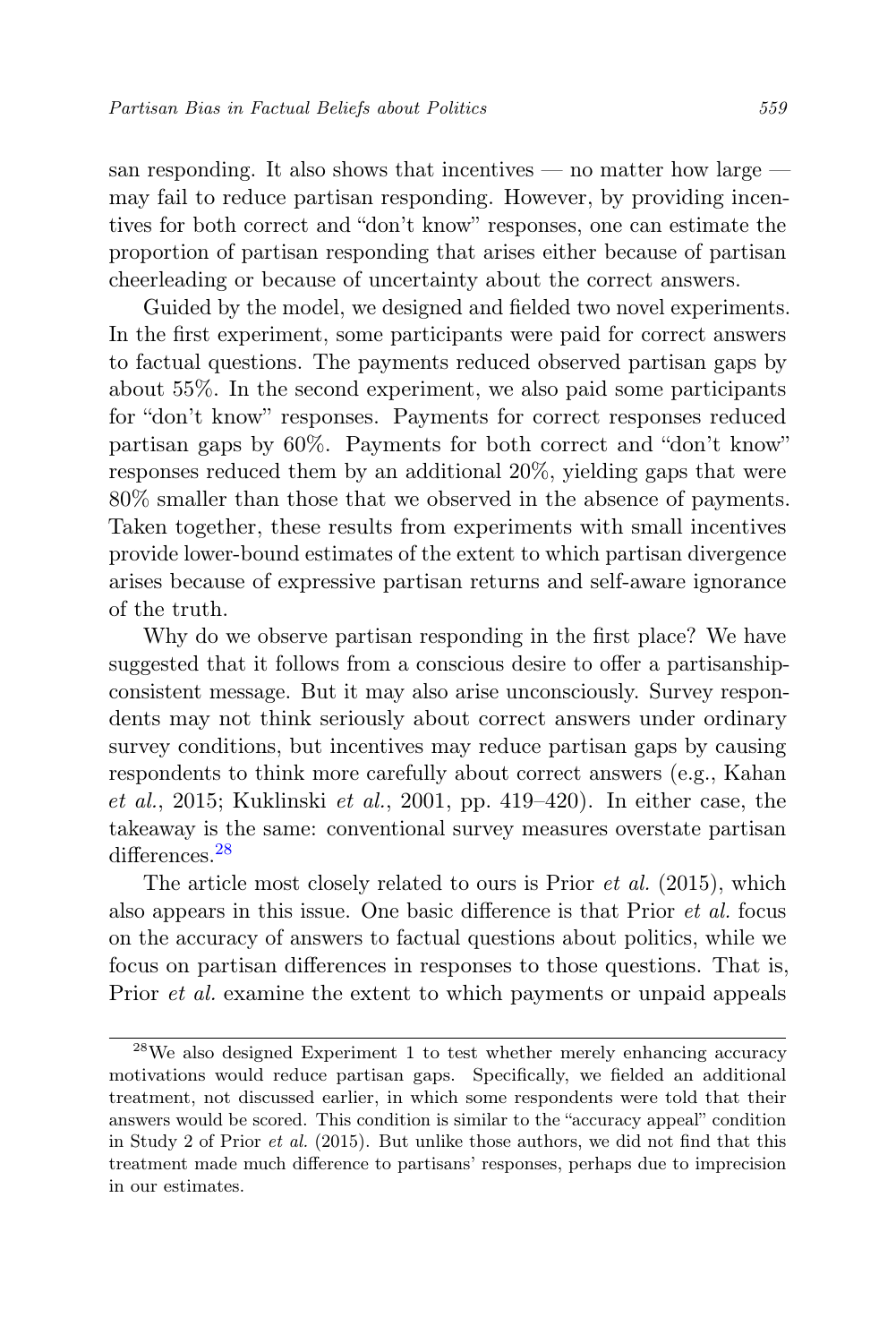for accurate responses reduce respondents' factual errors in surveys. By contrast, we examine the extent to which payments reduce differences in responses between Democrats and Republicans, and we do not focus on whether respondents answer correctly. Despite this difference, the basic results are complementary: ordinary surveys seem to exaggerate both the differences between partisans and the extent to which they are misinformed.

Two other differences between this article and Prior et al. (2015) merit attention, and we hope that they will guide future research. First, while we asked partisans about a range of issues in our two studies, Prior et al. focused on economic issues. Both articles show that ordinary surveys have been overstating partisan bias on a set of economic issues. However, our work shows that this pattern also extends to important issues beyond the economy, including evaluations of foreign affairs.

Second, we present a model of survey response which allows for the possibility that respondents know that they do not know the correct answers to factual questions. This model shows that, if respondents have this sort of knowledge, increasing the incentive to be accurate alone will not reduce partisan bias in survey responses. However, the experimental manipulation that we undertake, in which individuals are paid for "don't know" responses, permits us to gauge how many respondents recognize their own lack of knowledge about basic political matters. We find that a surprisingly large proportion of subjects appear willing to admit their ignorance by choosing "don't know" for a small financial incentive, despite the fact that this means forgoing the chance to express one's partisan feelings or to earn a larger reward by choosing the correct response. Furthermore, paying respondents to admit their own ignorance further reduces partisan divergence beyond what is achieved by only encouraging accuracy. We see this finding and its implications as particularly deserving of further study.

#### 6.1 Implications of Our Findings

The main implication of our findings is that partisan differences in responses to factual questions may not imply partisan differences in beliefs. Instead, some portion of partisan polarization in survey responses about facts — perhaps a very large portion — is affective and insincere. Our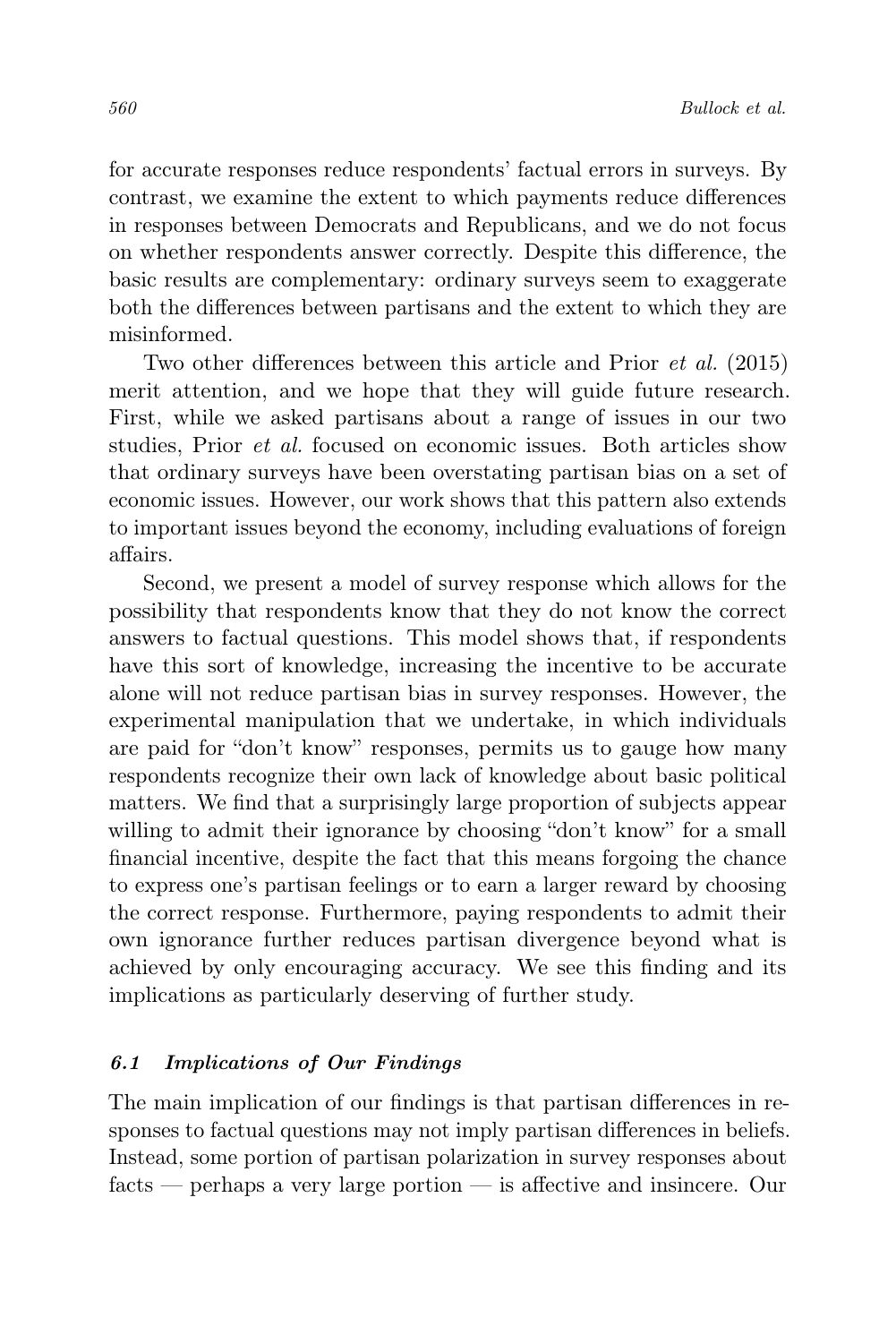results thus call into question the common assumption that what people say in surveys reflects their beliefs. Of course, this assumption has often been called into question for sensitive topics. But our results suggest that a broader range of survey responses should be subject to scrutiny.

In light of this concern, efforts to assess the dynamics of public opinion should grapple with the possibility that over-time changes in partisans' expressed attitudes do not reflect changes in real beliefs. Instead changes in survey responses may reflect changes in the social returns to cheerleading (see Iyengar et al., 2012) or in the degree to which different responses are understood to convey support for one's party. For example, elections may make more salient the need to support one's party, explaining why party polarization is more pronounced during campaigns (Iyengar et al., 2012), just as "sorting" (Levendusky, 2009) may arise because holding particular policy positions may come to be associated with public support of one's party.

Our results may also help to resolve the tension between partisans' divergent assessments of objective conditions in surveys and the power of those conditions to explain aggregate election outcomes (e.g., Bartels and Zaller, 2001; Hibbs, 2000). We show not only that partisans do not fully believe their own survey responses, but also that they appear to be aware of their own ignorance. This self-awareness may make it easier to inform them of the facts and in turn change their votes. It may also help to explain why even some simple informational interventions appear to have relatively large effects on voting (e.g., Ferraz and Finan, 2008; Kendall et al., 2015). And if these interventions have large effects on vote choice, then partisan patterns in voting may reflect, in large part, a self-aware lack of information rather than some persistent unwillingness to tie electoral sanctions to performance.

While our experiments are confined to factual questions, our argument applies to a wider range of questions. Our model suggests that, in the absence of a motivation to answer "partisan" questions accurately, partisan divergence should be large. These factors are also likely to apply to nonfactual matters. In particular, when survey reports of attitudes have expressive value, they may be inaccurate measures of true attitudes. And survey reports of vote intention may also be systematically biased by expressive responding.

We have focused on factual statements because our experimental design requires objectively verifiable responses. But other approaches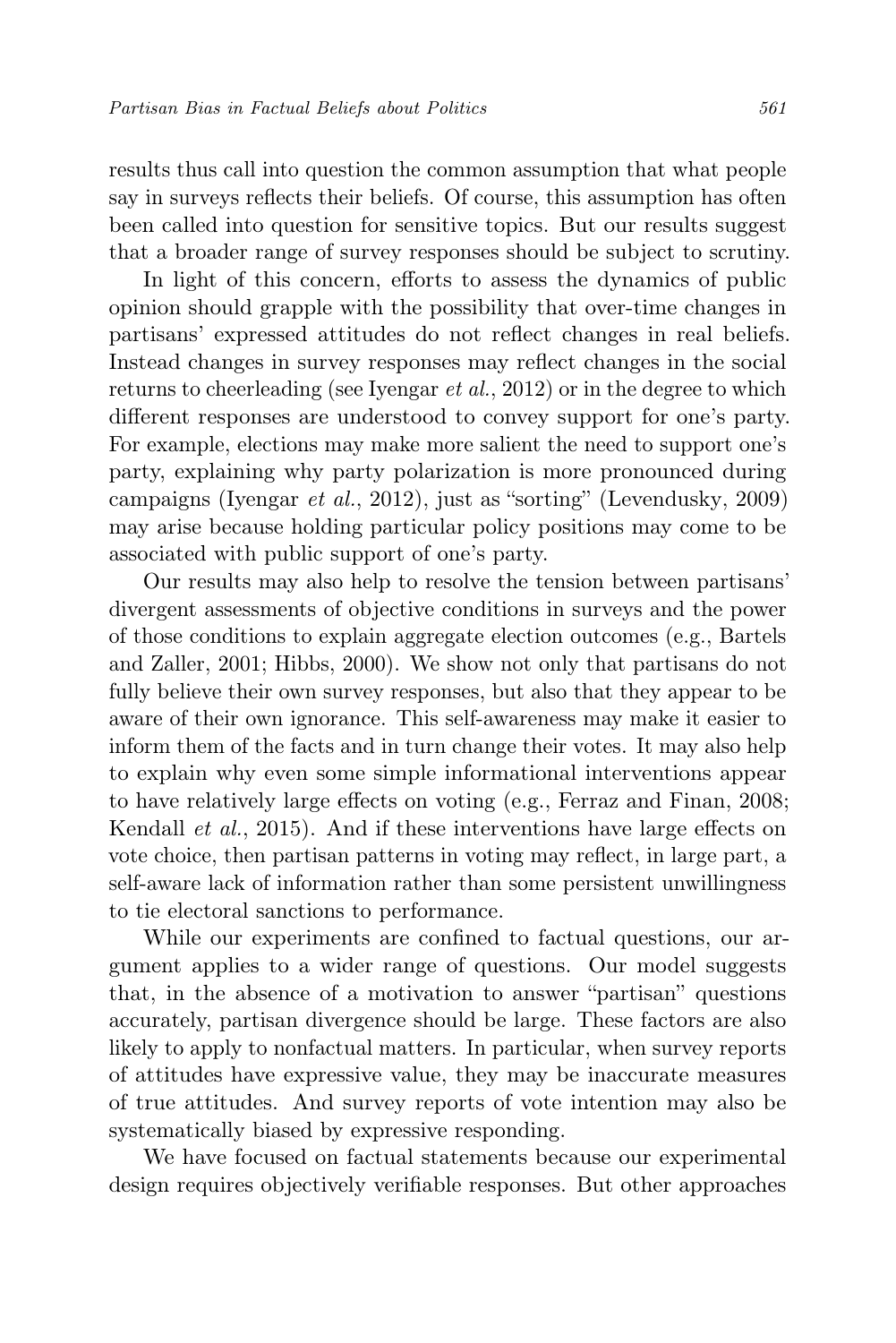that do not rest on payments for objectively correct answers may also create pressures to be objective. For example, forward-looking judgments can be tied to incentives that are paid based on the realization of future events. And creative studies in psychology show that enhancing accuracy motivations can reduce partisan divergence even for questions that lack objectively correct answers (Campbell and Kay, 2014; Waytz et al., 2014). In other words, partisans may be exaggerating not only their statements of factual belief but also their attitudinal statements.

Another area for subsequent research is the potential heterogeneity of treatment effects. We asked questions about many different policy areas, and we found variation across questions, in both the degree of partisan divergence that exists in the absence of incentives and the degree to which incentives reduce that divergence. Further exploration of this variation will be useful. For example, are certain policy topics perceived as more important, leading partisans to feel that they must stay "on message" when answering questions about those topics? In Experiment 2, we find the largest baseline partisan gaps for questions about economic performance, which is a key issue in almost all presidential campaigns. (See Table [A.2.](#page-55-0)) Did partisans feel that straying from their team's message on these questions would be particularly damning? (Interestingly, despite the large initial gaps, incentives for correct and "don't know" responses reduced partisan divergence for these items by about as much as they did for other items.)

Similarly, which sorts of people are most likely to engage in expressive responding, and how do those people respond to incentives for correct responses? In our discussion of Experiment 1, we find that strength of partisanship does not seem to moderate expressive responding. Political interest does moderate expressive responding — as expected, more interested partisans are more polarized — but neither strength of partisanship nor political interest changes the effects of incentives. That said, these results are tentative, and a comprehensive examination of heterogeneity across subjects awaits future research.

Additionally, the imprecision of our estimates about the effects of increasing incentive size, for example, means that it would be valuable to conduct additional experiments with larger samples. The apparent effect of increasing incentive size also implies that it would be desirable to ascertain whether even larger incentives can further reduce apparent bias.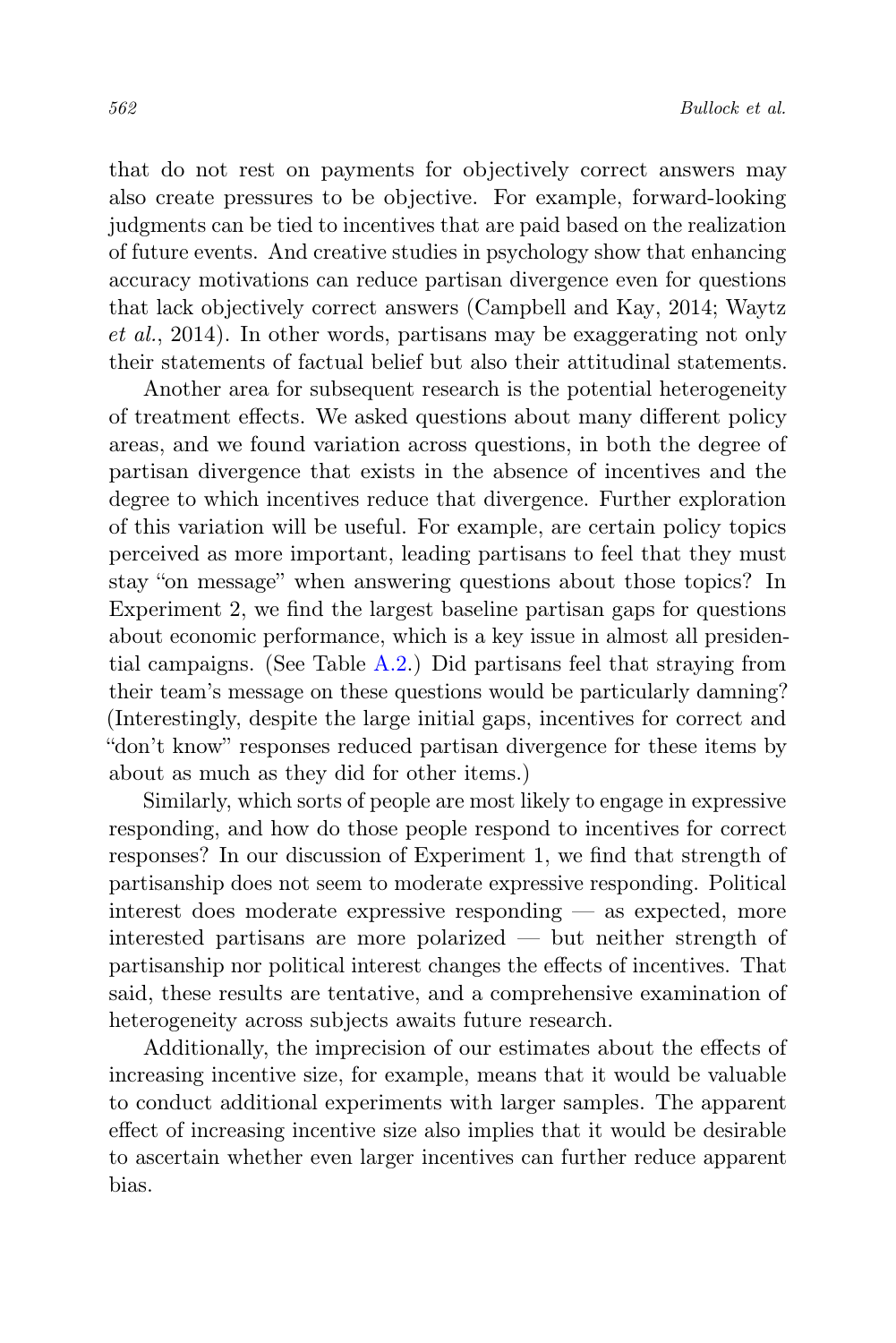Our main contributions are a model of expressive survey response and two experiments that distinguish cheerleading behavior from sincere partisan divergence. We find that small financial inducements for correct responses can substantially reduce partisan divergence, and that these reductions are even larger when inducements are also provided for "don't know" answers. In light of these results, survey responses that indicate partisan polarization with respect to factual matters should not be taken at face value. Analysts of public opinion should consider the possibility that the appearance of polarization in American politics is, to some extent, an artifact of survey measurement rather than evidence of real and deeply held differences in assessments of facts.

#### Appendix: A Model of Expressive Survey Response

We begin with a model in which respondents derive utility from their survey responses in three ways: by offering answers that cast their party in a favorable light, by expressing their sincere beliefs, and by earning financial rewards. For now, we set aside the possibility that people can choose to say "don't know." For simplicity, we focus on the case in which there are two survey responses,  $r_1$  and  $r_2$ . Individuals, indexed by the subscript i, are either Democrats  $(T = D)$  or Republicans  $(T = R)$ . Individuals differ in their taste for partisan cheerleading and their beliefs about the truth.

Turning first to expressive benefits, individual  $i$ 's taste for partisan cheerleading is denoted by the parameter  $c_i$ , for cheerleading, which ranges from 0 (no taste for it) to any positive number. Beliefs about the truth are described by the function  $p_i(r_i)$ , which is the probability that i believes response  $r_j$ ,  $j = 1$  or 2, is correct. In this example, we assume that response  $r_1$  portrays Democrats most favorably, that response  $r_2$ portrays Republicans most favorably, and that these assumptions are shared by respondents from both parties. Specifically, the expressive function  $e(T, r_i)$  maps an individual's partisanship T to the personal benefit of offering response  $r_i$ , and is defined as  $e(T = D, r_1) = e(T = D)$  $R, r_2$ ) = 1 and  $e(T = D, r_2) = e(T = R, r_1) = 0$ . That is, Democrats and Republicans receive an expressive partisan utility boost from offering the response that portrays their party in a favorable light, and they receive no partisan utility from offering the response that is inconsistent with their partisan leanings.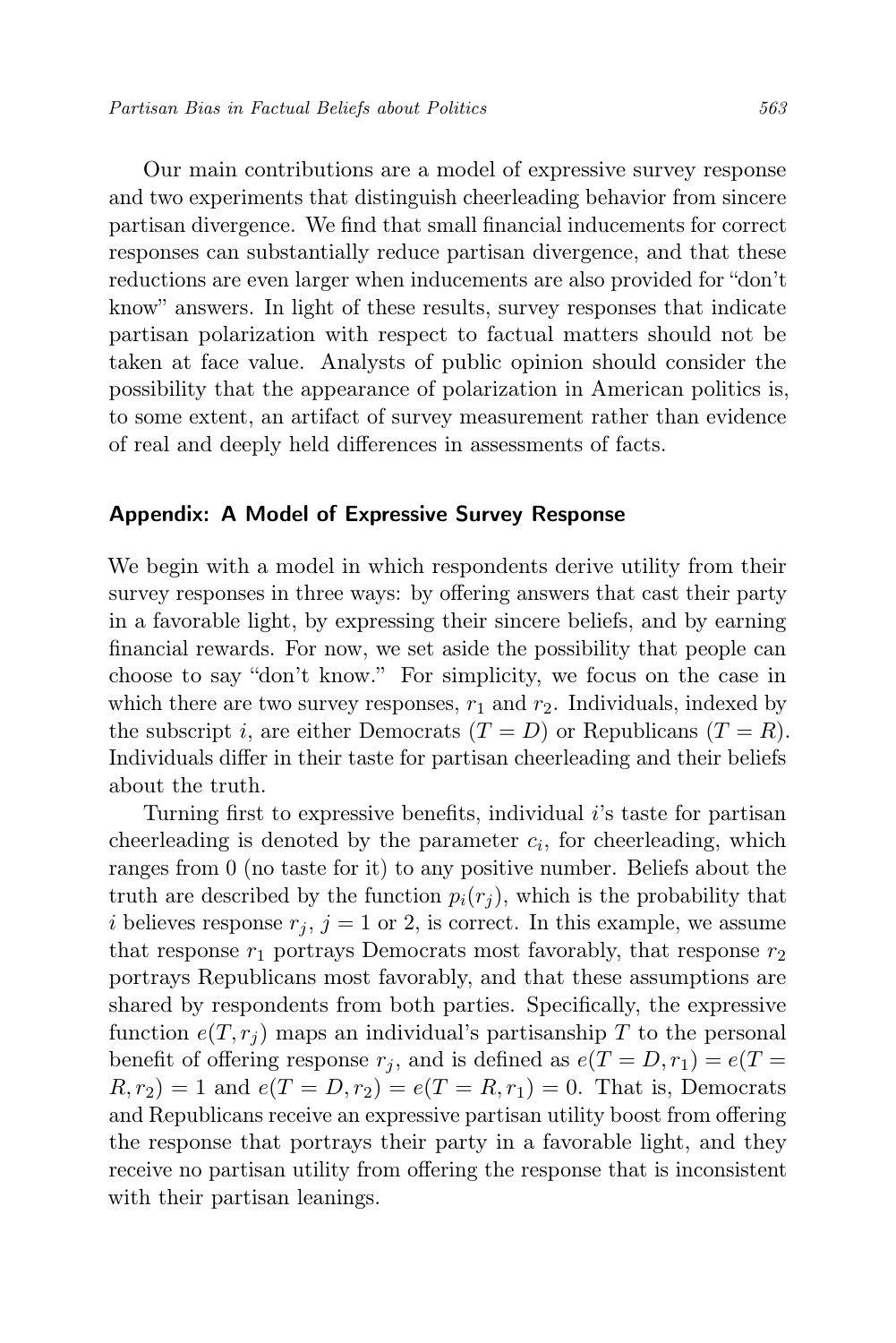The utility associated with providing a sincere response is measured by the "honesty" function  $h_i(r_i)$ . For simplicity, we assume  $h_i(r_i)$  =  $p_i(r_i)$ , that is, the honesty value of offering response  $r_i$  is the probability that the respondent believes it is true. Finally, some respondents may also receive an incentive,  $I > 0$ , which is the additional reward for a correct response. We assume utility is linear in I.

These assumptions allow us to describe a respondent's expected utility for offering response  $r_j$  as the sum of three terms. We omit the individual subscript i for clarity:

$$
EU(r_j|.) = h(r_j) + I \times p(r_j) + c \times e(T, r_j). \tag{A.1}
$$

The first term is simply the honesty value of response  $r_j$ . The second term is the additional value of providing response  $j$  in the presence of incentive I (realized with the probability that response is correct). The third term is the partisan value of offering response  $r_i$  weighted by the respondent's value of expressive partisan responding, c. Using the assumption that  $h()$  is equivalent to  $p()$ , we rewrite  $(A.1)$  as:

$$
EU(r_j|.) = (1+I) \times p(r_j) + c \times e(T, r_j), \tag{A.2}
$$

which is the form of the expected utility we focus on here. A respondent will offer the response  $r_i$  from  $(r_1, r_2)$  that maximizes  $(A.2)$ .

To make the exposition as clear as possible, we suppose that the respondent is a Democrat  $(T = D)$ . The analysis for the Republican partisan mirrors that for the Democratic partisan and is omitted. Recall that  $r_1$  is the partisan Democratic response, and so  $e(D, r_1) = 1$  and  $e(D, r_2) = 0.$ 

First, consider how our model predicts that partisans will respond to a survey in the absence of incentives for correct responses. In this case, equation (A.2) reduces to

$$
EU(r_j|.) = p(r_j) + c \times e(T, r_j). \tag{A.3}
$$

Using (A.3), the utility from reporting response  $r_1$  is  $p(r_1) + c$ , and the utility from reporting  $r_2$  is  $p(r_2) = 1 - p(r_1)$ . Therefore, the Democrat will report  $r_1$  whenever  $c \geq c_* = 1 - 2p(r_1)$ .

As c is weakly positive, whenever  $p(r_1) > 0.5$  (i.e., the Democrat believes response  $r_1$  is at least as likely to be correct as  $r_2$ ), the Democrat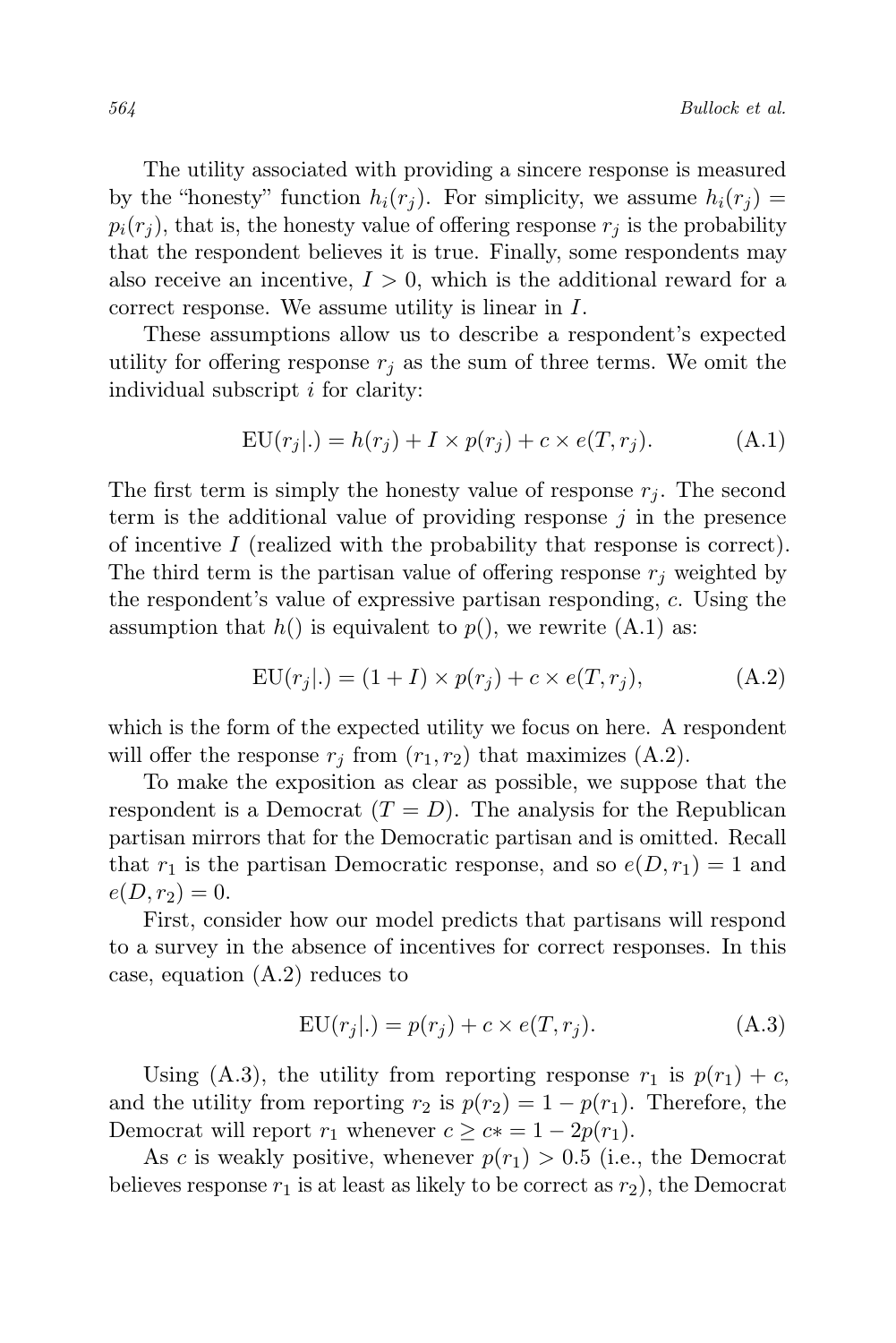will offer the partisan response  $r_1$  even in the absence of expressive returns (i.e., even if  $c = 0$ ). By contrast, as  $p(r_1)$  grows small (i.e., as the Democrat becomes increasingly likely to believe the pro-Republican response is correct), larger values of c are required to cause her to offer  $r_1$ . To produce a response of  $r_1$ , the partisan expressive return must be larger to offset the greater cost of providing an answer that is likely to be untrue.

This relationship is displayed graphically in Figure A.1(a), which shows that for each value of  $p(r_1)$  there is a value of expressive partisan responding such that, for those Democrats with  $c$  at least this large,  $r_1$  will be their survey response. Democrats offering  $r_1$  are therefore composed of two groups. The first group consists of those who believe that  $r_1$  is more likely to be correct than  $r_2$ ; this group is represented by the right-hand side of the panel, for which  $p(r_1) > 0.5$ . The second group consists of those who believe that  $r_2$  is more likely to be correct, but for whom that belief is offset by a larger return from offering an expressive partisan response. This group is represented by the upper segment of the left-hand side of the panel, which is labeled "insincere choice of  $r_1$ ."

To link expressive returns to polarization of partisan responses, consider Panels (b) and (c). Panel (b) shows the response pattern for Republicans, which is a mirror image of Panel (a). And Panel (c) displays both partisan response patterns at once. It shows that in the presence of expressive returns, Democrats and Republicans who share common beliefs about the truth (are at the same position on the horizontal axis) can nonetheless offer polarized survey responses if their value of expressive partisan responding is large enough. When beliefs about the truth are shared, polarization is most prevalent when beliefs are most uncertain, that is, when  $p(r_1) = p(r_2) = 0.5$ . Polarization will also arise, even in the absence of returns to expressive partisan responding (i.e., when  $c = 0$ ), if Democrats and Republicans hold different beliefs about the truth.

We next consider what happens when incentives are offered for correct responses, that is, when  $I > 0$ . From Equation (A.2), for a given value of I, there is a unique  $c*' = (1 + I)(1 - 2p(r_1))$  such that all Democrats with an expressive responding parameter greater than  $c*'$  will offer  $r_1$ . As before, incentives have no effect on the responses of Democrats who believe that response  $r_1$  is correct (i.e.,  $p(r_1) > 0.5$ ).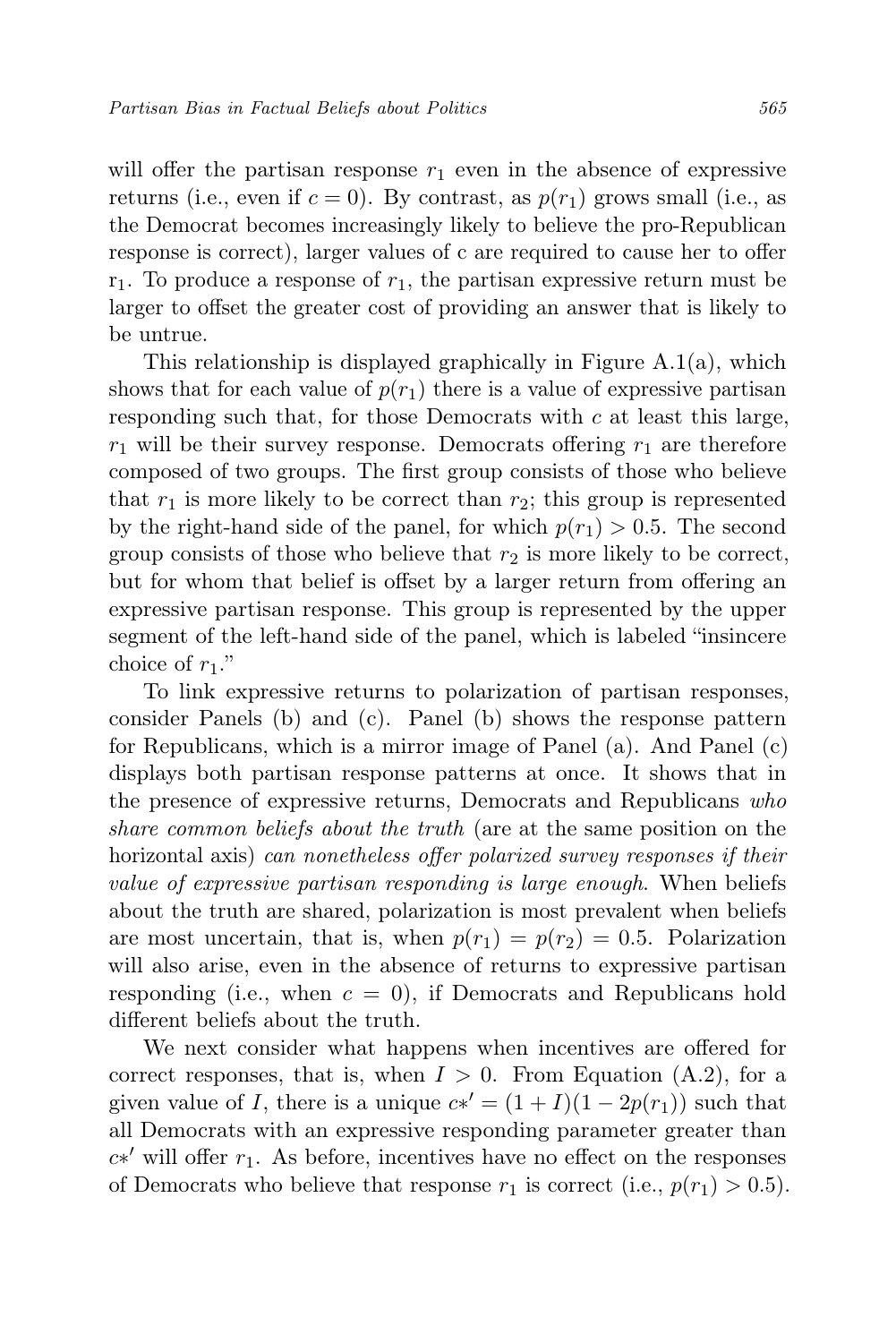

Figure A.1: Patterns of survey response in the absence of incentives by value of expressive partisan responding and beliefs about correct responses.

Note: Panel (a) displays Democrats' survey responses in the absence of incentives for different levels of returns to expressive partisan responding and beliefs about whether response  $r_1$  is correct. Panel (b) displays responses for the same parameters for Republicans. Finally, the grey area in Panel (c) is the range of parameters for which Democrats and Republicans offer different survey responses despite common beliefs about which response is correct.

But for Democrats who believe response  $r_2$  is more likely to be correct, a larger return to cheerleading is now required to offset the earnings that are likely to be lost by offering response  $r_1$ . Formally,  $c*' =$  $c*+(I\times(1-2p(r_1))$ . This relationship is shown in Panel (a) of Figure A.2. (For simplicity, we assume throughout Figure A.2 that  $I = 1$ .)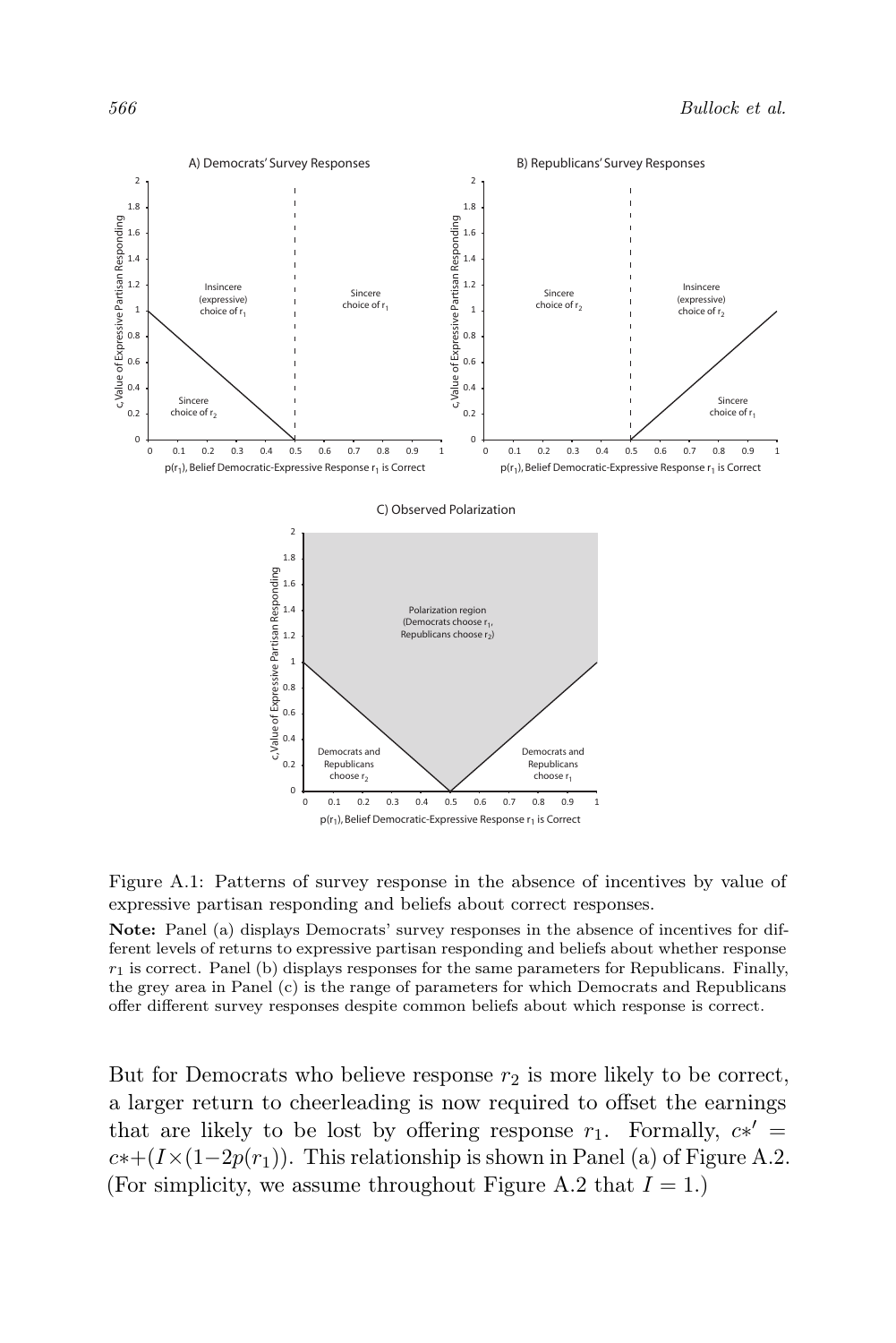

 $p(r_1)$ , Belief Democratic-Expressive Response  $r_1$  is Correct

Figure A.2: Patterns of survey response given incentives for correct responses  $(I = 1)$ by value of expressive partisan responding and beliefs about correct responses. Note: Panel (a) displays Democrats' survey responses given incentives  $I = 1$  for correct responses for different levels of returns to expressive partisan responding and beliefs about whether response  $r_1$  is correct. Panel (b) displays responses for the same parameters for Republicans. Finally, the grey area in panel (c) is the range of parameters for which Democrats and Republicans offer different survey responses despite common beliefs about which response is correct.

Comparison of Panel (a) in Figure A.1 and Panel (a) in Figure A.2 draws out a basic but important result: incentives for correct responses reduce expressive partisan responding by causing some of those who know that response  $r_1$  is less likely to be true to offer response  $r_2$  instead.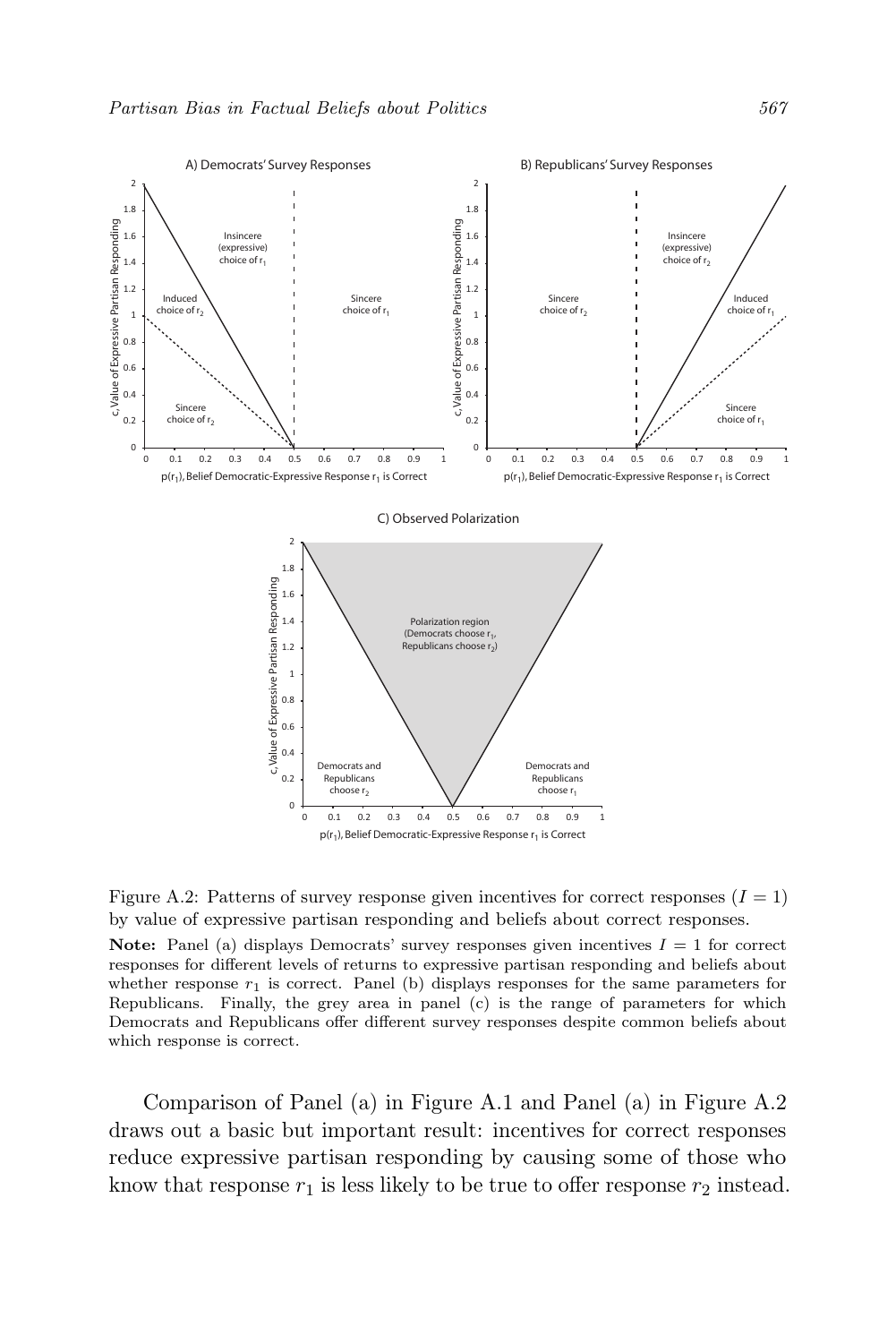In Panel (a) of Figure A.2, these respondents are represented by the region that is labeled "induced choice of  $r_2$ ."

Figure A.2 draws out a second important result: when a Democrat believes that  $r_2$  is more likely to be correct, the additional value of expressive returns (c) that is required to make her offer response  $r_1$ increases in her belief that  $r_2$  is correct. Formally,  $c*' - c*$  is increasing in  $p(r<sub>2</sub>)$ . To see this result graphically, note that the vertical gap between the dashed and solid lines increases as one approaches the left side of the x-axis. This gap increases because the difference between  $c*'$  and  $c*$ is a function of  $p(r_1)$ . In other words, for those who are more uncertain  $(p(r_1)$  is closer to 0.5), incentives have smaller effects. The intuition for this result is that a person who chooses the answer she thinks is most likely to be correct only earns the incentive for a correct response if that answer is in fact correct, which she expects to occur with the probability that she believes that response is correct. If a person believes  $r_1$  is correct with probability  $0.75$ , she earns the incentive I with probability 0.75 if she chooses  $r_1$  and 0.25 if she chooses  $r_2$ . At the extreme, an individual who believes that  $r_1$  and  $r_2$  are equally likely to be true that is, she knows that she does not know the truth — continues to offer  $r_1$  regardless of incentives for correct responses because she won't (in expectation) do better by giving up the certain benefit of a partisan response because she earns the incentive  $I$ , in expectation, half the time for either response.

To illustrate the effect of incentives on polarization, Panel (b) of Figure A.2 shows the effect of incentives for Republican partisans, and Panel (c) displays both partisan response patterns at once. Comparison of Panel (c) in Figure A.1 to Panel (c) in Figure A.2 shows that increasing incentives decreases polarization. In particular, incentives reduce the frequency with which Democrats and Republicans who share common beliefs about the truth offer different survey responses, apart from the case in which  $p(r_1) = p(r_2) = 0.5$ .

This exposition leads us to two conclusions. First, incentives for correct answers reduce partisan divergence in the presence of shared beliefs about the truth. Second, partisan divergence may persist in the face of incentives. It is clear that if partisan groups have different sincere beliefs about which response is most likely to be true, paying respondents for correct responses will not reduce polarization. However, although it may seem intuitive that persistent partisan divergence in the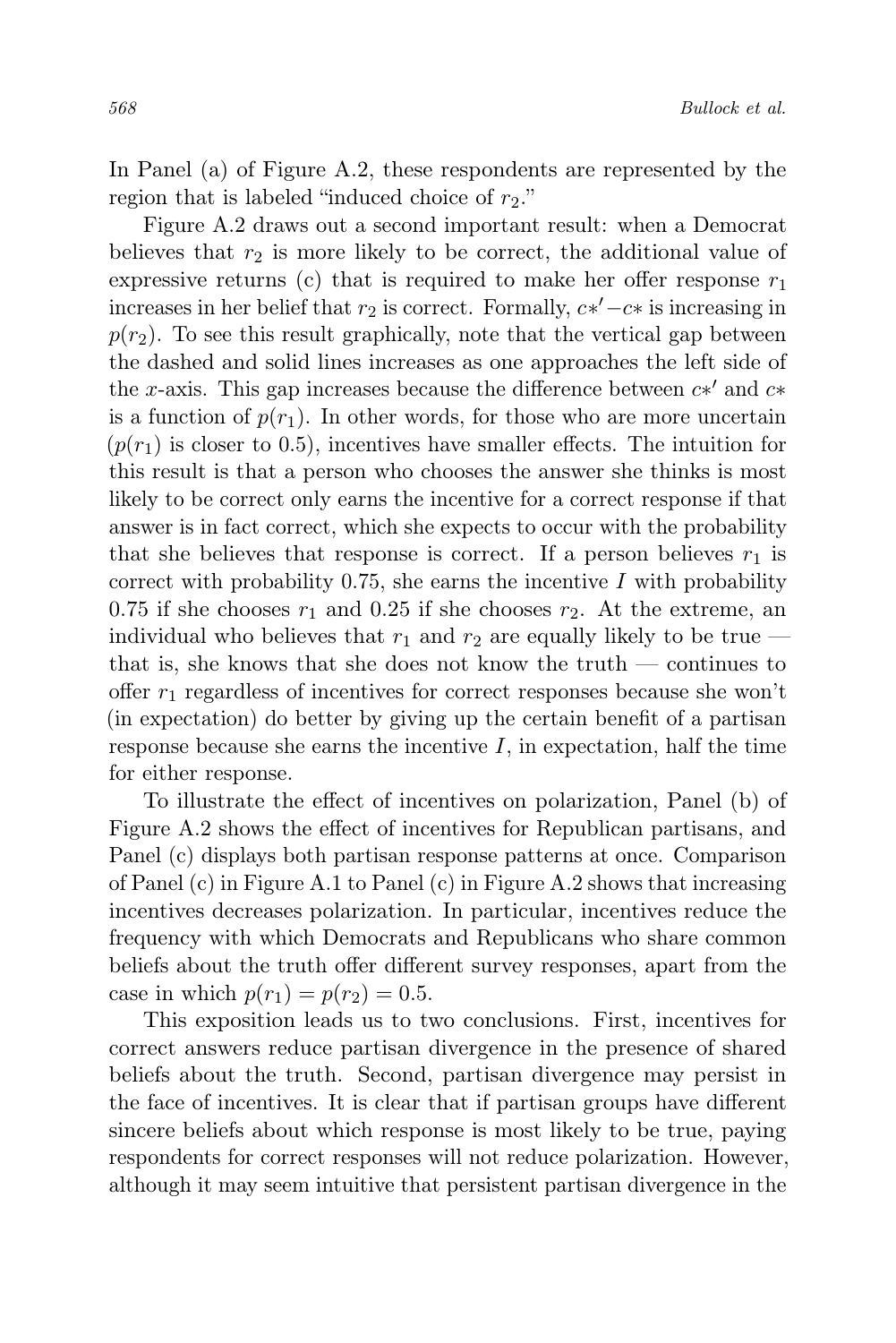presence of incentives for correct responses implies underlying differences in beliefs about the truth, our analysis suggests partisan divergence may nonetheless persist for two other reasons. First, the taste for expressive partisan cheerleading (c) may be large. Second, even if that taste is small, individuals may be uncertain about the truth. In that case, they will offer partisan responses even in the face of large incentives for correct responding.

We have considered respondents who must provide either a partisanconsistent or a partisan-inconsistent response. But giving respondents the option to decline to provide a response may reduce observed polarization. To explore this possibility, we consider a model with an additional response option: "don't know."

## A.1 Incorporating "Don't Know" Responses

To incorporate a "don't know" response option, we must specify the utility that a respondent receives from selecting "don't know." For simplicity, we assume that a "don't know" response  $(r_{dk})$  yields some fixed positive psychological benefit  $V_{dk} > 0$  plus whatever financial incentive is offered for giving that response  $(I_{dk})$ . (The results here are robust to allowing negative values of  $V_{dk}$ .) Specified this way,  $U(r_{dk}) = V_{dk} + I_{dk}$ . One can think of  $V_{dk}$  as the honesty value of choosing "don't know" relative to an incorrect response. As before, the individual is offered an incentive I for providing a correct response.

When will a respondent choose "don't know"? Note that the value of "don't know" is unaffected by c or  $p()$ , so a respondent chooses "don't know" when the values of c and  $p()$  make both  $r_1$  and  $r_2$  less attractive than "don't know." Critically, one can earn the incentive  $I_{dk}$  with certainty by choosing "don't know", unlike the incentive for a correct response which is realized only if the chosen response is revealed after the fact to be correct, which occurs with the belief  $p(r_i)$ . Ceteris paribus, therefore, increasing uncertainty  $(r_i = 0.5)$  will make the "don't know" option more attractive. Recall from the previous analysis (illustrated in Panel (a) of Figure A.2) that a Democrat's selection of  $r_1$  or  $r_2$  depends on whether c is greater or less than  $c*' = (1 + I)(1 - 2p(r_1)).$ 

Consider first a Democrat who would otherwise choose the "Republican" response,  $r_2$ . Her expected utility for choosing this response is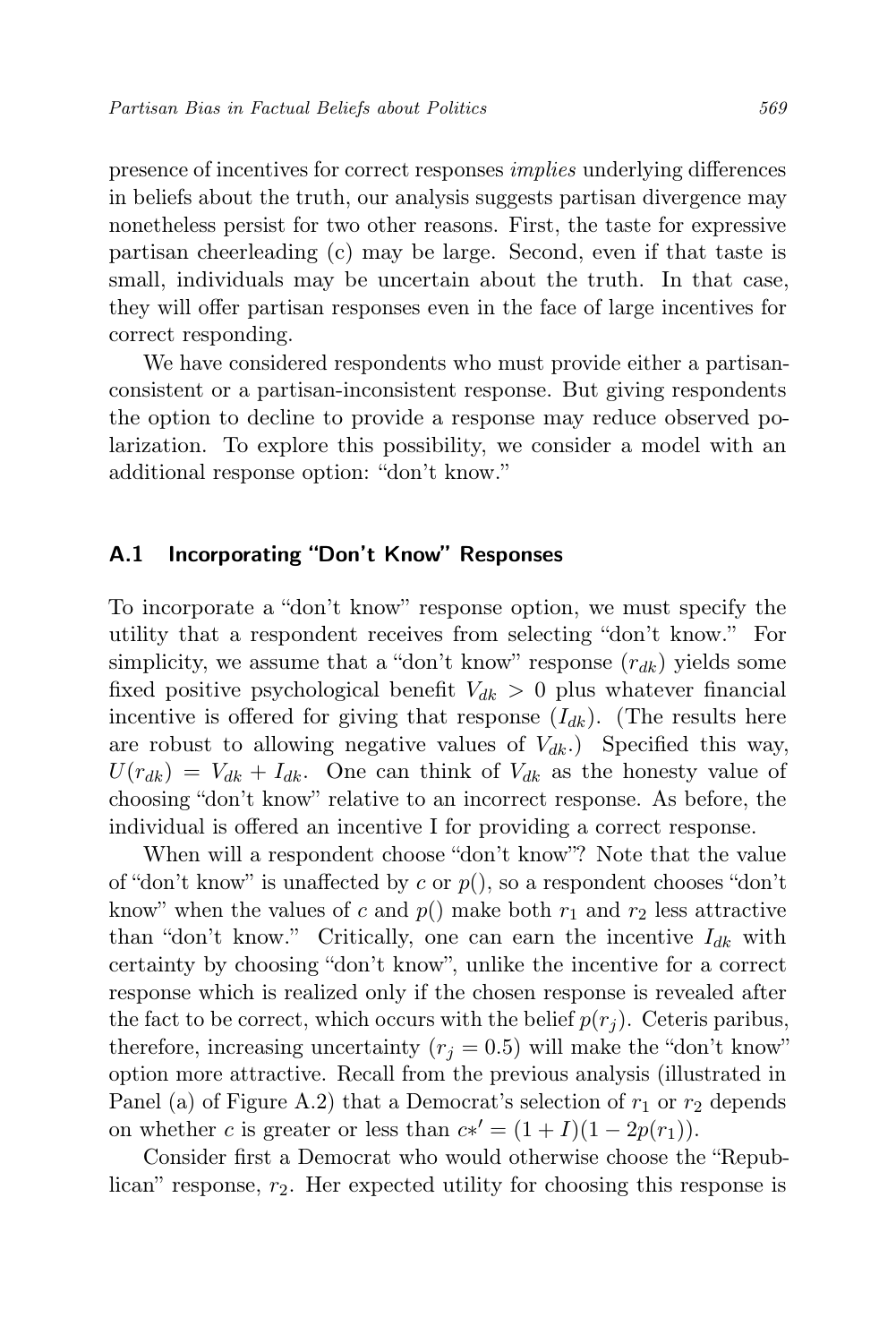$(1+I)\times(1-p(r_1))$ . This utility is greater than the utility associated with selecting "don't know" when  $p(r_1) < p * (r_1) = 1 - (V_{dk} + I_{dk})/(1 + I)$ . This  $p * (r_1)$  is the lowest probability that the Democratic response  $(r_1)$ is correct for which the Democrat will select "don't know" rather than the Republican response. When  $p(r_1)$  is below this critical value, the Democrat prefers to report the Republican response. Note that this critical value of  $p * (r_1)$  is unaffected by the expressive value of partisan responding c, because the return to  $r_2$  is unaffected by c.

Figure A.3 illustrates this logic. For presentation, we assume that  $I = 1, I_{dk} = 0.75, \text{ and } V_{dk} = 0.5^{29}$  $I = 1, I_{dk} = 0.75, \text{ and } V_{dk} = 0.5^{29}$  $I = 1, I_{dk} = 0.75, \text{ and } V_{dk} = 0.5^{29}$  The value of  $p * (r_1)$  is thus  $1-(0.5+0.75)/(1+1) = 0.375$ . Graphically, this solution is represented in Panel A by the leftmost line that defines the "induced don't know" region. Substantively, the point is that when  $p(r_1)$  exceeds the critical value  $p * (r_1)$ , all cases in which the Democrat would have offered the Republican response are replaced by "don't know" answers.

We next examine how a Democrat who otherwise would have chosen the "Democratic" response,  $r_1$ , behaves in the presence of incentives for "don't know." We have already shown that if  $c = c^*$ , the Democrat is indifferent between the Democratic and the Republican responses, and that if  $p(r_1) = p * (r_1)$ , she is also indifferent between those responses and "don't know." However, as  $p(r_1)$  rises above  $p * (r_1)$ , the expected return from choosing the "Democratic" response increases. This means that as the Democratic response becomes more likely to be true, smaller returns to expressive responding are required to keep the Democratic response more attractive than "don't know." In Panel (a) of Figure A.3, this condition is illustrated by the downward-sloping line that defines the top of the region labeled "induced don't know." Formally,  $c =$  $c*'' = (V_{dk} + I_{dk})/(p(r_1)(1+I))$  is the critical value, such that when  $c > c *''$  (and  $c > c *'$ ), the Democrat chooses the Democratic response over "don't know."

Parallel analysis for Republicans appears in Panel (b) of Figure A.3. For both Democrats and Republicans, the subjects who offer "don't

<span id="page-51-0"></span><sup>&</sup>lt;sup>29</sup>We choose a relatively high level of  $I_{dk}$  because Figure A.3 illustrates the logic of our model when there are only two survey responses (in addition to "don't know"). Given only two responses, even complete uncertainty means that one is, in expectation, correct half of the time. In a model with more response options, the value of  $I_{dk}$  necessary to sustain don't know responses would be smaller. For example, one could also allow the value of  $I_{dk}$  to be negative.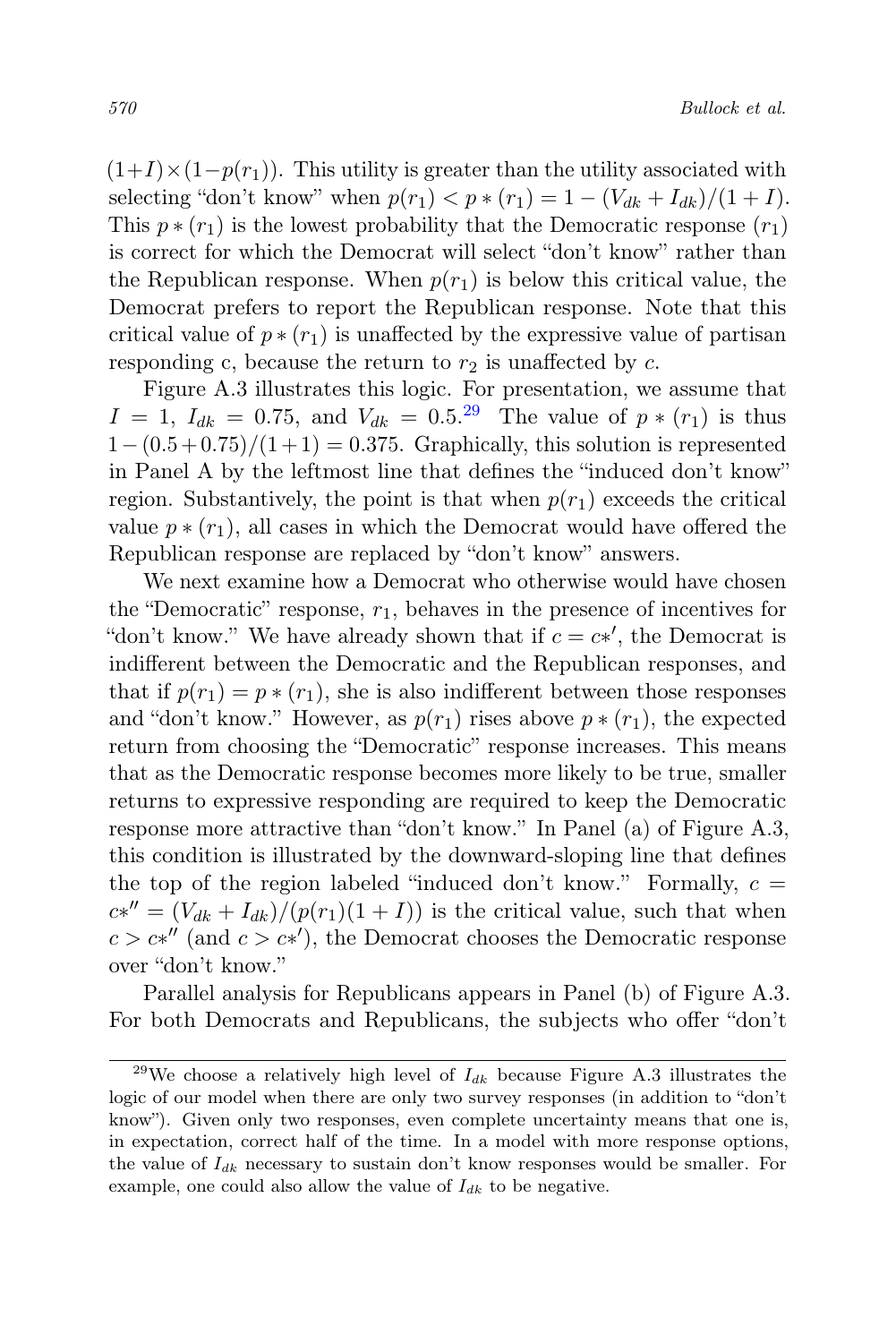

 $p(r_1)$ , Belief Democratic-Expressive Response  $r_1$  is Correct

Figure A.3: Patterns of survey response given incentives for correct  $(I = 1)$  and don't know  $(I_{dk} = 0.75)$  Responses by value of expressive partisan responding and beliefs about correct responses.

Note: Panel (a) displays Democrats' survey responses in the absence of incentives for different levels of returns to expressive partisan responding and beliefs about whether response  $r_1$  is correct. Panel (b) displays responses for the same parameters for Republicans. Finally, the grey area in Panel (c) is the range of parameters for which Democrats and Republicans offer different survey responses despite common beliefs about which response is correct.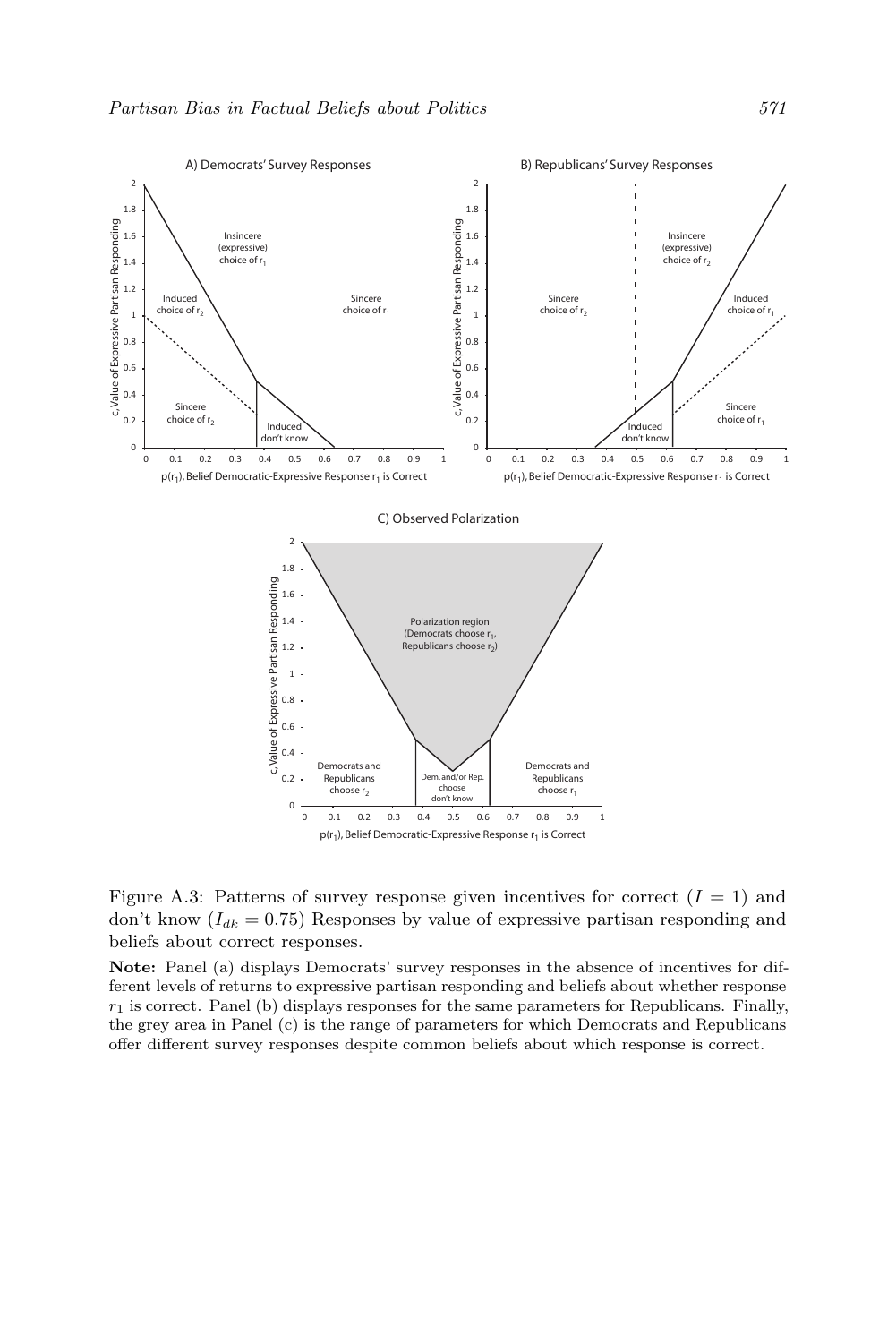know" responses are drawn from those who are most uncertain about which answer is correct, that is, from subjects for whom  $p(r_1)$  is close to 0.5. Our analysis above establishes that it is this uncertainty that makes incentives for correct answers least likely to affect survey responses. Accordingly, for these uncertain respondents, the "sure thing" of a "don't know" payment is a more effective inducement than the smaller probability of earning a potentially larger payment for a correct response.

Combining these analyses, as we do in Panel (c), and comparing that plot to panel (c) of Figure A.2 allows us to assess the effect on observed polarization of offering incentives for both correct and "don't know" responses. Relative to simply offering incentives for correct responses, adding incentives for "don't know" responses decreases the frequency with which Democrats and Republicans who share common but weak beliefs about the correct response  $(p(r_i)$  is not close to 1 for any j) provide divergent (non-"don't know") survey responses.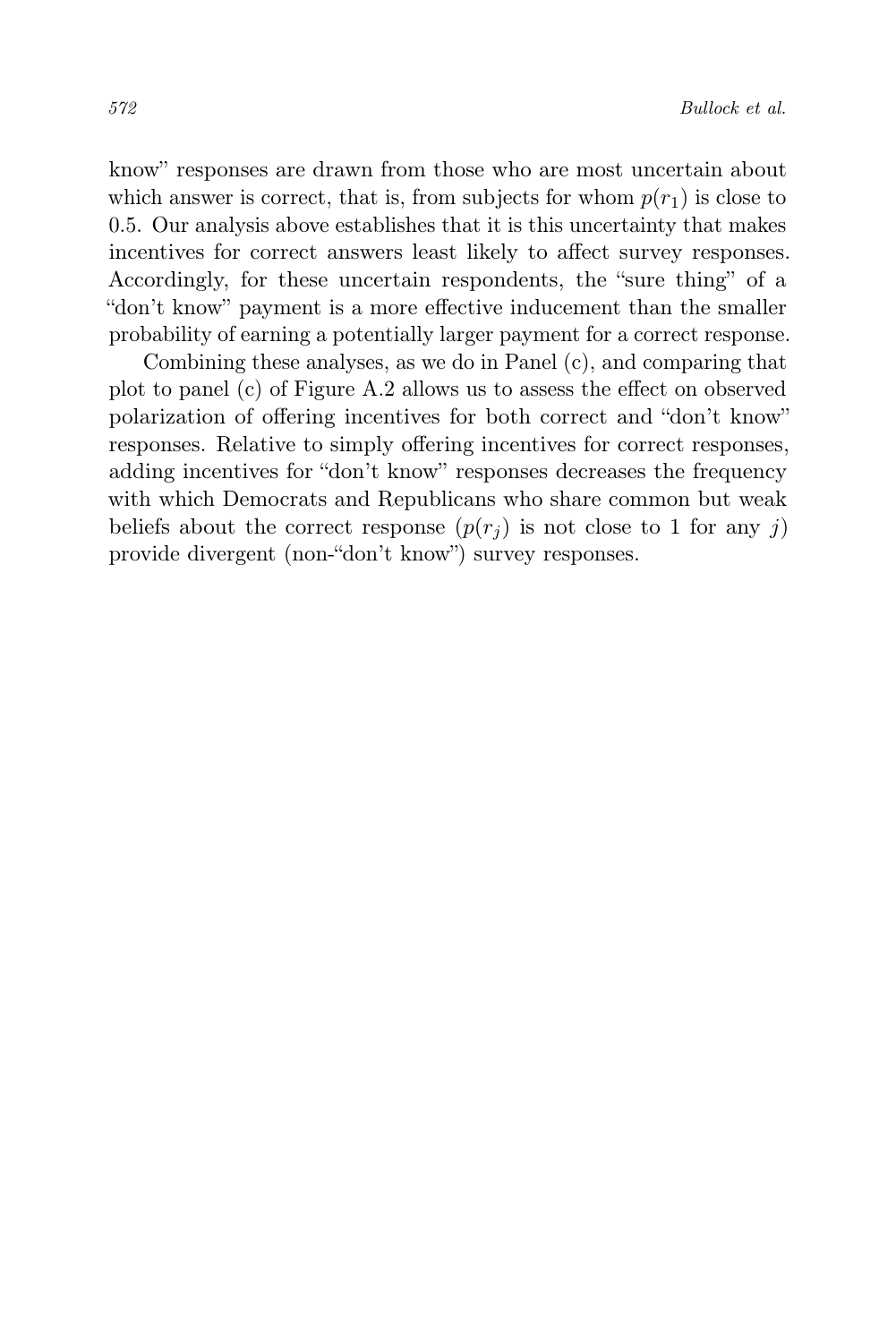| i<br>i                                                                                                                                            |
|---------------------------------------------------------------------------------------------------------------------------------------------------|
|                                                                                                                                                   |
| ١<br>l<br>$\ddot{\rm}$<br>ì<br>j<br>֪֧֪֪֧֪֧֧֪֧֪֧֪֧֪֪ׅ֧֪֪֪֧֪֪֪֪֧֡֓֓֓֡֓֓֡֬֓֓֬֓֓֓֓֡֬֓֓֬֓֓֬֓֓֝֬֓֓֬֓֝֬֓֓֓֓֓֝֬֓֓֬֓֓֓֝֬֓֓֓֓<br>l<br>١                    |
| 3<br>å<br>J<br>j                                                                                                                                  |
| $\ddot{\phantom{a}}$<br>֦֦֦֧֦֧֦֧֦֧֦֧ׅ֦ׅ֪ׅ֪֦֪֪֪ׅ֚֚֚֡֝֬֜֓֡֬֜֓֡֬֝֬֓֞֬                                                                                |
| j<br>1<br>j<br>Ş<br>i<br>֦<br>į                                                                                                                   |
|                                                                                                                                                   |
| ë<br>j<br>֚֚֬֝֕֬֝֬֝֬֝֬֝֬֝֬֝֬֝֬֝֬֝֬֝֬֝֬֝֬֝֬֝֬֝֬֝֬֝֓֬֝֬֝֬<br>i<br>i<br>í                                                                            |
| S<br>C                                                                                                                                            |
| ł<br>١<br>j<br>į<br>j<br>i<br>)<br>)<br>j                                                                                                         |
| ١<br>i<br>۱<br>į<br>i<br>ì<br>j                                                                                                                   |
| ì                                                                                                                                                 |
| i<br>Santa Caraca (<br>i<br>í<br>l                                                                                                                |
| j<br>١                                                                                                                                            |
| t<br>Ϊ<br>۱<br>ĵ<br>$\frac{1}{2}$<br>I                                                                                                            |
| i                                                                                                                                                 |
| j<br>֪֦֪֪֦֧֦֧֚֚֞֝֜֝֜֝֝֜֝֝֬֝֝֓֟֜֓֓֜֝֓֟<br>j<br>ì<br>i                                                                                              |
| -<br>-<br>-<br>-<br>-<br>-<br>-<br>-<br><br>-<br><br><br><br><br><br><br><br><br><br><br><br><br><br><br><br><br><br><br>$\overline{1}$<br>)<br>) |
| ֧֧֧֧֧֧֧֧֧֪֪ׅ֧֚֚֚֚֚֚֚֚֚֚֚֚֚֚֚֚֚֚֚֚֚֚֚֚֚֚֚֚֡֝֡֡֡֡֡֡֡֬֓֝֬֝֓֝֬֝֬֝֬֝֬֝֬֝֬֝֬<br>I                                                                       |
| I<br>i<br>f<br>l                                                                                                                                  |
| $\frac{1}{2}$                                                                                                                                     |
| j<br>J<br>ļ<br>I<br>י                                                                                                                             |
|                                                                                                                                                   |

<span id="page-54-0"></span>

|                       | Iraq 07 to 08                                  | $Bush$<br>$\widehat{\Omega}$ | $\frac{(3)}{3}$                                | Est.<br>$\bigoplus$                                                   | Iraq<br>$\widetilde{5}$ | Est.<br>$\widehat{\circ}$ | $\widetilde{(\mathcal{L})}$                    | $\overline{\mathcal{L}}$                                              |
|-----------------------|------------------------------------------------|------------------------------|------------------------------------------------|-----------------------------------------------------------------------|-------------------------|---------------------------|------------------------------------------------|-----------------------------------------------------------------------|
|                       | change                                         | inflation                    | unemployment                                   | bush                                                                  | total                   | Bush approval             | Obama                                          | McCain                                                                |
|                       | casualties                                     | change                       | change                                         | approval                                                              | casualties              | among reps.               | age                                            | age                                                                   |
| Democrat              | 0.239                                          | 0.201                        | 0.168                                          | 0.092                                                                 | 0.087                   | 0.070                     | 0.050                                          | 0.044                                                                 |
| $(1 = Y_{\text{es}})$ | $[0.052]$ ***                                  | $[0.044]$ ***                | $[0.056]$ ***                                  | $0.023$ ]***                                                          | $[0.038]$ **            | $[0.039]$ *               | [0.031]                                        | $[0.025]$ *                                                           |
| $0 =$ Republican $)$  |                                                |                              |                                                |                                                                       |                         |                           |                                                |                                                                       |
| Payment for           | $-0.078$                                       | $-0.026$                     | $-0.074\,$                                     | $-0.100$                                                              | $-0.064$                | $-0.072$                  | $-0.048$                                       | $-0.053$                                                              |
| correct response*     | $\left[0.077\right]$                           | $\left[ 0.061\right]$        | [0.079]                                        | $[0.034]$ ***                                                         | [0.054]                 | $\left[0.055\right]$      | [0.045]                                        | $\left[ 0.033\right]$                                                 |
| Democrat              |                                                |                              |                                                |                                                                       |                         |                           |                                                |                                                                       |
| Payment for           | 0.043                                          | 0.059                        | 0.091                                          |                                                                       | 0.051                   | 0.026                     | 0.005                                          |                                                                       |
| correct response      | $\begin{bmatrix} 0.051 \\ 0.177 \end{bmatrix}$ | $[0.052]$<br>$0.694$         | $\begin{bmatrix} 0.058 \\ 0.598 \end{bmatrix}$ | $\begin{array}{c} 0.018 \\ \left[ 0.024 \right] \\ 0.818 \end{array}$ | $[0.036]$<br>$0.114$    | $[0.039]$<br>$0.724$      | $\begin{bmatrix} 0.034 \\ 0.508 \end{bmatrix}$ | $\begin{array}{c} 0.010 \\ \left[ 0.024 \right] \\ 0.637 \end{array}$ |
| Constant              |                                                |                              |                                                |                                                                       |                         |                           |                                                |                                                                       |
|                       | $[0.033]$ ***                                  | $0.036$ <sup>***</sup>       | $[0.042]$ ***<br>407                           | $[0.016]$ ***                                                         | $[0.024]$ ***           |                           | $0.023$ <sup>***</sup>                         | $[0.019]^{\ast\ast\ast}$                                              |
| Observations          | 415                                            | $409$                        |                                                | $421\,$                                                               | $412\,$                 | $[0.029]$ ***<br>416      | 419                                            | 422                                                                   |
| R-squared             | 0.064                                          | 0.093                        | 0.032                                          | 0.044                                                                 | 0.014                   | 0.008                     | 0.008                                          | 0.012                                                                 |
| Percentage of         | 32.5%                                          | 12.9%                        | $14.4\%$                                       | 08.7%                                                                 | 73.3%                   | 103.4%                    | $95.2\%$                                       | 119.1%                                                                |
| partisan gap          |                                                |                              |                                                |                                                                       |                         |                           |                                                |                                                                       |
| eliminated by         |                                                |                              |                                                |                                                                       |                         |                           |                                                |                                                                       |
| payment for correct   |                                                |                              |                                                |                                                                       |                         |                           |                                                |                                                                       |
| response              |                                                |                              |                                                |                                                                       |                         |                           |                                                |                                                                       |
|                       |                                                |                              |                                                |                                                                       |                         |                           |                                                |                                                                       |

Note: Includes only Democrats and Republicans. Cases included are from control and paid for correct response condition. OLS Coefficients with robust standard errors. \*Significant at  $10\%$ , \*\*significant at  $5\%$ , \*\*\*sign Note: Includes only Democrats and Republicans. Cases included are from control and paid for correct response condition. OLS Coefficients with robust standard errors. \*Significant at 10%; \*\*significant at 5%; \*\*\*significant at 1% (two-tailed tests).

Source: 2008 CCES. Source: 2008 CCES.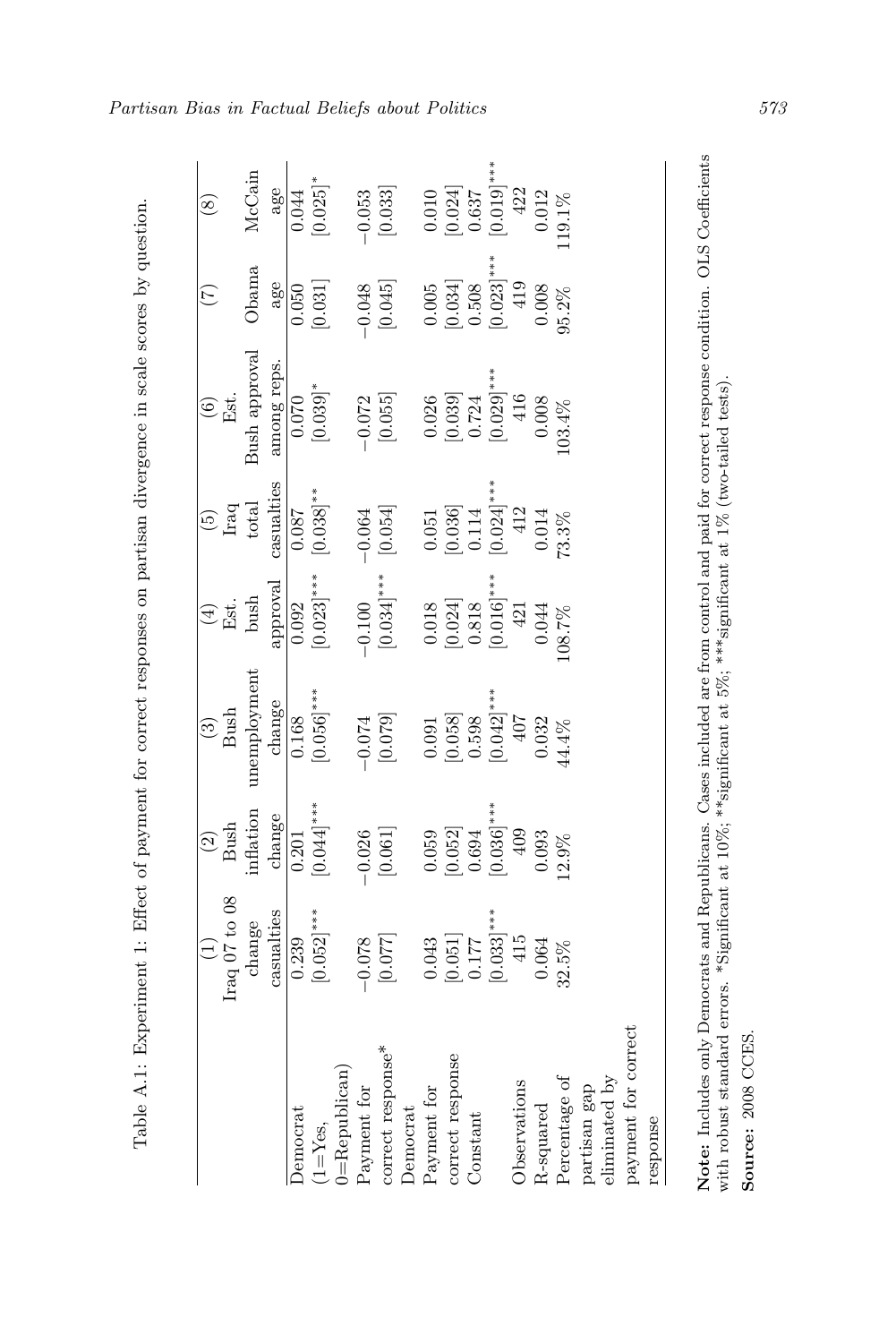| ׇ֘֒                                                                                                                                                                                                                                 |  |
|-------------------------------------------------------------------------------------------------------------------------------------------------------------------------------------------------------------------------------------|--|
|                                                                                                                                                                                                                                     |  |
| Ì<br>j                                                                                                                                                                                                                              |  |
| ļ                                                                                                                                                                                                                                   |  |
| $\ddot{\phantom{0}}$<br>í                                                                                                                                                                                                           |  |
| į<br>is a company of the company of the company of the company of the company of the company of the company of the company of the company of the company of the company of the company of the company of the company of the company |  |
| i<br>noon on nortic                                                                                                                                                                                                                 |  |
|                                                                                                                                                                                                                                     |  |
| i<br>ׇׇ֕֕֡                                                                                                                                                                                                                          |  |
| <br>;<br>ו                                                                                                                                                                                                                          |  |
| I                                                                                                                                                                                                                                   |  |
| 1<br>}<br>}<br>i                                                                                                                                                                                                                    |  |
| l                                                                                                                                                                                                                                   |  |
| きっこうきょう                                                                                                                                                                                                                             |  |
|                                                                                                                                                                                                                                     |  |
| $+ -$<br>i                                                                                                                                                                                                                          |  |
|                                                                                                                                                                                                                                     |  |
| j<br>l                                                                                                                                                                                                                              |  |
|                                                                                                                                                                                                                                     |  |
| i<br>'                                                                                                                                                                                                                              |  |
| i<br>I                                                                                                                                                                                                                              |  |
|                                                                                                                                                                                                                                     |  |
| ֖֖֧ׅׅׅ֖֧֧ׅ֖֧֪֪ׅ֚֚֚֚֚֚֚֚֚֚֚֚֚֚֚֚֚֚֚֚֚֚֚֚֚֚֚֚֡֝֡֓֞֝֬֓֡֞֝֓֞֝֬֓֞֝֓֞֞֓                                                                                                                                                                   |  |
| Ē<br>E<br>ı                                                                                                                                                                                                                         |  |

<span id="page-55-0"></span>

|                                                                             | $\widehat{\Xi}$                                | $\widehat{\mathfrak{D}}$ | ි)       | $\left( 4\right)$                                           | $\widehat{\mathbf{e}}$  | $\widehat{\circ}$                                                                      | $\widehat{(\mathcal{I})}$                                         | $\circledast$         | $\widehat{e}$        | (10)                                                               |
|-----------------------------------------------------------------------------|------------------------------------------------|--------------------------|----------|-------------------------------------------------------------|-------------------------|----------------------------------------------------------------------------------------|-------------------------------------------------------------------|-----------------------|----------------------|--------------------------------------------------------------------|
|                                                                             |                                                |                          |          |                                                             | $_{\rm Iraq}$           |                                                                                        | TARP                                                              | Global                |                      | Debt                                                               |
|                                                                             | Obama                                          | Bush II                  | Defense  | Obama                                                       | deaths $\%$             | Medicaid                                                                               | $\%$ paid                                                         | warming               | Iraq                 | service                                                            |
|                                                                             | unemployment                                   | unemployment             | spending | vote 08                                                     | black                   | spending                                                                               | back                                                              | amount                | deaths               | spending                                                           |
| Democrat $(1 = Yes.$                                                        | 0.293                                          | 0.239                    | 0.118    |                                                             | 0.219                   |                                                                                        |                                                                   | 0.133                 | 0.051                | 0.010                                                              |
| 0=Republican)                                                               | $[0.065]$ ***                                  | $[0.068]$ ***            | [0.085]  | [0.126]                                                     | $[0.081]$ **            |                                                                                        | $\begin{bmatrix} 0.107 \\ 0.091 \\ -0.059 \\ 0.100 \end{bmatrix}$ | $[0.057]$ **          | [0.072]              | $\begin{bmatrix} 0.089 \\ 0.062 \end{bmatrix}$                     |
| Payment correct                                                             | $-0.210$                                       | $-0.097$                 | $-0.021$ | $-0.091$                                                    | $-0.207$                |                                                                                        |                                                                   | $-0.107$              | $-0.043$             |                                                                    |
| democrat                                                                    | $[0.078]$ ***                                  | [770.077]                | [0.093]  | [0.095]                                                     | $[0.092]$ **            | $\begin{array}{r} 0.136 \\ 0.086] \\ -0.088 \\ \hline 0.096] \\ -0.139 \\ \end{array}$ |                                                                   | $[0.063]$ *<br>-0.093 | $\left[0.081\right]$ | [0.099]                                                            |
| Payment DK and                                                              | $-0.184$                                       | $-0.202$                 | $-0.092$ | $-0.056$                                                    | $-0.209$                |                                                                                        | $-0.091$                                                          |                       | $-0.052$             |                                                                    |
| correct * Democrat                                                          | $[0.073]^{**}$<br>0.021                        | $[0.073]$ *              | [0.088]  | $\begin{bmatrix} 0.092 \\ -0.028 \\ 0.080 \\ \end{bmatrix}$ | $[0.086]^{**}$<br>0.113 | $[0.089]$<br>$0.081$                                                                   | $[0.096]$<br>$-0.019$<br>$[0.073]$                                | [0.060]0.058          | [0.077]              | $\begin{array}{c} [0.092] \\ 0.042 \\ 0.082] \\ 0.039 \end{array}$ |
| Payment for correct                                                         |                                                | $-0.049$                 | $-0.053$ |                                                             |                         |                                                                                        |                                                                   |                       | $-0.009$             |                                                                    |
| response                                                                    | $\begin{bmatrix} 0.057 \\ 750.0 \end{bmatrix}$ | [0.072]                  | [0.080]  |                                                             | [0.069]                 | [6.079]                                                                                |                                                                   | [0.055]               | [0.064]              |                                                                    |
| Payment for DK                                                              |                                                | 0.079                    | 0.059    | $-0.031$                                                    | 0.158                   |                                                                                        | [0.053]                                                           | 0.038                 | 0.013                |                                                                    |
| and correct response                                                        | [0.054]                                        | [0.068]                  | [0.076]  | [0.078]                                                     | $[0.064]$ **            | [0.073]                                                                                |                                                                   | [0.053]               | [0.062]              | [0.076]                                                            |
| Constant                                                                    | 0.401                                          | 0.586                    | 0.630    | 0.467                                                       | 0.241                   | 0.489                                                                                  | 0.346                                                             | 0.605                 | 0.522                | 0.490                                                              |
|                                                                             | $[0.048]$ ***                                  | [0.066]                  | [0.073]  | [0.073]                                                     | [0.060]                 | [0.071]                                                                                | [990.0]                                                           | [0.050]               | [0.057]              | $[0.074]$ *                                                        |
| Observations                                                                | 444                                            | 485                      | 446      | 457                                                         | 470                     | 442                                                                                    | 452                                                               | 466                   | 479                  | 467                                                                |
| R-squared                                                                   | 0.077                                          | 0.099                    | 0.050    | 0.029                                                       | 0.023                   | 0.022                                                                                  | 0.017                                                             | 0.028                 | 0.005                | 0.029                                                              |
| F-test, Pay Correct                                                         | 0.310                                          | 0.010                    | 0.060    | 0.250                                                       | 0.490                   | 0.150                                                                                  | 0.280                                                             | 0.340                 | 0.420                | 0.030                                                              |
| Dem. $>$ Pay DK and<br>Correct * Dem.                                       |                                                |                          |          |                                                             |                         |                                                                                        |                                                                   |                       |                      |                                                                    |
| Percentage of partisan gap                                                  | $71.6\%$                                       | 40.6%                    | 17.8%    | $72.1\%$                                                    | 94.2%                   | $64.8\%$                                                                               | 55.3%                                                             | 80.5%                 | 83.3%                |                                                                    |
| eliminated by payment for                                                   |                                                |                          |          |                                                             |                         |                                                                                        |                                                                   |                       |                      |                                                                    |
| correct response                                                            |                                                |                          |          |                                                             |                         |                                                                                        |                                                                   |                       |                      |                                                                    |
| by payment for DK and<br>partisan gap eliminated<br>Increases percentage of | 62.7%                                          | 84.5%                    | 78.2%    | $44.7\%$                                                    | 95.1%                   | 101.9%                                                                                 | 84.8%                                                             | $70.3\%$              | 101.0%               | 335.7%                                                             |
| correct response                                                            |                                                |                          |          |                                                             |                         |                                                                                        |                                                                   |                       |                      |                                                                    |

don't know conditions. OLS Coefficients with robust standard errors. \*Significant at  $10\%$ ; \*\*significant at  $5\%$ ; \*\*\*significant at  $1\%$  (two-tailed tests). Sources: 2012 Mechanical Turk study. Note: Includes only Democrats and Republicans. Comparison of post-treatment responses in control, pay correct, and pay correct and don't know conditions. OLS Coefficients with robust standard errors. \*Significant at 10%; \*\*significant at 5%; \*\*\*significant at 1% $\frac{1}{N}$ (two-tailed tests). Sources: 2012 Mechanical Turk study.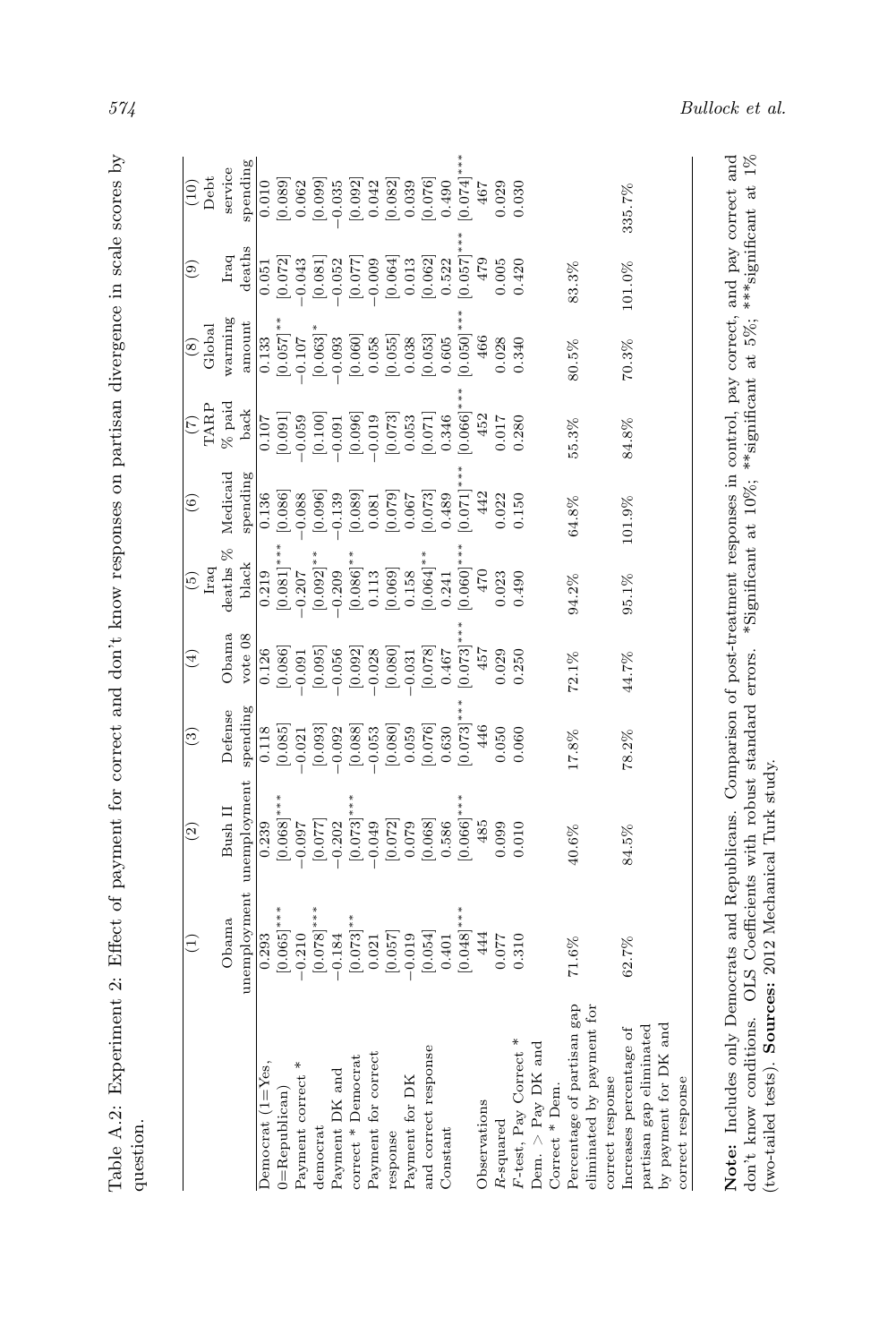## **References**

- Abramowitz, A. I. and K. L. Saunders (2008), "Is Polarization a Myth?", The Journal of Politics, 70(April), 542–55.
- Ansolabehere, S., M. Meredith, and E. Snowberg (2013), "Asking about Numbers: Why and How", Political Analysis, 21(January), 48–69.
- Bartels, L. M. (2002), "Beyond the Running Tally: Partisan Bias in Political Perceptions", Political Behavior, 24(June), 117–50.
- Bartels, L. M. and J. Zaller (2001), "Presidential Vote Models: A Recount", PS: Political Science and Politics, 34(March), 9–20.
- Berinsky, A. J. (2005), Silent Voices: Public Opinion and Participation in America, Princeton, NJ: Princeton University Press.
- Berinsky, A. J. (2015), "Rumors and Health Care Reform: Experiments in Political Misinformation", British Journal of Political Science.
- Berinsky, A. J., G. S. Lenz, and G. A. Huber (2012), "Using Mechanical Turk As a Subject Recruitment Tool for Experimental Research", Political Analysis, 20(3).
- Bishop, G. F., R. W. Oldendick, and A. Tuchfarber (1984), "What Must My Interest in Politics Be If I Just Told You 'I Don't Know'?"", Public Opinion Quarterly, 48(2), 510–9.
- Brennan, G. and L. Lomasky (1997), Democracy and Decision: The Pure Theory of Electoral Preference, New York: Cambridge University Press.
- Campbell, A., P. E. Converse, W. E. Miller, and D. E. Stokes (1960), The American Voter, Chicago: University of Chicago Press.
- Campbell, T. H. and A. C. Kay (2014), "Solution Aversion: On the Relation Between Ideology and Motivated Disbelief", Journal of Personality and Social Psychology, 107(November), 809–24.
- Cohen, G. L. (2003), "Party Over Policy: The Dominating Impact of Group Influence on Political Beliefs", Journal of Personality and Social Psychology, 85(November), 808–22.
- Conover, P. J., S. Feldman, and K. Knight (1986), "Judging Inflation and Unemployment: The Origins of Retrospective Evaluations", Journal of Politics, 48(3), 565–88.
- Conover, P. J., S. Feldman, and K. Knight (1987), "The Personal and Political Underpinnings of Economic Forecasts", American Journal of Political Science, 31(August), 559–83.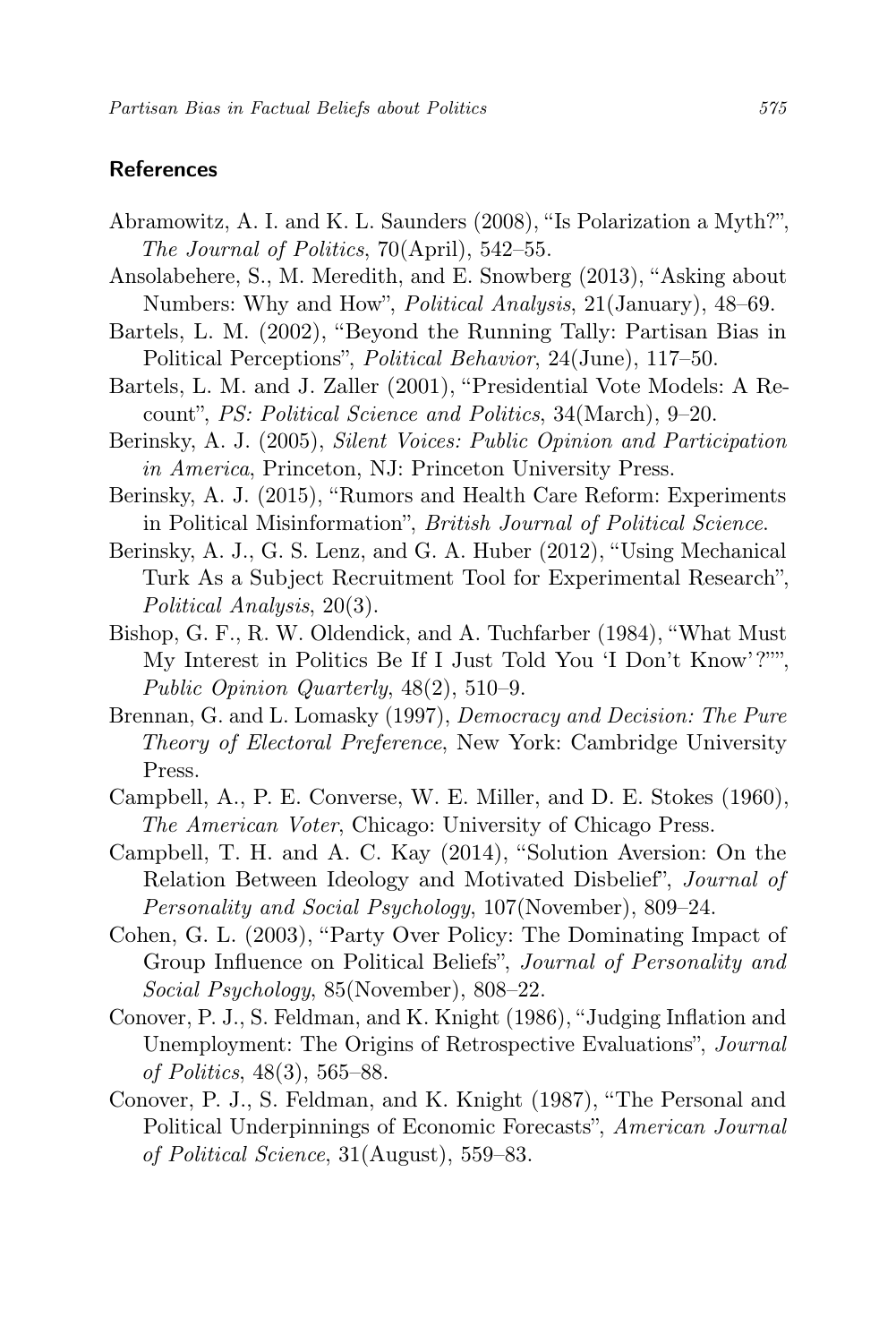- Duch, R. M. and R. Stevenson (2006), "Assessing the Magnitude of the Economic Vote over Time and across Nations", Electoral Studies, 25, 528–47.
- Ferraz, C. and F. Finan (2008), "Exposing Corrupt Politicians: The Effects of Brazil's Publicly Released Audits on Electoral Outcomes", The Quarterly Journal of Economics, 123(2), 703–45.
- Fiorina, M. P. (1981), Retrospective Voting in American National Elections, New Haven, CT: Yale University Press.
- Gaines, B. J., J. H. Kuklinski, P. J. Quirk, B. Peyton, and J. Verkuilen (2007), "Same Facts, Different Interpretations: Partisan Motivation and Opinion on Iraq", Journal of Politics, 69(November), 957–74.
- Gerber, A. S., G. A. Huber, and E. Washington (2010), "Party Affiliation, Partisanship, and Political Beliefs: A Field Experiment", American Political Science Review, 104(November), 720–44.
- Green, D., B. Palmquist, and E. Schickler (2002), Partisan Hearts and Minds: Political Parties and the Social Identities of Voters, New Haven, CT: Yale University Press.
- Hamlin, A. and C. Jennings (2011), "Expressive Political Behaviour: Foundations, Scope and Implications", British Journal of Political Science, 41(3), 645–70.
- Healy, A. and N. Malhotra (2009), "Myopic Voters and Natural Disaster Policy", American Political Science Review, 103(3), 387–406.
- Hibbs, D. A. (2000), "Bread and Peace Voting in U.S. Presidential Elections", Public Choice, 104(1–2), 149–80.
- Iyengar, S., G. Sood, and Y. Lelkes (2012), "Affect, Not Ideology: A Social Identity Perspective on Polarization", Public Opinion Quarterly, 76(Fall), 405–31.
- Jacobson, G. C. (2006), A Divider, Not a Uniter: George W. Bush and the American People, Upper Saddle River, NJ: Pearson.
- Jerit, J. and J. Barabas (2012), "Partisan Perceptual Bias and the Information Environment", Journal of Politics, 74, 672–84.
- Kahan, D. M., H. Jenkins-Smith, T. Tarantola, C. L. Silva, and D. Braman (2015), "Geoengineering and Climate Change Polarization: Testing a Two-Channel Model of Science Communication", The Annals of the American Academy of Political and Social Science, 658(1), 192–222.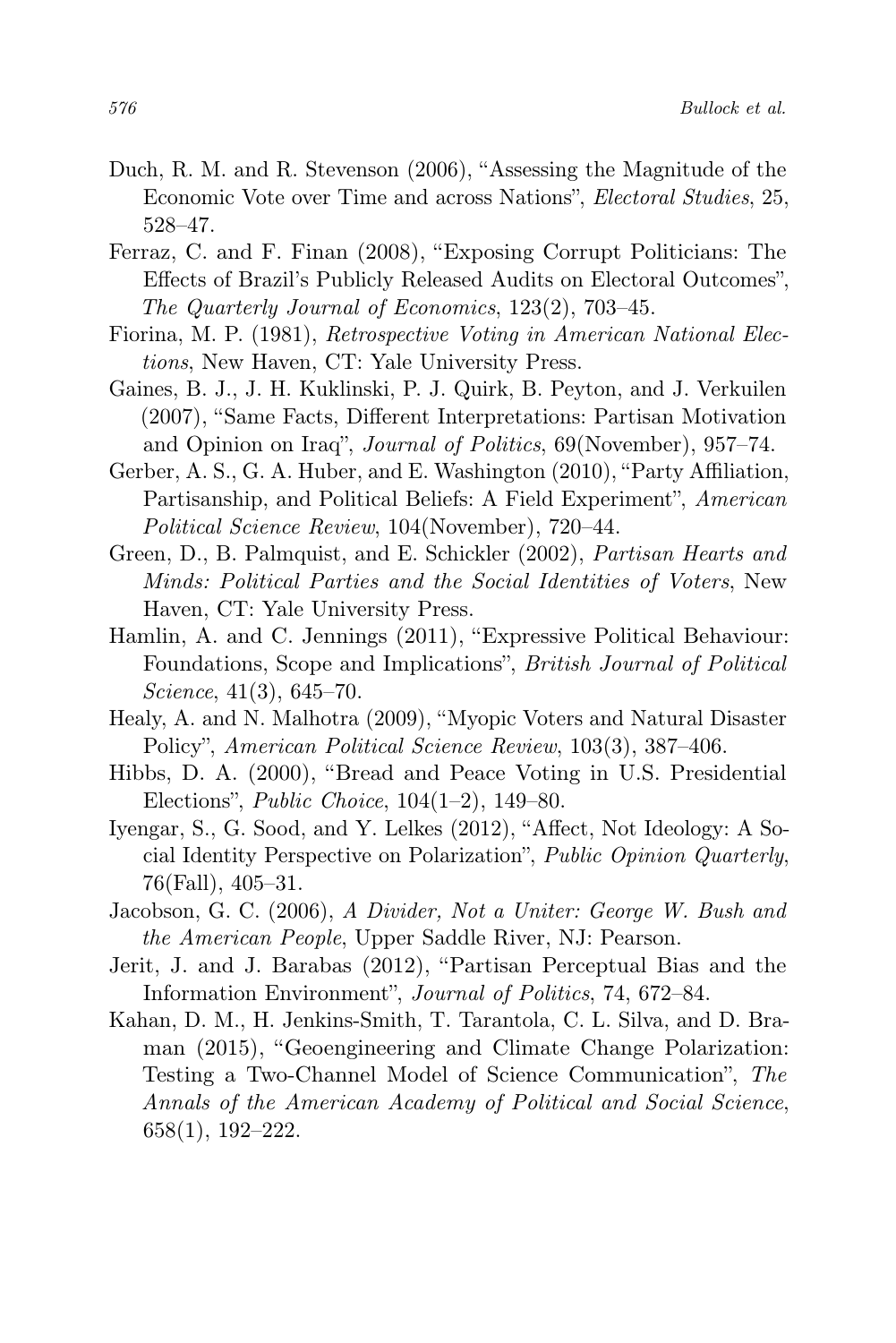- Kendall, C., T. Nannicini, and F. Trebbi (2015), "How Do Voters Respond to Information? Evidence from a Randomized Campaign", American Economic Review, 105(January), 322–53.
- Kuklinski, J. H., M. D. Cobb, and M. Gilens (1997), "Racial Attitudes and the 'New South'", Journal of Politics, 59(May), 323–49.
- Kuklinski, J. H., P. J. Quirk, J. Jerit, and R. F. Rich (2001), "The Political Environment and Citizen Competence", American Journal of Political Science, 45(April), 410–24.
- Kull, S., C. Ramsay, S. Subias, and E. Lewis (2004), "The Separate Realities of Bush and Kerry Supporters", Program on International Policy Attitudes. Available at: [http://www.pipa.org/OnlineReports/](http://www.pipa.org/OnlineReports/Iraq/IraqRealities_Oct04/IraqRealitiesOct04rpt.pdf) [Iraq/IraqRealities\\_Oct04/IraqRealitiesOct04rpt.pdf](http://www.pipa.org/OnlineReports/Iraq/IraqRealities_Oct04/IraqRealitiesOct04rpt.pdf) (accessed on 20/04/2015).
- Lau, R. R., D. O. Sears, and T. Jessor (1990), "Fact or Artifact Revisited: Survey Instrument Effects and Pocketbook Politics", Political Behavior, 12(3), 217–42.
- Lavine, H. G., C. D. Johnston, and M. R. Steenbergen (2012), The Ambivalent Partisan: How Critical Loyalty Promotes Democracy, Oxford University Press.
- Levendusky, M. (2009), The Partisan Sort: How Liberals Became Democrats and Conservatives Became Republicans, Chicago, IL: University of Chicago Press.
- Luskin, R. C. and J. G. Bullock (2011), "'Don't Know' Means 'Don't Know': DK Responses and the Public's Level of Political Knowledge", Journal of Politics, 73(April), 547–57.
- Morton, R. C. and K. C. Williams (2010), Experimental Political Science and the Study of Causality: From Nature to the Lab. New York: Cambridge University Press.
- Palmer, H. D. and R. M. Duch (2001), "Do Surveys Provide Representative or Whimsical Assessments of the Economy?", Political Analysis,  $9(1), 58-77.$
- Prior, M. (2007), "Is Partisan Bias in Perceptions of Objective Conditions Real? The Effect of an Accuracy Incentive on the Stated Beliefs of Partisans", Presented at the Annual Conference of the Midwest Political Science Association, Chicago.
- Prior, M. and A. Lupia (2008), "Money, Time, and Political Knowledge: Distinguishing Quick Recall and Political Learning Skills", American Journal of Political Science, 52(January), 169–83.